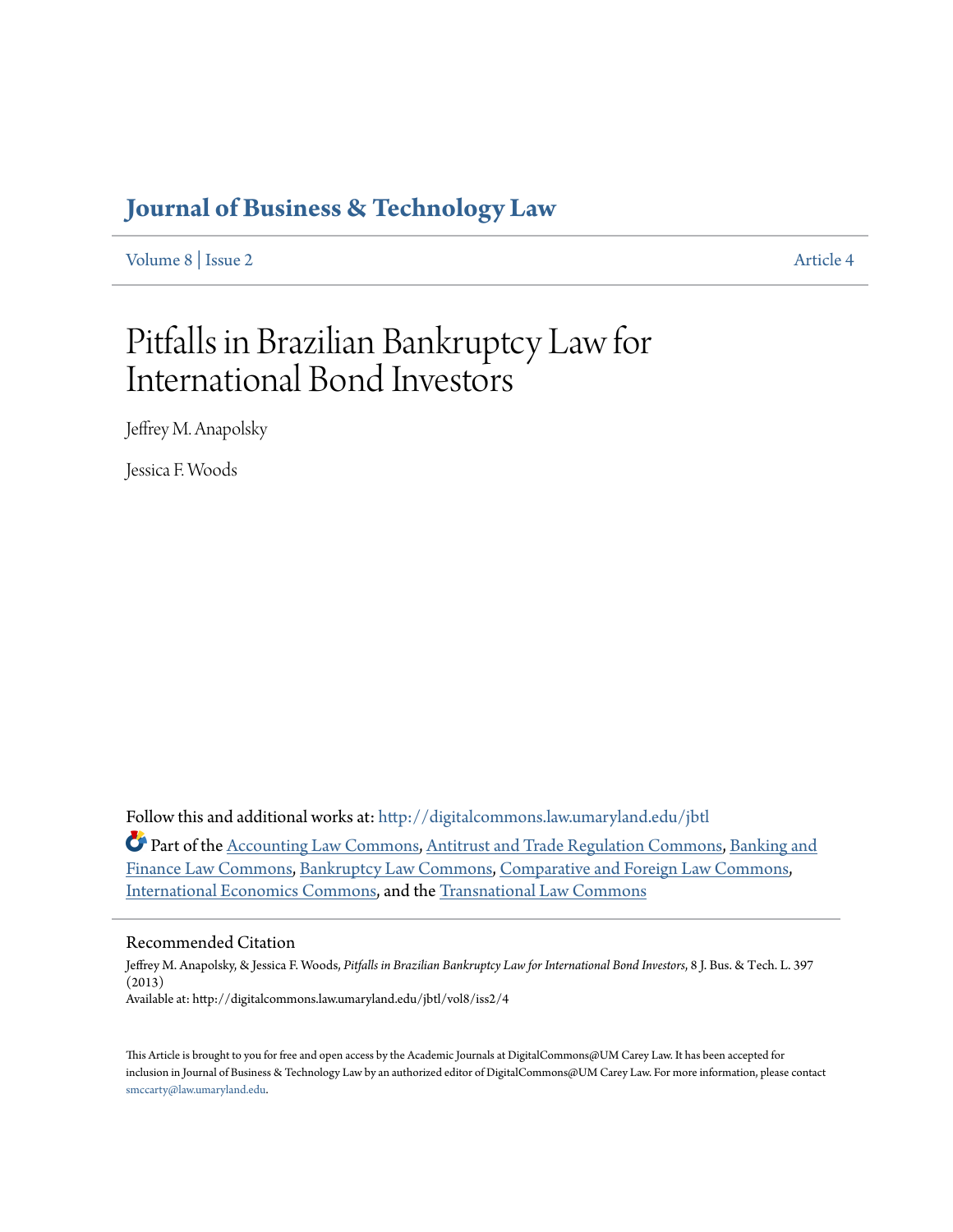# **Pitfalls in Brazilian Bankruptcy Law for International Bond Investors**

#### **ABSTRACT**

This Article is a comparison of insolvency law in Brazil and the United States focusing on the perspective of international bondholders. It contains a discussion of Brazilian bankruptcy law reform, recognition of individual bondholders in reorganization proceedings, organizing creditors, debtor exclusivity, plan confirmation and voting rights, disclosure requirements, and asset sales.

### **I. Introduction**

The Federative Republic of Brazil is the largest nation in South America and the fifth largest in the world by geography and population.<sup>1</sup> As it prepares for the  $2014$ World Cup and 2016 Summer Olympics, the Brazilian government is seeking nearly \$500 billion to invest in roads, ports, dams, and other infrastructure projects.<sup>2</sup> In addition, Brazilian corporations are issuing a record amount of bonds globally, regularly comprising about 50% of total global bond issuance for Latin American corporations (Chart 1).<sup>3</sup> In 2012, Brazilian corporations issued a record \$47 billion of bonds, up from \$6 billion in 2008, and are expected to comprise over 50% of Latin American bond issuance in 2013.<sup>4</sup>

<sup>© 2013</sup> Jeffrey M. Anapolsky, Jessica F. Woods

 <sup>\*</sup> Jeffrey M. Anapolsky, JD/MBA, is an Adjunct Professor at the University of Maryland Francis King Carey School of Law. He is the co-author of THE ART OF DISTRESSED M&A: BUYING, SELLING, AND FINANCING TROUBLED & INSOLVENT COMPANIES. As a distressed credit analyst at T. Rowe Price, Mr. Anapolsky worked on the insolvency proceeding of Centrais Elétricas do Pará S.A. (CELPA).

 <sup>\*\*</sup> Jessica F. Woods, JD, is a 2013 graduate of the University of Maryland Francis King Carey School of Law. Ms. Woods was the American College of Bankruptcy Distinguished Law Student for the Fourth Circuit for 2013.

 <sup>1.</sup> CENT. INTELLIGENCE AGENCY, THE WORLD FACTBOOK: BRAZIL, https://www.cia.gov/library/ publications/the-world-factbook/geos/br.html (last updated Mar. 28, 2013).

 <sup>2.</sup> Brian Winter, *Brazil's Olympics Will Be Fine. As for the World Cup. . .*, REUTERS, Aug. 29, 2012, *available at* http://www.reuters.com/article/2012/08/29/us-brazil-olympics-odebrecht-idUSBRE87S10H20120829.

 <sup>3.</sup> J.P. Morgan, *Latin America: 2012 Review and 2013 Outlook* (Jan. 2013), at 19; *see infra* Chart I.

<sup>4.</sup> *See supra* note 3.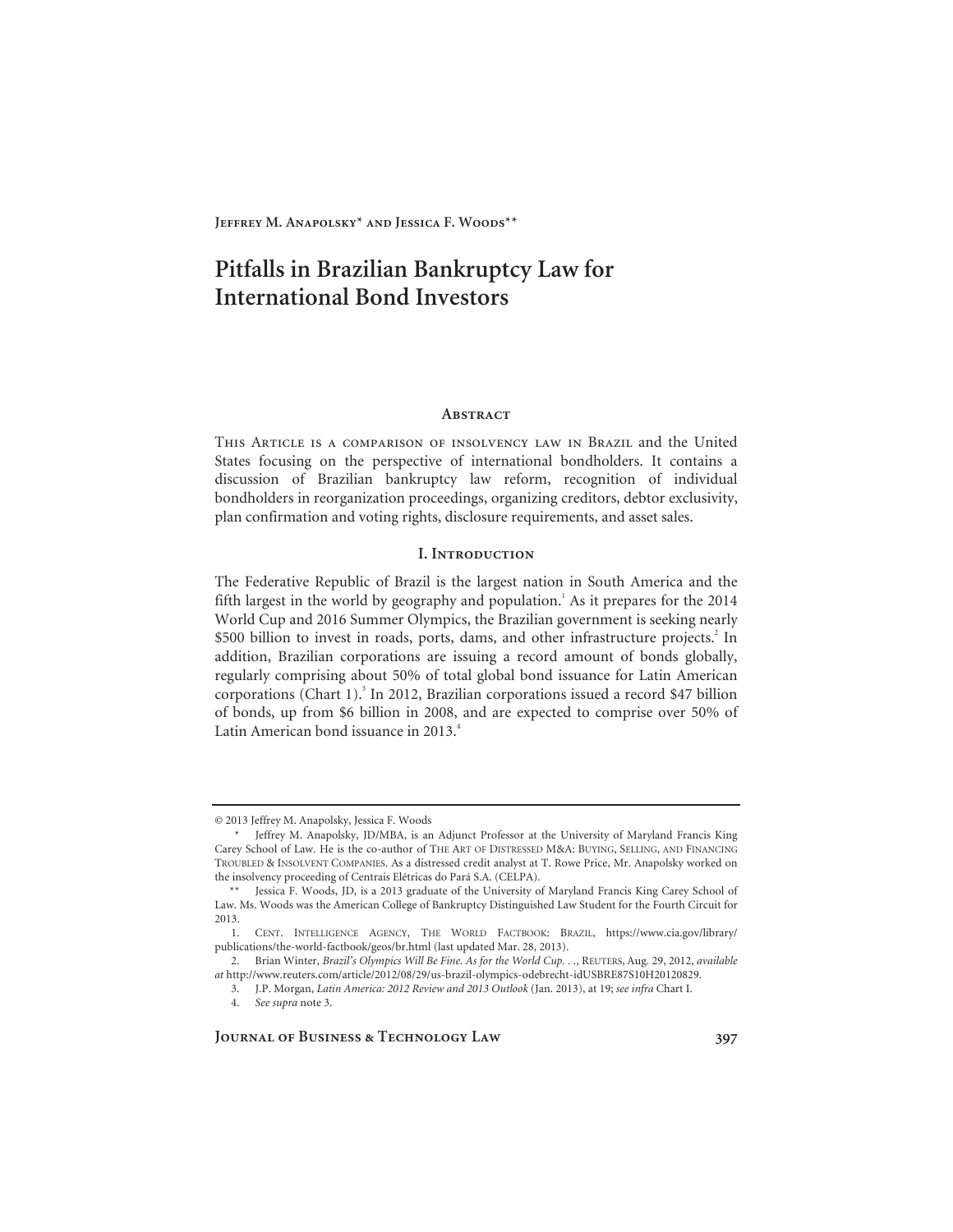

While relatively high yields on Brazilian corporate debt appear attractive to international investors, these investors may assume that, in the event of default, Brazilian insolvency laws are similar to those in the U.S. In 2005, the Brazilian government replaced its outmoded insolvency laws with an entirely new regime, which bases its procedures for reorganization on chapter 11 of the U.S. Bankruptcy Code.<sup>6</sup> This reform has led to several positive developments with respect to creditor recoveries in Brazilian corporate restructurings.<sup>7</sup> However, there continue to be several noteworthy differences between the U.S. and Brazilian insolvency systems that may generate unwelcome surprises to U.S. holders of Brazilian corporate bonds, including discrepancies surrounding: (i) the recognition of individual bondholders' claims;<sup>8</sup> (ii) the ability of creditors to organize and retain legal and financial professionals;<sup>9</sup> (iii) the process and timeline for negotiating, voting on, and confirming a plan of reorganization; $\frac{10}{10}$  (iv) the disclosure requirements for a debtor;<sup>11</sup> (v) the procedure for selling the debtor's assets;<sup>12</sup> and (vi) the roles of courts and trustees in facilitating the insolvency process.<sup>13</sup> Although investors may

<sup>5.</sup> J.P. Morgan, *Latin America: 2012 Review and 2013 Outlook* (Jan. 2013), at 21.

<sup>6.</sup> *See* 11 U.S.C. §§ 101–1532 (2006); *see also infra* Part II.

<sup>7.</sup> *See infra* Part II.

<sup>8.</sup> *See infra* Part III.

<sup>9.</sup> *See infra* Part IV.

<sup>10.</sup> See infra Part V.

<sup>11.</sup> *See infra* Part VI.

<sup>12.</sup> *See infra* Part VII.

<sup>13.</sup> *See infra* Parts III–VII.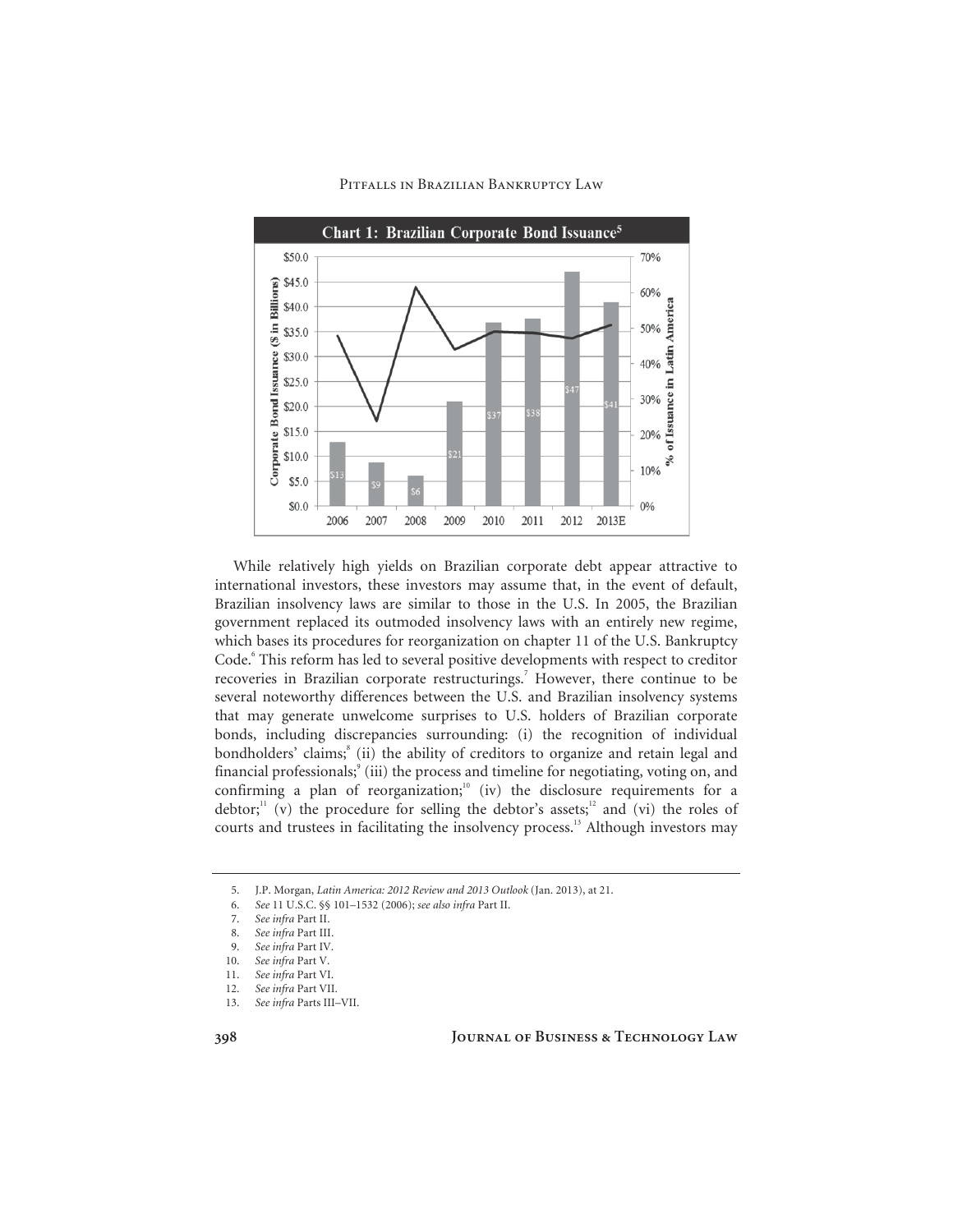understand that Brazil is experiencing corporate delinquency rates approaching 8.5% (Chart 2) as inflation remains around 5.5%,<sup>14</sup> they may be overestimating their rates of recovery after their investments become distressed. In addition, they may not appreciate the out-of-pocket costs for professional fees and expenses as well as the time commitment necessary for negotiating with insolvent debtors. This Article will attempt to articulate some of the core differences between the U.S. and Brazilian insolvency laws that have an adverse effect on international bondholders and will suggest reform measures that would ameliorate these effects, thereby encouraging growth in the Brazilian debt capital markets and overall economy.



#### **II. Background on Brazilian Insolvency Law: 2005 Reform**

After more than a decade of legislative debate, the Brazilian government revamped its insolvency laws by enacting the *Nova Lei de Falências e Recuperação de Empresas*, Lei No. 11.101 (the "Brazilian Bankruptcy Law") on February 9, 2005.<sup>16</sup> The new law sought to modernize Brazil's former insolvency statute, Decreto-Lei 7.661

 <sup>14.</sup> CENT. INTELLIGENCE AGENCY, *supra* note 1; *see also infra* Chart 2.

 <sup>15.</sup> J.P. Morgan, *Brazilian Large Cap Banks: A Recap of Recent Trends and Outlook* 9 (May 2013); *see also*  BANCO CENTRAL DO BRASIL, https://www3.bcb.gov.br/sgspub/localizarseries/localizarSeries.do?method= prepararTelaLocalizarSeries (last visited June 19, 2013).

 <sup>16.</sup> Lei No. 11.101, de 9 de Fevereiro de 2005, DIÁRIO OFICIAL DA UNIÃO [D.O.U.] de 9.2.2005 (Braz.), *translated in* Turnaround Management Association do Brasil-TMA Brasil, *Brazilian Bankruptcy Code* (Feb. 9, 2005), http://tmabrasil.org/en/articles-and-news/brazilian-bankruptcy-code.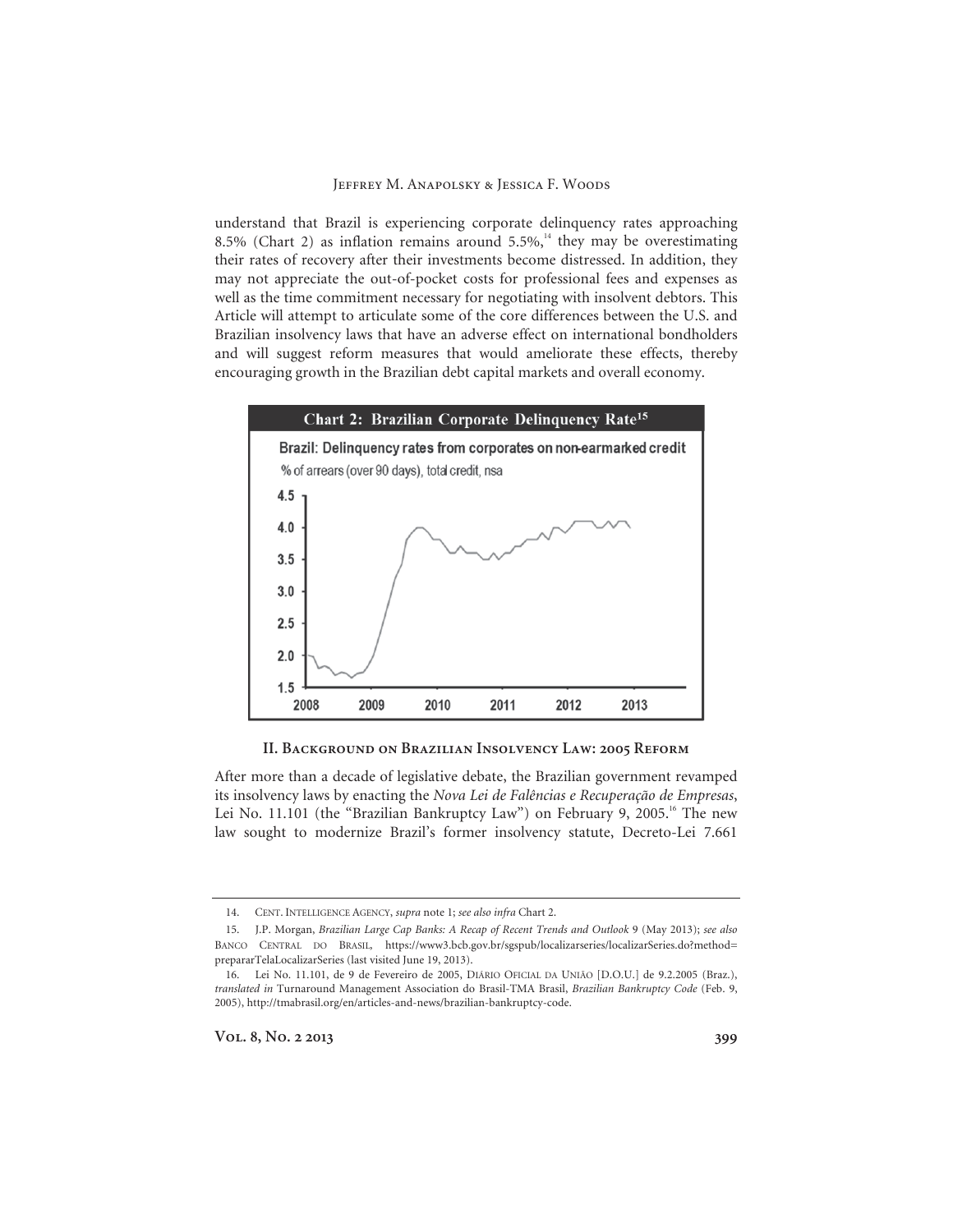$(1945)$ ,<sup>17</sup> which was highly criticized for stunting economic growth and contributing to interest rates that were among the highest in the world.<sup>18</sup> The pre-2005 law involved alternative legal frameworks for reorganization (known as *concordata*) 19 and liquidation (bankruptcy or *falência*).<sup>20</sup> However, distressed companies were rarely able to reorganize under the rigid *concordata* procedures, and, as a result, many potentially viable companies were forced into bankruptcy.<sup>21</sup> Once in bankruptcy, procedural inefficiencies led to protracted cases, $2^2$  and successor liability discouraged the development of a meaningful market for the sale of assets in liquidation.<sup>23</sup> Furthermore, the pre-2005 law prioritized claims in the following

19. Decreto-Lei No. 7.661, tit. X.

 22. Under the former regime, bankruptcy proceedings in Brazil took an average of 10 years, more than twice the average for Latin America. Muniz & Basílio, *supra* note 18, 225 n.2 (citing data gathered by economist Gesner Oliveira, former President of the Brazilian Antitrust Agency); *see also* Araujo et al., *supra* note 21, Fig.1, at 996.

 23. Under the former regime, tax, labor, and other liabilities of an insolvent company were transferred to the buyer of an asset sold in liquidation. The full amount of such liabilities was generally not known or able to be estimated at the time of sale. *See, e.g.*, Paiva, *supra* note 21, at 24–25. Successor liability made the acquisition of a bankrupt company extremely unattractive to otherwise interested buyers, and depressed sale prices reflected this risk. *See, e.g.*, Muniz & Basílio, *supra* note 18, at 231 (explaining that "it was, in practice, unfeasible to transfer troubled business[es] to healthier entities"). In addition, successor liability led to disposal of the

 <sup>17.</sup> Decreto-Lei No. 7.661, de 21 de Junho de 1945, DIÁRIO OFICIAL DA UNIÃO [D.O.U.] de 21.6.1945 (Braz.) (repealed 2005), *translated in* http://www.translation-source.com/posts/brazilian-legislation-availablein-english).

<sup>18.</sup> *See, e.g.*, Joaquim de Paiva Muniz & Ana Tereza Palhares Basílio, *The New Brazilian Bankruptcy Law*, 16 INT'L CO. & COM. L. REV. 225, 225 (2005) ("The inefficiency of [the prior] Brazilian insolvency rules ha[d] severe negative impacts on the economy, to the extent that they adversely affect[ed] the spread in the interest rates charged by financial institutions, which are among the highest in the world."); *see also* GORDON W. JOHNSON & DANIEL ALONSO, IMPACT OF GLOBAL MARKET DEVELOPMENTS ON LATIN AMERICA: REEXAMINING THE FOUNDATIONS OF TRUST (Feb. 1, 2003), http://siteresources.worldbank.org/GILD/ConferenceMaterial/ 20168306/LA%20Corporate%20Insolvency%20(Johnson).pdf (explaining the importance of insolvency laws for a stable domestic economy and enumerating the shortcomings of Brazil's former bankruptcy law).

 <sup>20.</sup> *Id.* tits. I–IX.

 <sup>21.</sup> In a *concordata*, the debtor's repayment plan had to be one prescribed by the bankruptcy statute; any negotiation with creditors would result in any other creditor having the right to force the company into bankruptcy, regardless of the debtor's financial condition. *Id.* art. 150. A *concordata* applied only to unsecured creditors. *Id.* art. 147. In its plan, the debtor could offer to pay its unsecured creditors either: 50% of its debt immediately, 60% over six months, 75% over 12 months, 90% over 18 months, or 100% over 24 months, in exchange for the full release of the debtor's unsecured debt obligations. *Id.* art. 156. If the debtor submitted the proper documentation and its plan met these legal requirements, the judge granted the *concordata*; creditor consent was not at issue. *Id.* art. 161. If the debtor then failed to comply with the repayment plan, it was declared bankrupt. *Id.* art. 150. Because a company filing for *concordata* could rarely pay 50% of its debts upfront and negotiation between the parties was not permitted, often the *concordata's* only effect was to postpone payments, resulting in high default rates despite the company's potential viability. Aloisio P. Araujo et al., *The Brazilian Bankruptcy Law Experience*, 18 J. CORP. FIN. 994, 996 (2012); *see also* Luiz Fernando Valente de Paiva, *Understanding the Intricacies of Brazilian Bankruptcy Law*, *in* BANKRUPTCY LAW CLIENT STRATEGIES IN SOUTH AMERICA: LEADING LAWYERS ON NAVIGATING THE SOUTH AMERICAN BANKRUPTCY PROCESS, WORKING WITH LOCAL GOVERNMENTS, AND DEVELOPING SUCCESSFUL STRATEGIES 21, 24 (Michaela Falls ed., 2011), *available at* 2011 WL 586859. As a result, the former law was enormously unsuccessful at providing corporate debtors with a meaningful chance at reorganization. Indeed, 80% of companies in *concordata* were eventually declared bankrupt and liquidated. Muniz & Basílio, *supra* note 18, at 231.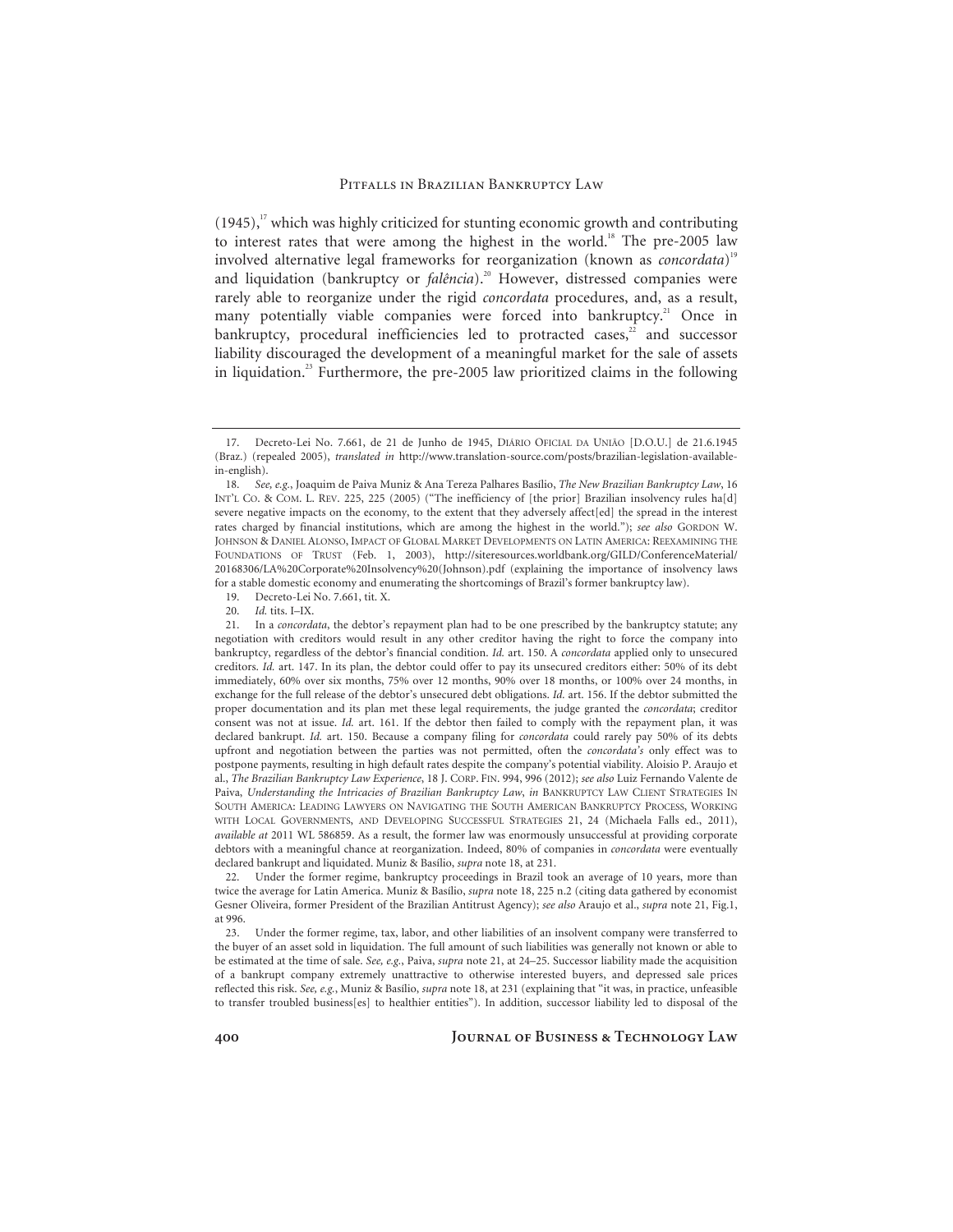order: (i) labor claims, (ii) tax claims, (iii) secured claims,<sup>24</sup> and (iv) unsecured claims.25 Due to high labor and tax rates in Brazil, the debtor rarely had assets left over to satisfy secured creditors, let alone unsecured creditors.<sup>26</sup> In most insolvency cases, secured creditors received nothing.<sup>27</sup> As a result of these challenges, the average recovery rate under the prior insolvency regime for creditors who did not hold tax or labor claims was 0.2%, as compared with a 26% average creditor recovery rate for Latin America as a whole<sup>28</sup> and a 43% historical average senior unsecured creditor recovery rate in the U.S.<sup>29</sup> Investors demanded higher interest rates to account for this inordinate amount of risk, eventually motivating the 2005 reform.<sup>30</sup>

The 2005 reform sought to rectify many of these fundamental defects, and thereby improve Brazil's credit market and overall economic health.<sup>31</sup> To do so, the 2005 reform introduced a legal framework for debtors to negotiate directly with creditors to restructure debts, eliminated successor liability, $32$  and demoted tax claims to a priority level below that of secured creditors.<sup>33</sup> The 2005 reform replaced the *concordata* with two distinct methods of reorganization: *recuperação judicial* (judicial reorganization), which involves a court-supervised insolvency

debtor's assets in a piecemeal fashion, which generally translated to decreased proceeds and reduced recovery for creditors due to the loss of, for example, value in the form of goodwill. *Id.* at 230.

 <sup>24.</sup> There are generally three types of secured claims in Brazil: mortgage (real property), pledge (personal property), and chattel mortgage (either real or personal property). *See* Thomas Felsberg, *Rehabilitation and Composition Schemes in Brazil*, *in* COLLIER INTERNATIONAL BUSINESS INSOLVENCY ¶ 16.02[1][a] (Alan N. Resnick et al. eds., 2011).

 <sup>25.</sup> Decreto-Lei No. 7.661, arts. 102, 124.

<sup>26.</sup> *See, e.g.*, Paiva, *supra* note 21, at 25 ("Because labor claims and tax claims are frequently enormous in Brazil, there were generally few assets remaining in a debtor's estate to satisfy secured claims. As a result, Brazilian lenders incurred tremendous losses due to loan defaults in bankruptcy."). *See generally* Christopher Andrew Jarvinen et al., *The International Scene: Bankruptcy Reform Coming to Brazil*, 23 AM. BANKR. INST. J. 67, 67 (2005).

 <sup>27.</sup> Muniz & Basílio, *supra* note 18, at 230.

 <sup>28.</sup> Araujo et al., *supra* note 21, at 996 (defining the Latin American and Caribbean block as including Argentina, Bolivia, Brazil, Chile, Colombia, Costa Rica, the Dominican Republic, Ecuador, El Salvador, Guatemala, Haiti, Honduras, Jamaica, Mexico, Nicaragua, Panama, Paraguay, Peru, Uruguay, and Venezuela for the purposes of this study).

 <sup>29.</sup> STANDARD & POOR'S RATINGS SERVS., RATINGS DIRECT: DEFAULT, TRANSITION, AND RECOVERY: U.S. RECOVERY STUDY: RECENT POST-BANKRUPTCY RECOVERY LEVELS DISAPPOINT SENIOR UNSECURED BONDHOLDERS 3, 5 (2012), *available at* http://www.standardandpoors.com/spf/upload/Ratings\_US/US\_Recovery\_Study\_ Recent\_Post\_Bankruptcy\_Recovery\_Levels.pdf.

<sup>30.</sup> *See supra* note 18 and accompanying text (discussing high interest rates in Brazil); *see also* Araujo et al., *supra* note 21, at 996 (low creditor recovery rates in bankruptcy was "the main reason for the extremely high interest rate spread in Brazil before the new law").

<sup>31.</sup> *See* Jarvinen et al., *supra* note 26, at 69 (discussing legislative intent behind the reform).

 <sup>32.</sup> Lei No. 11.101, arts. 60, 141, de 9 de Fevereiro de 2005, DIÁRIO OFICIAL DA UNIÃO [D.O.U.] de 9.2.2005 (Braz.).

<sup>33.</sup> *Id.* art. 83. In addition, the new law caps the priority position of creditors with labor-related or occupational accident claims at a value equivalent to 150 months of minimum wages per creditor; the remainder of such claims are considered unsecured. *Id.*; *see also* Felsberg, *supra* note 24, ¶ 16.03[9][e].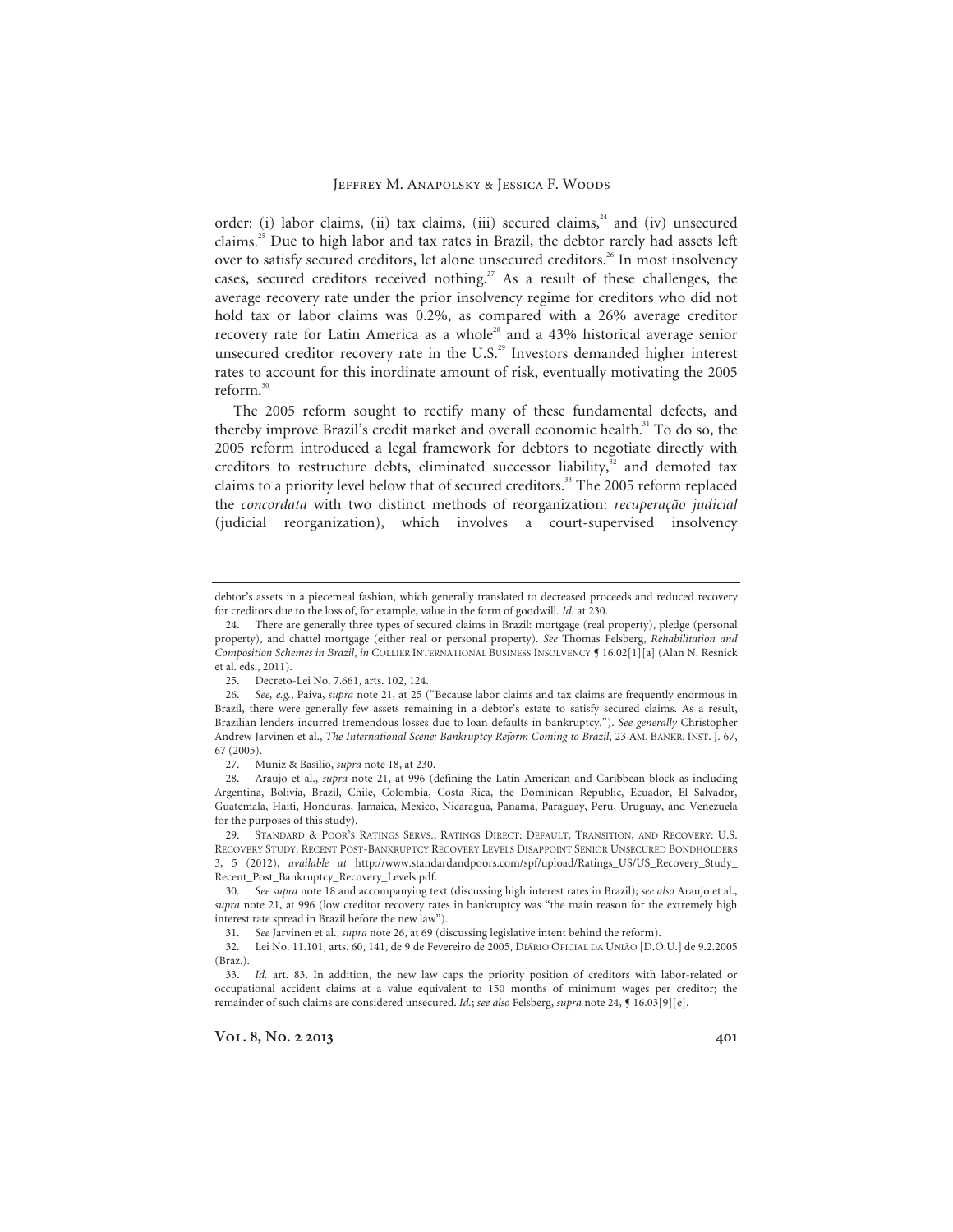proceeding;<sup>34</sup> and *recuperação extrajudicial* (extrajudicial reorganization), which involves an out-of-court insolvency proceeding.<sup>35</sup> With respect to judicial reorganizations (the focus of this Article), the 2005 reform retained the *concordata*'s basic structure comprised of three creditor constituencies: labor creditors (Class I), secured creditors (Class II), and a catch-all class generally populated by unsecured creditors (Class III).<sup>36</sup> The new law largely retained Brazil's traditional framework for bankruptcy (*falência*), which is analogous to a chapter 7 liquidation in the U.S.<sup>37</sup> The new law also retained its pre-2005 concepts of fraudulent transfers, setoff, preferences, automatic stay, and discharge, which are somewhat similar to those found in the U.S. Bankruptcy Code.<sup>38</sup>

To initiate an insolvency proceeding, a debtor must file a petition with the Brazilian state civil court located in the jurisdiction of the debtor's principal establishment.<sup>39</sup> In addition, for a Brazilian insolvency proceeding involving bonds issued in the U.S., the debtor will likely need to initiate a chapter 15 proceeding in conjunction with its filing of a petition for judicial reorganization in order to gain U.S. recognition of the Brazilian court order.<sup>40</sup> Brazilian creditors have a legal right to initiate a bankruptcy proceeding, but not a judicial reorganization proceeding.<sup>41</sup> Unlike in the U.S. where there are specialized federal bankruptcy courts in every jurisdiction, $42$  most Brazilian states direct insolvency petitions to a court of general subject matter jurisdiction.<sup>43</sup> In such situations, which often occur outside the capital of São Paulo, the judge may be superficially familiar with insolvency law generally, have little experience with the 2005 reform, and have no experience with a complex business insolvency involving international bondholders.

 <sup>34.</sup> Lei No. 11.101, arts. 161–67 (Braz.).

<sup>35.</sup> *Id.* arts. 47–69. Extrajudicial reorganization is conceptually similar to a prepackaged chapter 11 proceeding in the U.S (though with many practical differences). Because extrajudicial reorganizations have been extremely rare since the 2005 reform, this Article will focus on the more common process of judicial reorganization.

<sup>36.</sup> *Id.* art. 41; *see* Felsberg, *supra* note 24, ¶ 16.04[7][b]. It is worth noting that the debtor must submit tax liability clearance certificates before the judge may approve the reorganization plan. Lei No. 11.101, art. 57. Thus, in effect, the government is not subject to a judicial reorganization, because a reorganization plan can only be implemented if the debtor either has no tax liabilities or has negotiated an installment plan with the government. *Id.* art. 68.

<sup>37.</sup> *Compare* Lei No. 11.101, ch. V, *with* Decreto-Lei No. 7.661, tits. I–IX, *and* 11 U.S.C. §§ 701–84 (2006); *see also* Felsberg, *supra* note 24, ¶¶ 16.02[2][c], 16.03.

<sup>38.</sup> *See* Felsberg, *supra* note 24, ¶¶ 16.03[1][a], [7], [8], [9][i].

 <sup>39.</sup> Lei No. 11.101, art. 3; *see* Felsberg, *supra* note 24, ¶¶ 16.03[2], 16.04[2].

 <sup>40.</sup> Enacted in 2005, chapter 15 of the U.S. Bankruptcy Code covers ancillary and other cross-border cases. Bankruptcy Abuse Prevention and Consumer Protection Act of 2005, Pub. L. No. 109–8, § 801, 119 Stat. 23, 134–45 (2005) (codified at 11 U.S.C. §§ 1501–32).

<sup>41.</sup> Felsberg, *supra* note 24, **[9** 16.03[3], 16.04[3].

<sup>42.</sup> *See* 28 U.S.C. § 1334(a) (2006) (granting exclusive bankruptcy jurisdiction to federal district courts); *see also Understanding the Federal Courts: Bankruptcy Courts*, U.S. COURTS, http://www.uscourts.gov/ FederalCourts/UnderstandingtheFederalCourts/BankruptcyCourts.aspx (last visited Apr. 11, 2013) (noting that each of the 94 federal judicial districts handles bankruptcy matters).

<sup>43.</sup> *See* Felsberg, *supra* note 24, ¶ 16.03[2].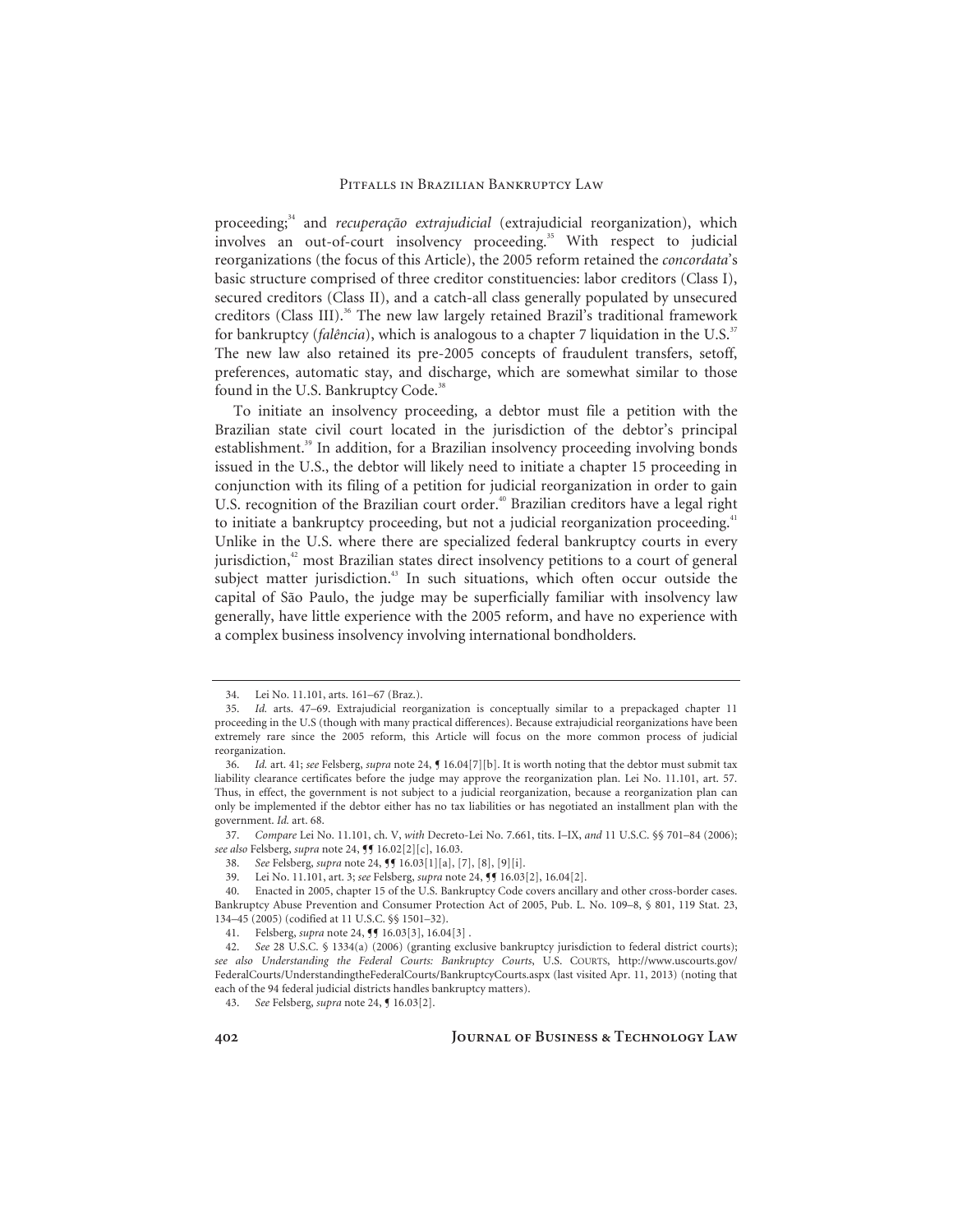Once in judicial reorganization, the court appoints a judicial trustee<sup>44</sup> to work with the debtor's directors and officers, who remain in control of the business.<sup>45</sup> The judicial trustee monitors the debtor's operating activities, presides over the general meeting of creditors, provides summaries of the debtor's books and records, and performs other administrative duties.<sup>46</sup>

Thereafter, the debtor, its creditors, the judicial trustee, and the court must observe several milestones for judicial reorganization that are subject to a strict timeline as a matter of law.<sup>47</sup> Chart 3 illustrates the overall timeline, which will be discussed in detail herein.

| <b>Chart 3: Judicial Reorganization Timeline<sup>48</sup></b> |                 |                               |          |                   |                               |                   |                 |                      |                 |                 |                 |
|---------------------------------------------------------------|-----------------|-------------------------------|----------|-------------------|-------------------------------|-------------------|-----------------|----------------------|-----------------|-----------------|-----------------|
|                                                               | <b>Petition</b> |                               |          | Deadline Deadline |                               | Deadline Deadline | <b>Deadline</b> | General              | <b>Deadline</b> |                 |                 |
|                                                               | File d/         | <b>Publication Creditors'</b> |          | Plan              | Object to                     | Court             | <b>Creditor</b> | <b>Meetings</b>      | End of          | Court           | <b>Deadline</b> |
| Case/                                                         | Accepted        | of                            | Proof of | Filing by         | Creditors' Approves Objection |                   |                 | of                   | <b>Stay</b>     | <b>Confirms</b> | Case            |
| Outcome                                                       | by Court        | <b>Notice</b>                 | Claim    | <b>Debtor</b>     | <b>Claims</b>                 | <b>Claims</b>     | to Plan         | <b>Creditors</b>     | Period          | Plan            | <b>Closed</b>   |
| <b>Deadlines</b>                                              | ш.              | $\bf{0}$                      | $+15$    | $+60$             | $+70$                         | $+80$             | $+90$           | $+135$               | $+180$          | $\sim$          | $+720$          |
| Varig, S.A.                                                   | 6/17/05         | 7/12/05                       | 7/27/05  | 9/12/05           | 9/20/05                       | 9/30/05           | 10/10/05        | 10/13/05 adjourned   | 1/8/06          | 12/28/05        | 7/2/07          |
| sold to                                                       | ancillary       |                               |          | plan filed        |                               |                   |                 | 10/19/05 adjourned   |                 |                 |                 |
| investment                                                    | case filed      |                               |          | at                |                               |                   |                 | 10/26/05 adjourned   |                 |                 |                 |
| consortium                                                    | $in U.S.$ on    |                               |          | deadline          |                               |                   |                 | $10/31/05$ adjourned |                 |                 |                 |
|                                                               | same date       |                               |          |                   |                               |                   |                 | 11/24/05 deadline    |                 |                 |                 |
|                                                               |                 |                               |          |                   |                               |                   |                 | 12/19/05 plan        |                 |                 |                 |
|                                                               | 6/22/05         |                               |          |                   |                               |                   |                 | approved             |                 |                 |                 |
|                                                               | accepted        |                               |          |                   |                               |                   |                 | $02/23/06$ amendment |                 |                 |                 |
|                                                               | by Court        |                               |          |                   |                               |                   |                 | approved             |                 |                 |                 |
| Independência                                                 | 2/27/09         | 5/13/09                       | 5/28/09  | 7/13/09           | 7/22/09                       | 8/3/09            | 8/11/09         | $9/25/09$ deadline   | 11/9/09         | 11/19/09        | 5/3/11          |
| S.A.                                                          | Ch. 15          |                               |          | plan filed        |                               |                   |                 | 9/28/09 inadequate   |                 | Ch. 15          | liquidated      |
| creditors                                                     | filed on        |                               |          | at                |                               |                   |                 | attendance           |                 | order           | after           |
| funded                                                        | same date       |                               |          | deadline          |                               |                   |                 | 10/5/09 adjourned    |                 | 2/24/10         | missed          |
| reorganization                                                |                 |                               |          |                   |                               |                   |                 | 10/19/09 adjourned   |                 |                 | coupon          |
|                                                               | 5/12/09         |                               |          |                   |                               |                   |                 | $11/5/09$ plan       |                 |                 | in 2010         |
|                                                               | accepted        |                               |          |                   |                               |                   |                 | approved             |                 |                 |                 |
|                                                               | by Court        |                               |          |                   |                               |                   |                 |                      |                 |                 |                 |
| <b>Centrais</b>                                               | 2/28/12         | 3/7/12                        | 3/22/12  | 5/7/12            | 5/16/12                       | 5/26/12           | 6/5/12          | $7/20/12$ deadline   | 9/4/12          | 9/4/12          | 2/25/14         |
| Elétricas do                                                  |                 |                               |          | plan filed        |                               |                   |                 | 7/9/12 adjourned     |                 | Ch. 15          |                 |
| Pará (CELPA)                                                  | 2/29/12         |                               |          | on 5/4/12         |                               |                   |                 | 8/3/12<br>adjourned  |                 | order           |                 |
| sold to                                                       | accepted        |                               |          |                   |                               |                   |                 | $9/1/12$ plan        |                 | 12/12/12        |                 |
| Equatorial                                                    | by Court        |                               |          |                   |                               |                   |                 | approved             |                 |                 |                 |
| Energia S.A.                                                  |                 |                               |          |                   |                               |                   |                 |                      |                 |                 |                 |
|                                                               | 11/9/12         |                               |          |                   |                               |                   |                 |                      |                 |                 |                 |
|                                                               | Ch. 15          |                               |          |                   |                               |                   |                 |                      |                 |                 |                 |
|                                                               | filed           |                               |          |                   |                               |                   |                 |                      |                 |                 |                 |

Although the new law fails to address certain contemporary issues in insolvency law, such as cross-border insolvencies,<sup>49</sup> the 2005 reform represented a giant leap

 <sup>44.</sup> Lei No. 11.101, art. 22; *see also* Felsberg, *supra* note 24, ¶¶ 16.03[2][a], [4][b].

 <sup>45.</sup> Lei No. 11.101, art. 64. However, officers and directors may be removed for cause. *Id.* 

<sup>46.</sup> *Id.* art. 22; *see* Felsberg, *supra* note 24, ¶ 16.03[4][b].

 <sup>47.</sup> Lei No. 11.101, arts. 5, 7, 53–74 (providing the requirements and timeline for judicial reorganization).

 <sup>48.</sup> *Id.*; *see In re* Varig, S.A., No. 05-14400 (RDD) (Bankr. S.D.N.Y. June 17, 2005); *In re* Independencia S.A., No. 09-10903 (SMB) (Bankr. S.D.N.Y. Feb. 27, 2009); *In re* Centrais Elétricas do Pará S.A. — Em Recuperação Judicial, No. 12-14568-scc (Bankr. S.D.N.Y. Nov. 9, 2012); Judicial Reorganization Proceedings of Centrais Elétricas do Pará S.A., No. 0005939-47.2012.8.14.0301 (13th L.C. Belém, Pará Feb. 29, 2012); *Judicial Reorganization in Brazil*, INDAPENDÊNCIA, http://ir.independencia.com.br/independencia/web/conteudo \_en.asp?idioma=1&conta=44&tipo=25968 (last updated Nov. 13, 2009).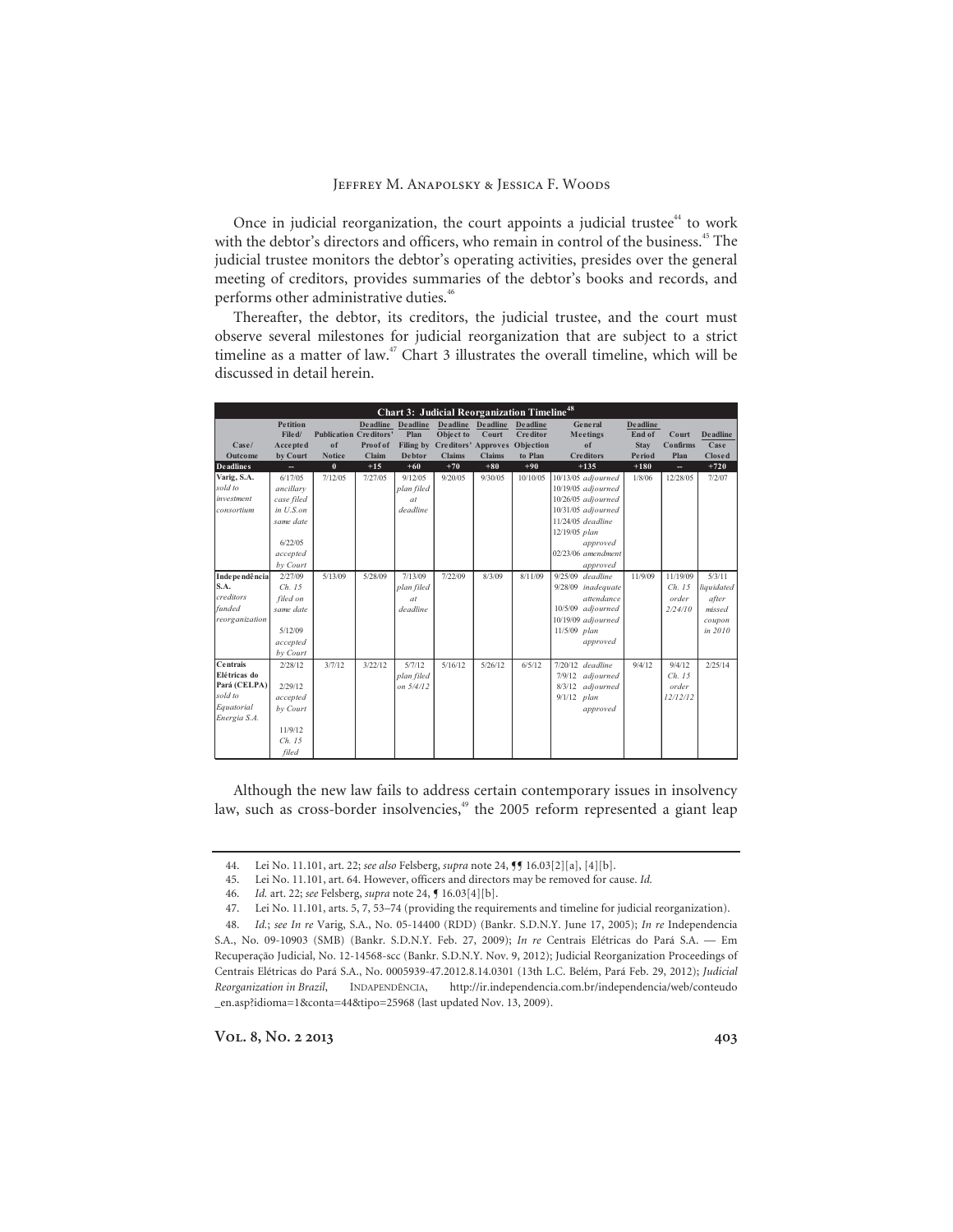forward in modernizing Brazilian insolvency law. A 2012 empirical study led by Aloisio P. Araujo, Professor at the National Institute of Pure and Applied Mathematics in Rio de Janeiro, found that the overhaul led to a number of positive developments.<sup>50</sup> The number of liquidation requests significantly decreased immediately following the reform, creditor recovery rates increased from 0.2% to 17% by 2009, and the average time to close a business fell from 10 to 4 years.<sup>51</sup> The same study also determined that the 2005 reform materially reduced the cost of debt financing due to the improved treatment of lenders<sup>52</sup> and increased access to debt financing for Brazilian companies.<sup>53</sup> Data from the Brazilian Central Bank (Chart 4) illustrates the following trends, which suggest that Brazilian companies and their creditors increasingly recognize the 2005 reform to be a constructive solution for corporate restructurings: (i) the number of judicial reorganizations is growing in absolute numbers as well as relative to the number of bankruptcies; (ii) for large businesses with revenues over 50 million Brazilian reais, which are most relevant to international bondholders, 2012 insolvency filings were comprised of approximately 80% judicial reorganizations and 20% bankruptcies (the proportion for small and medium businesses was approximately 35%/65% and 67%/33%, respectively); (iii) courts are most familiar with judicial reorganization cases involving small and medium businesses with revenues under 50 million Brazilian reais, but case law for large companies is steadily creating a foundation of applicable legal precedent; and (iv) the judicial reorganization process is resulting in more court-confirmed debt restructuring plans (as opposed to conversions to bankruptcy for liquidation), although the percentage remains consistently below 50%. Furthermore, a general rise in judicial reorganization filings since 2005 (Chart 4) suggests that Brazilian companies and their creditors are increasingly recognizing the 2005 reform to be a constructive solution for corporate restructurings.<sup>54</sup> While the 2005 reform dramatically improved Brazilian insolvency laws, several aspects require further improvement to address practical capital market realities and conform to international best practices.

 <sup>49.</sup> Brazil did not adopt the UNCITRAL Model Law on Cross-Border Insolvency endorsed by the United Nations Commission on International Trade Law in 1997. Felsberg, *supra* note 24, ¶ 16.05[4]; *see also* Thomas Benes Felsberg & Paulo Fernando Campana Filho, *Corporate Bankruptcy and Reorganization in Brazil: National and Cross-border Perspectives in* NORTON ANN. REV. OF INT'L INSOLVENCY 275, 299 (2011) (urging Brazil to adopt laws regarding cross-border insolvencies).

 <sup>50.</sup> Araujo et al., *supra* note 21, at 1000, 1004.

<sup>51.</sup> *Id.* at 996, 998.

<sup>52.</sup> *Id.* at 1004.

<sup>53.</sup> *Id.* at 995, 1004.

<sup>54.</sup> *Indicador Serasa Experian de Falências e Recuperações*, SERASA EXPERIAN, *available at* http://www.serasaexperian.com.br/release/indicadores/falencias\_concordatas.htm (last accessed June 19, 2013). *See, e.g.*, Felsberg & Filho, *supra* note 49, at 279 ("By recognizing that insolvency is first and foremost an issue to be resolved by debtor and creditors, the new law has become an efficient instrument to deal with many varied and complex situations and has been applied in numerous cases in a constructive manner. The number of cases that have been filed since the new law was enacted bears witness to the positive impact of the new law." (internal citations omitted)).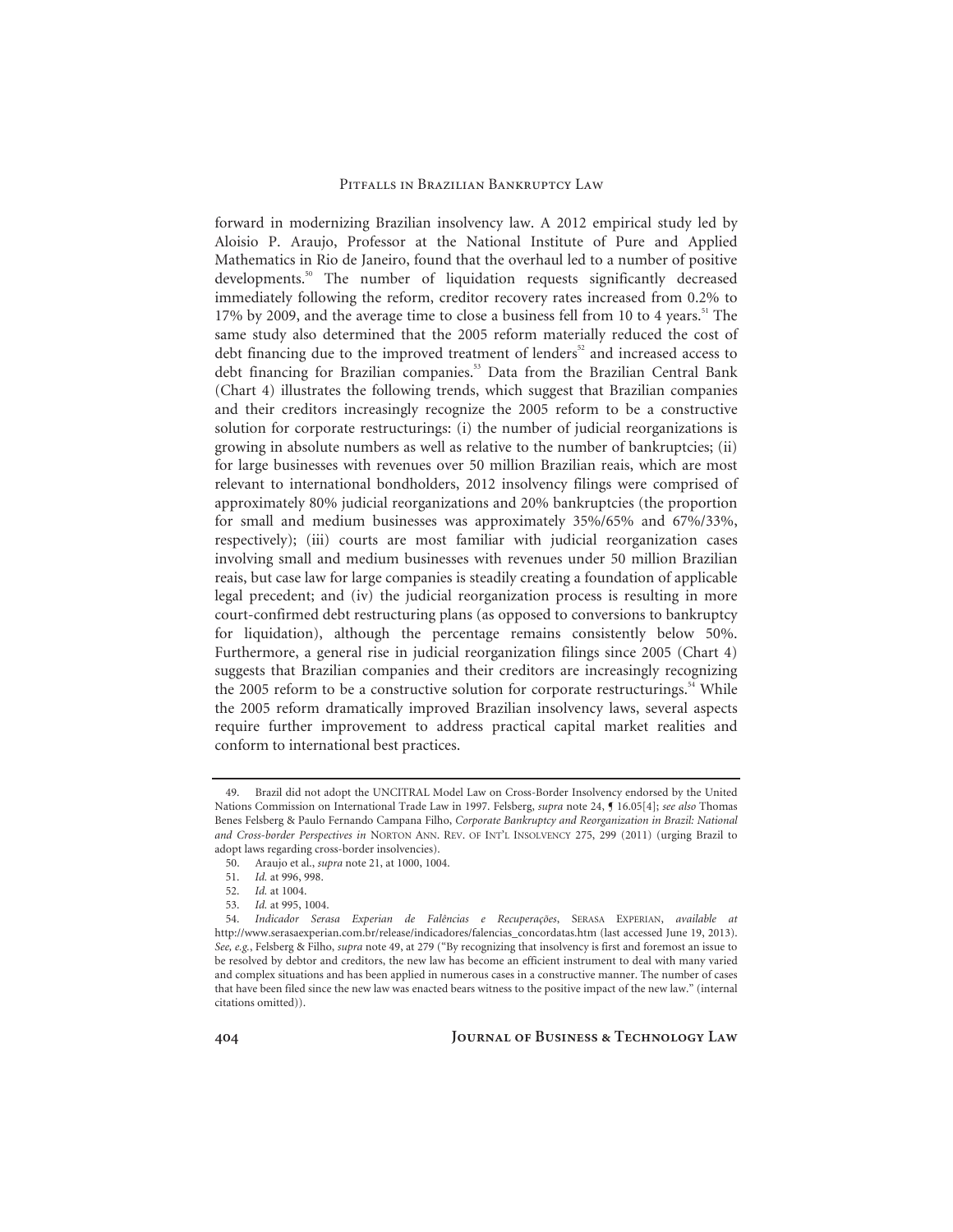

 55. *Indicador Serasa Experian de Falências e Recuperações*, SERASA EXPERIAN, *available at* http://www.serasaexperian.com.br/release/indicadores/falencias\_concordatas.htm (last visited June 19, 2013).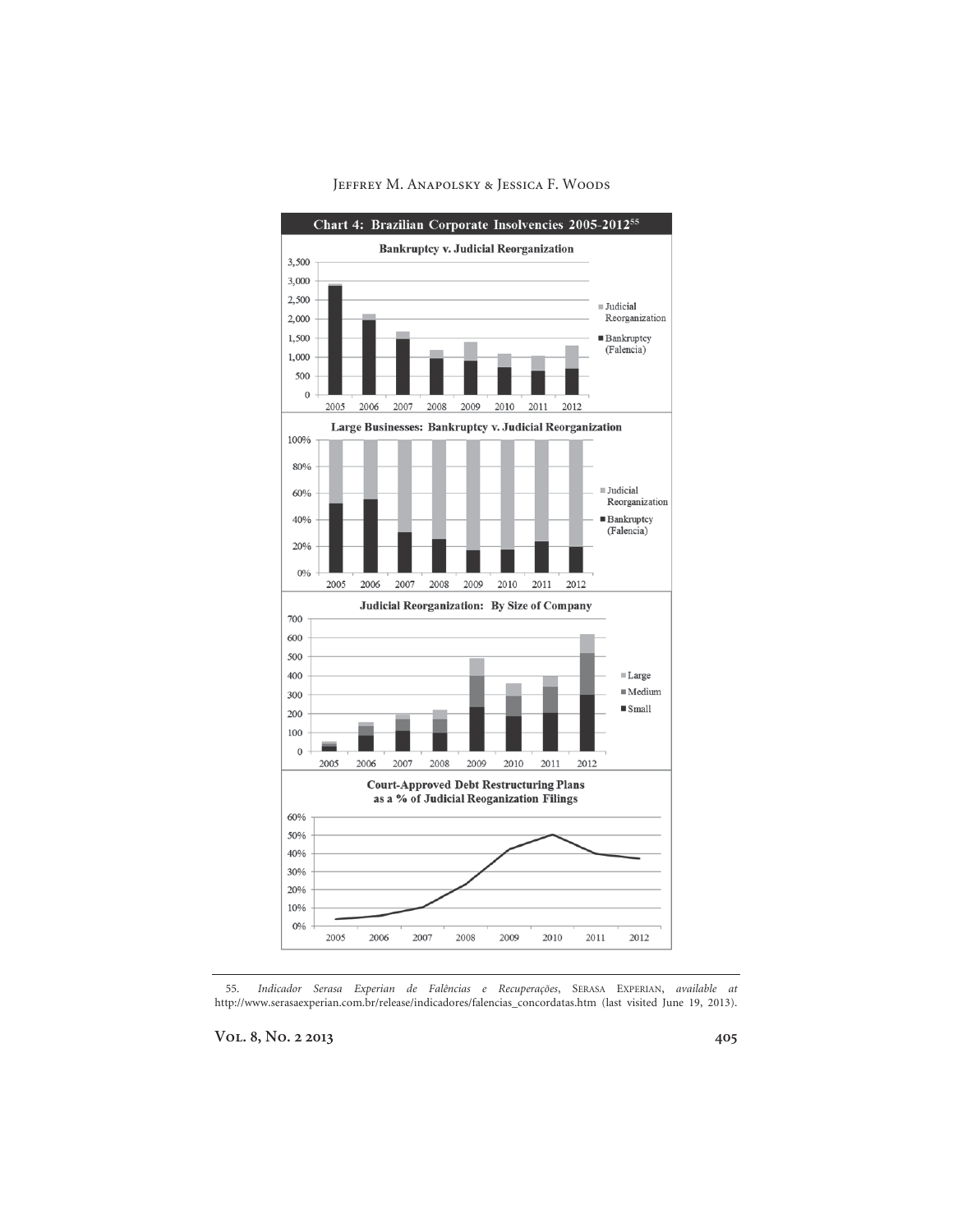# **III. Claim Separation**

The treatment of bondholders in a Brazilian insolvency case diverges sharply from the rights afforded bondholders under U.S. bankruptcy law. In the U.S., bondholders are considered individual creditors with separate voting rights and standing.<sup>56</sup> An indenture trustee serves as a type of agent who is appointed to act on behalf of bondholders collectively, but its discretion to so act is limited by the Trust Indenture Act of 1939 (TIA) $57$  (when applicable), as well as the U.S. Bankruptcy Code.<sup>58</sup> These limitations prevent the indenture trustee from taking an active role in U.S. bankruptcy cases by, for example, voting on behalf of the bondholders for or against a chapter 11 plan of reorganization.<sup>59</sup> Brazilian law, by contrast, treats a bond issue as a single creditor and therefore does not automatically recognize the preferences and opinions of individual bondholders.<sup>60</sup> Instead, Brazilian law requires the bond issue to vote — or not vote — as a whole, either entirely for or entirely against a debt restructuring plan.<sup>61</sup> Without the cooperation of the indenture trustee to vote on their behalf, bondholders in a Brazilian insolvency proceeding must go through the time-consuming and expensive process of separating their claims.<sup>62</sup> When considering the cost of claim separation, individual bondholders should first determine how much voting power they can exert over Class III creditors if they were to successfully separate their claims. Even when some bondholders successfully separate their claims from the bond issue, bondholders' overall influence in the case may be marginalized when the indenture trustee and large numbers of other individual bondholders do not participate. Further, it may be impossible even to identify large numbers of other bondholders to solicit their participation.

Filings include requests submitted by potential debtors (requeridas for both bankruptcy and judicial reorganization) that were accepted by the court and ordered to be processed (decretadas for bankruptcy and deferidas for judicial reorganization). Small companies are defined as businesses with revenues up to BRL250,000; medium companies are defined as businesses with revenues between BRL250,000 and BRL50 million; and large companies are defined as business with revenues over BRL50 million. Court-approved debt restructuring plans as a percentage of judicial reorganizations filings uses an average of the total judicial reorganization filings for the prior and current years. *See id.*

 <sup>56.</sup> *See infra* notes 75–78 and accompanying text.

 <sup>57.</sup> *See infra* note 74 and accompanying text.

 <sup>58. 11</sup> U.S.C. § 1126(a) (2006) ("The holder of a claim ... may accept or reject a plan."); Fed. R. Bankr. P. 3018(a) (explaining who may accept or reject a plan); *cf.* 11 U.S.C. § 501(a) (2006) ("A creditor or an indenture trustee may file a proof of claim."); *see infra* Part III.A.

<sup>59.</sup> *See infra* notes 74–78 and accompanying text.

<sup>60.</sup> *See* Peter J.M. Declercq, *Restructuring European Distressed Debt: Netherlands Suspension of Payment Proceeding . . . The Netherlands Chapter 11?*, 77 AM. BANKR. L.J. 377, 396, 400–02 (2003) (contrasting the right to vote on reorganization plans in the Netherlands to indentured trustees' rights to vote in United States). *See generally* Mark M. Polebaum et al., *One Creditor or Many? Bondholder Standing in Foreign Insolvencies*, FINANCIER WORLDWIDE, May 2005, at 46; *see infra* Part III.B.

<sup>61.</sup> *See infra* note 79 and accompanying text.

<sup>62.</sup> *See infra* Parts III.B–C.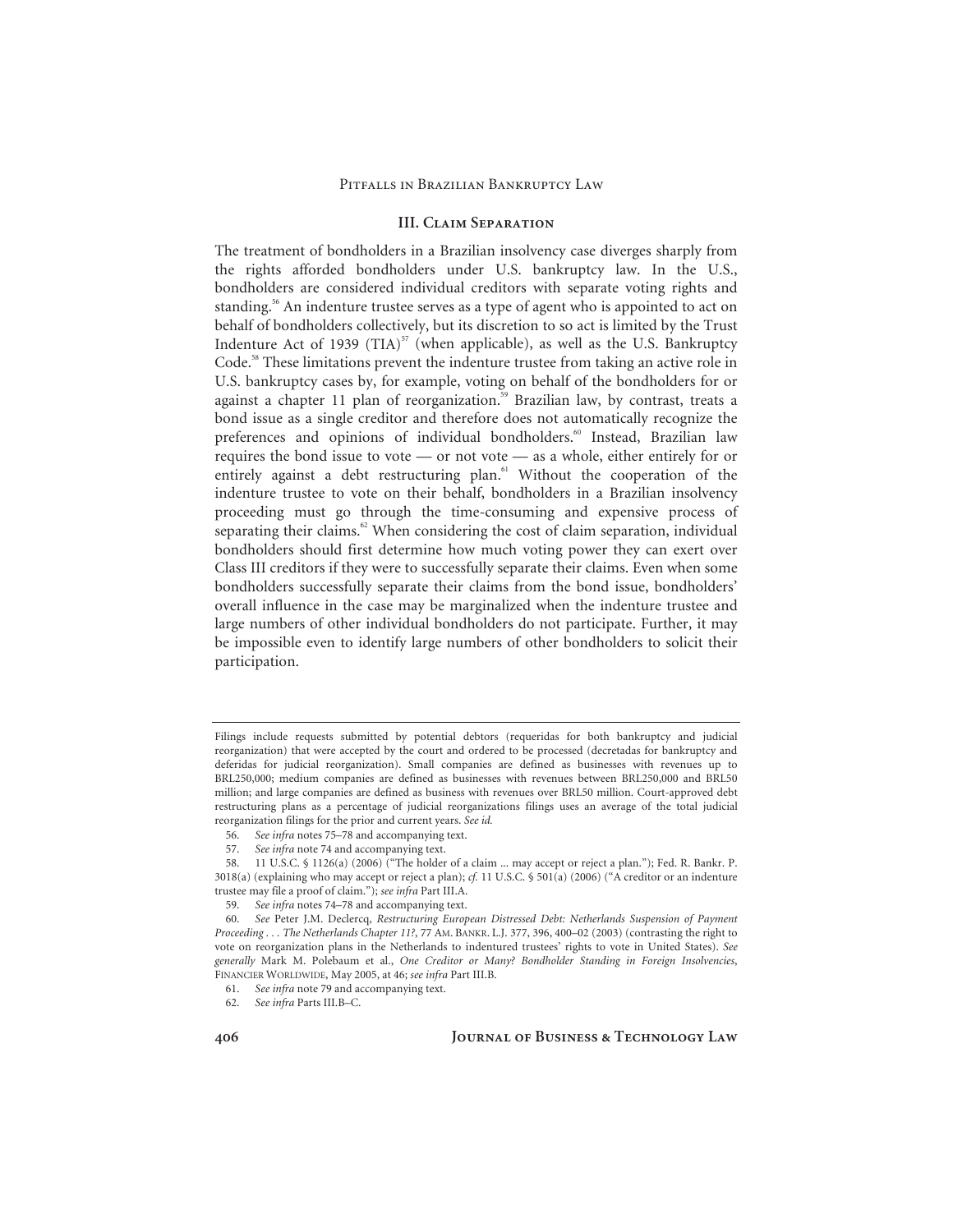# *A. Automatic Recognition of Individual Bondholders under U.S. Law and the Role of an Indenture Trustee*

The TIA, which supplements the Securities Act of 1933 (Securities Act),<sup>63</sup> governs the distribution of certain debt securities, such as public bonds. The TIA mandates the appointment of an independent, qualified trustee (known as an "indenture trustee") to act for the benefit of all holders of a particular bond issue.<sup>64</sup> An indenture is the contract that governs a bond issue $65$  and is accompanied by a registration statement that contains the details necessary for the bonds to be registered under the Securities Act.<sup>66</sup> The indenture defines the relationship between an identified indenture trustee and the bondholders.<sup>67</sup> Specifically, the indenture will describe the indenture trustee's responsibilities and potential liabilities, as well as establish how bondholders can vote to instruct the indenture trustee to act.<sup>68</sup> An indenture trustee's administrative duties may include distributing interest and principal payments, monitoring redemptions, providing notice of default to bondholders, and filing a proof of claim on the bondholders' behalf should the issuer enter bankruptcy.<sup>69</sup> Beyond such administrative acts, the indenture trustee traditionally plays a passive monitoring role, even when the company defaults, an event that generally triggers ordinary fiduciary duties on the part of the indenture trustee. $70$ 

 70. Prior to default, indenture trustees generally do not owe fiduciary duties to bondholders except to the extent that they must avoid conflicts of interest. *See id.* at 1044–45; 18A AM. JUR. 2D *Corporations* § 470 (2d ed. 2004). Instead, their pre-default obligations are defined by the terms of the indenture. 15 U.S.C. § 77ooo(a)(1); *see, e.g.*, Lorenz v. CSX Corp., 1 F.3d 1406, 1416 (3d Cir. 1993); Meckel v. Continental Resources Co., 758 F.2d 811, 816 (2d Cir. 1985); BNP Paribas Mortg. Corp. v. Bank of America, N.A., 778 F. Supp. 2d 375, 396 (S.D.N.Y. 2011) ("The question is whether [the indenture trustee] performed its express duties under the contract, and [the indenture trustee] is strictly liable for any breach of these duties as a matter of basic contract law."). *But see* AG Capital Funding Partners, L.P. v. State Street Bank & Trust Co., 11 N.Y.3d 146, 156–57 (N.Y. 2008) (noting that some courts have found indenture trustees to owe a pre-default "extracontractual duty to perform basic, nondiscretionary, ministerial functions redressable in tort if such a duty is breached"). Postdefault, however, the TIA introduces a heightened standard of care, requiring the indenture trustee to exercise "the same degree of care and skill . . . as a prudent man would exercise or use under the circumstances in the conduct of his own affairs." 15 U.S.C. § 77000(c). In addition, U.S. courts have generally held that an event of default triggers ordinary fiduciary duties on the part of the indenture trustee. *See* Gresser v. Wells Fargo Bank, N.A., No. CCB-12-987, 2012 WL 5250553, at \*5 (D. Md. Oct. 22, 2012) ("[A] broad, fiduciary-like duty to protect noteholder interests seems to be what the TIA intended to vest in indenture trustees during defaults."); Beck v. Manufacturers Hanover Trust Co., 632 N.Y.S.2d 520, 527–28 (N.Y. App. Div. 1995) ("[S]ubsequent to the obligor's default . . . it is clear that the indenture trustee's obligations come more closely to resemble those of

 <sup>63. 15</sup> U.S.C. §§ 77a–mm (2006).

<sup>64.</sup> *Id.* § 77jjj(a)(1), (a)(4); *id.* § 77ooo(a)–(d).

 <sup>65.</sup> *Id.* § 77ccc(7).

<sup>66.</sup> *Id.* § 77eee(a); *see also* Thomas Lee Hazen, *Debt Securities and Protection of Bondholders—The Trust Indenture Act of 1939*, 6 LAW SEC. REG. § 19.1 (2013).

 <sup>67. 15</sup> U.S.C. §§ 77bbb, ooo.

<sup>68.</sup> *Id*. §§ 77bbb, ooo, ppp.

<sup>69.</sup> *See, e.g.,* Steven L. Schwarcz & Gregory M. Sergi, *Bond Defaults and the Dilemma of the Indenture Trustee*, 59 ALA. L. REV. 1037, 1044–49 (2008) (describing the typically "ministerial" duties of the indenture trustee that are set forth in the indenture).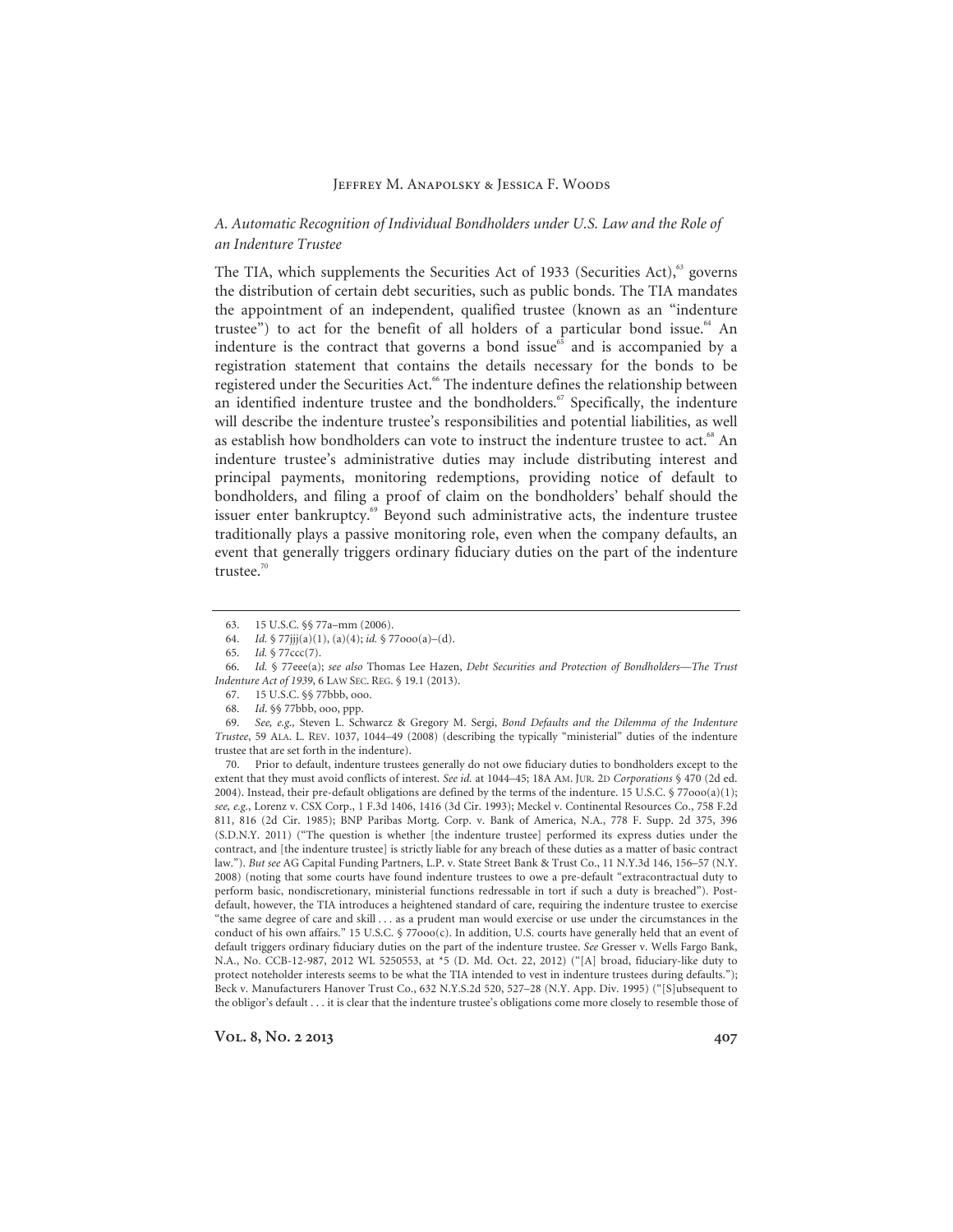Due to uncertainty surrounding their role and duties in a chapter 11 case, $71$ indenture trustees often act in a manner that prioritizes minimizing liability for themselves over advocating the best interests of the bondholders.<sup>72</sup> For example, they may refuse to act without approval by a majority of bondholders, so as to fit within the TIA's safe harbor for actions taken "in good faith in accordance with the direction of [a majority of] the holders . . . .  $\cdot$ <sup>73</sup>

Furthermore, the indenture trustee's role in a chapter 11 case is limited by both the TIA and the U.S. Bankruptcy Code. The TIA prevents "all binding bondholder votes that would modify any core term — principal amount, interest rate, and maturity date — of a bond indenture.<sup> $274$ </sup> This provision thus prohibits the indenture trustee from voting on any proposed plan of reorganization that would alter the principal, interest, and maturity of a non-consenting bondholder. The U.S. Bankruptcy Code also prevents the indenture trustee from voting on a plan of reorganization. Because the Bankruptcy Code limits those entitled to vote on a plan of reorganization to "holder[s] of a[n allowed] claim or interest"<sup>75</sup> and defines "claim" as a "right to payment,"<sup>76</sup> courts have held that "it is the beneficial holder

71. *See supra* note 70.

76. 11 U.S.C. § 101(5)(A).

an ordinary fiduciary, regardless of any limitations or exculpatory provisions contained in the indenture."). However, due to ambiguity in the TIA and case law surrounding the extent of such post-default duties, indenture trustees are often uncertain of their role in a bankruptcy case, leading them to be wary of taking any action that could lead to future liability. *See, e.g.*, Schwarcz & Sergi, *supra* note 69, at 1040 ("Although a prudent-man standard is widely used and well-developed in other legal contexts, it has received scant attention in the trust-indenture context. Indenture trustees for defaulted bonds therefore face the conundrum that they are required to act prudently but lack clear guidance on what prudence means.").

 <sup>72.</sup> Schwarcz & Sergi, *supra* note 69, at 1041–43 (explaining this phenomenon and advocating application of the business judgment rule in the trust-indenture context as a solution).

 <sup>73. 15</sup> U.S.C. § 77ooo(d)(3); *see also* Schwarcz & Sergi, *supra* note 69, at 1046; 7 COLLIER ON BANKRUPTCY ¶ 1126.02[2], at 1126-6 n.15 (Alan N. Resnick & Henry J. Sommer eds., 16th ed. 2012) ("As a practical matter indenture trustees do not exercise powers not granted to them in their enabling indentures and generally a trustee will not undertake a trust where such language might be present. The standard indenture gives an indenture trustee the right only to file a proof of claim, but not to vote, for the bondholders or debenture holders."); Wolcott B. Dunham, Jr. & Peter L. Borowitz, *The Role of the Indenture Trustee in Reorganization Cases Under the Bankruptcy Code*, 102 BANKING L.J. 436, 440 (1985) ("Beyond [the TIA's authorization for the indenture trustee to file proofs of claim], however, the TIA does not mandate that any specific discretionary powers be exercised by the indenture trustee 'as a prudent man . . . under the circumstances' of a reorganization case." (footnotes omitted)).

 <sup>74. 15</sup> U.S.C. § 77ppp(b); Mark J. Roe, *The Voting Prohibition in Bond Workouts*, 97 YALE L.J. 232, 232 (1987) (referring to the requirements of the Trust Indenture Act § 316(b), 15 U.S.C. § 77ppp(b) (2006)); *see also* George W. Shuster, Jr., *The Trust Indenture Act and International Debt Restructurings*, 14 AM. BANKR. INST. L. REV. 431, 437 (2006) ("Section 316(b) was adopted with a specific purpose in mind—to prevent out-of-court debt restructurings from being forced upon minority bondholders."). *But see* 15 U.S.C. § 77ppp(a)(2) (indenture may contain provisions authorizing the indenture trustee to postpone interest payments for a maximum period of three years with the consent of the holders of at least 75% in principal amount of the indenture securities).

 <sup>75. 11</sup> U.S.C. § 1126(a) (2006); *see also* FED. R. BANKR. P. R. 3018 ("[A]n equity security holder or creditor whose claim is based on a security of record shall not be entitled to accept or reject a plan unless the equity security holder or creditor is the holder of record of the security on the date the order approving the disclosure statement is entered or on another date fixed by the court, for cause, after notice and hearing.").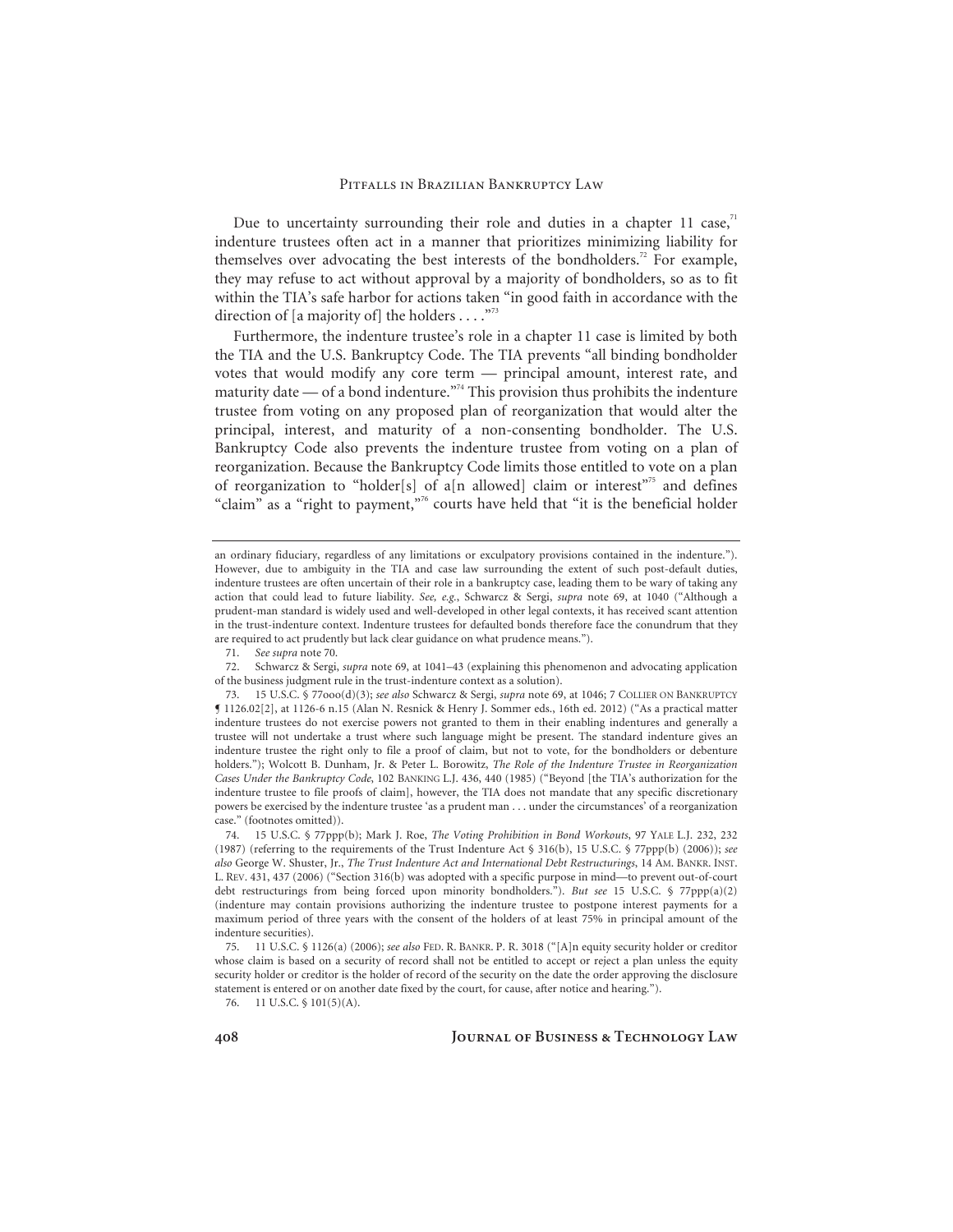[i.e., the individual bondholder], not a holder of record (i.e., the indenture trustee), who has the 'claim' and the 'right to payment,'" and, thus, the right to vote on a plan of reorganization.<sup>77</sup> Thus, while preventing indenture trustees from voting on behalf of bondholders, U.S. bankruptcy law automatically recognizes each bondholder as an individual creditor who is authorized to vote its respective claim separately.<sup>78</sup>

# *B. Lack of Automatic Recognition of Individual Bondholders and the Necessity of Pursuing Claim Separation under Brazilian Law*

In contrast, Brazilian law treats a debtor's bond issue as a single claim, thus denying individual bondholders the automatic voting rights they enjoy under the U.S. system. Instead, Brazilian Bankruptcy Law expects the indenture trustee to express the voices of all bondholders, by rendering it the only party capable of acting on their behalf.<sup>79</sup> For certain actions, such as filing a proof of claim on behalf of all bondholders within the fifteen-day deadline in a judicial reorganization, this expectation is reasonable.<sup>80</sup> In other instances, however, the onus on the indenture trustee conflicts with its conventional role, which, as discussed, is characterized by an inability to vote on a plan of reorganization in a U.S. chapter 11 case $81$  or modify central terms of an indenture (such as principal, interest, and maturity) absent the consent of affected bondholders, $82$  and a reluctance to act where discretion is permitted absent majority approval to shield it from liability under the TIA's safe harbor.<sup>83</sup> Moreover, the likelihood of gaining consensus among bondholders —

<sup>77.</sup> *In re* Pioneer Fin. Corp., 246 B.R. 626, 633 (Bankr. D. Nev. 2000); *In re* Southland Corp., 124 B.R. 211 (Bankr. N.D. Tex. 1991).

<sup>78.</sup> *See, e.g.*, *In re* Shilo Inn, Diamond Bar, LLC, 285 B.R. 726, 730 (Bankr. D. Or. 2002) (discussing the relationship between the issuer, indenture trustee, and bondholders and explaining that bondholders "are like holders of promissory notes evidencing debt of the issuer corporation . . . . [T]he indenture trustee is not the holder of the claim and, accordingly, is not entitled to accept or reject a plan. The bond holders are entitled to vote their own claim or interest") (internal citations and quotation marks omitted).

 <sup>79.</sup> In this regard, the Brazilian Bankruptcy Law likens the indenture trustee to its Brazilian counterpart the fiduciary agent (*agente fiduciário*) — established under the Brazilian Corporation Law to represent bondholders and whose enumerated duties (unlike the indenture trustee) include representation of bondholders in bankruptcy proceedings. Lei No. 6.404, arts. 66 (appointment), 68 pará. 3(d) (duties), de 15 de dezembro de 1976, DIÁRIO OFICIAL DA UNIÃO [D.O.U.] de 15.12.1976 (Braz.).

 <sup>80.</sup> Lei No. 11.101, art 7 pará. 1, de 9 de Fevereiro de 2005, DIÁRIO OFICIAL DA UNIÃO [D.O.U.] de 9.2.2005 (Braz.); *see also* Felsberg, *supra* note 24, ¶¶ 16.03[9][a][iii], 16.04[7][a][iii] ("The time limit for creditors to file their claims or submit their opposition to the debts listed by the debtor is 15 days. If the creditor fails to file his claim during such period, the claim may be subsequently admitted as a late claim. In such case, the creditor will have no voting rights in the general meeting of the creditors." (footnote omitted)). In U.S. bankruptcies, indenture trustees routinely file a proof of claim on behalf of all bondholders pursuant to Bankruptcy Rule 3003. FED. R. BANKR. P. R. 3003(c)(5); *see also* 15 U.S.C.A. § 77qqq(a)(2) (2010) (authorizing indenture trustee to "file such proofs of claim and other papers or documents as may be necessary or advisable in order to have the claims of such trustee and of the indenture security holders allowed in any judicial proceedings").

<sup>81.</sup> *See supra* notes 75–78 and accompanying text.

<sup>82.</sup> *See supra* note 74 and accompanying text.

<sup>83.</sup> *See supra* notes 72–73 and accompanying text.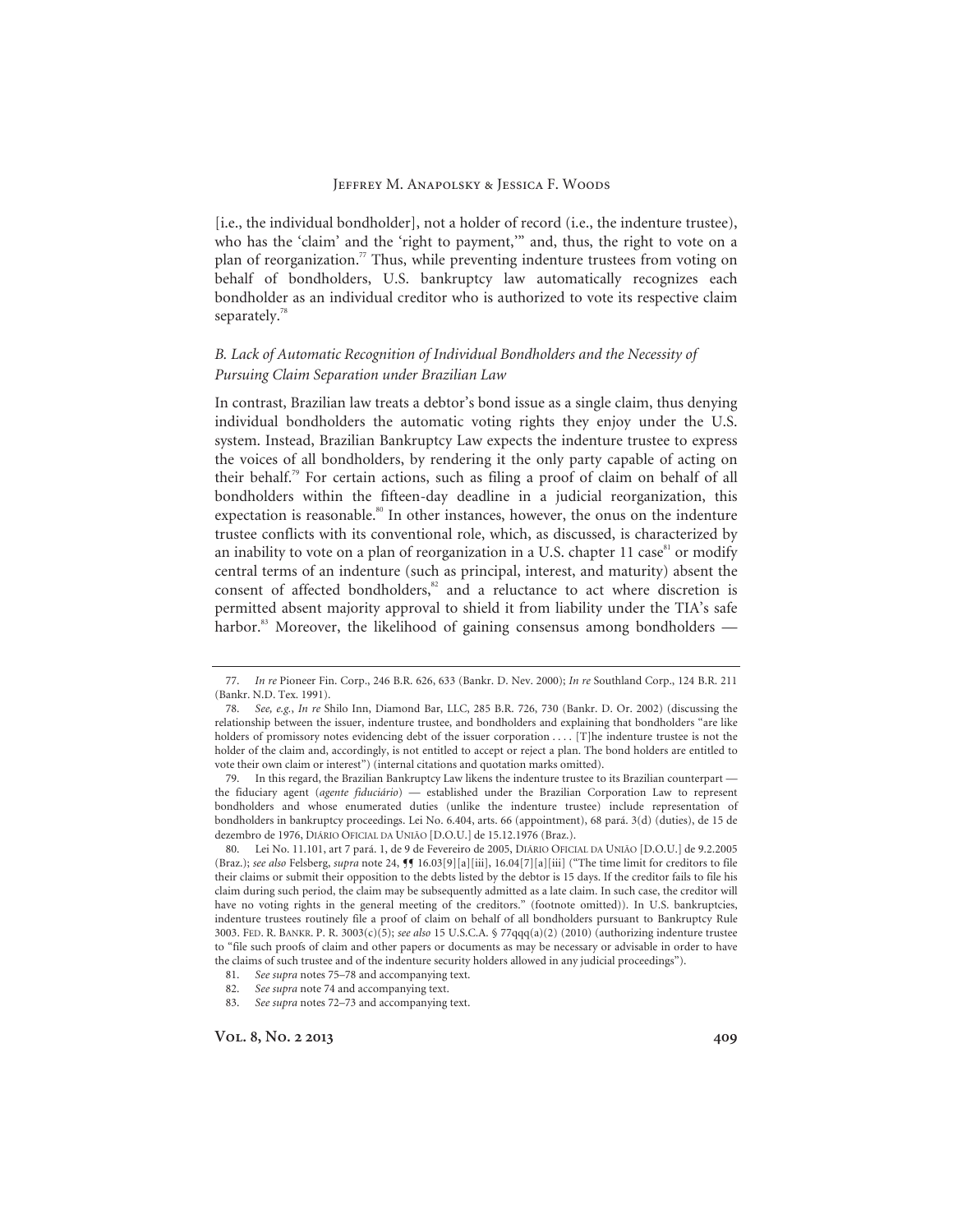who are made up of multiple institutions and perhaps hundreds of individuals, each with unique priorities, interests, and decisionmaking processes — is remote. Indeed, it may be impossible, as a practical matter, to communicate with a sufficient number of bondholders to induce the indenture trustee to act (*e.g.*, a majority), much less to garner votes from the requisite 100% of those affected in order to participate in acceptance or rejection of a plan.<sup>84</sup> Thus, the convergence of the U.S. and Brazilian legal frameworks seriously impedes individual bondholders' ability to participate in a Brazilian judicial reorganization. In addition, it may create disputes between U.S. bondholders and their indenture trustee.

If bondholders wishing to participate in a Brazilian judicial reorganization face an indenture trustee who refuses to act on their behalf, they may attempt to separate their individual claims from the claim of the bond issue by filing a proof of claim with the judicial trustee within fifteen days of public notice of the case. $85$  Once separated, bondholders gain the rights of a creditor to vote on a debt restructuring plan at the general meeting of creditors. Although claim separation is not explicitly laid out in the Brazilian Bankruptcy Law, Brazilian courts have authorized bondholders to obtain individual recognition under the court's general power to admit or alter claims.<sup>86</sup> To actually separate their claim so as to gain voting rights, however, bondholders must go through a time-consuming, expensive, and convoluted process of filing cumbersome and labor-intensive forms to prove their ownership.<sup>87</sup> For institutions that manage many separate funds and accounts, each fund and account must fill out separate forms that explain and prove its identity, legal status, and authorization in extensive detail.<sup>88</sup> Fund managers may require burdensome cooperation from their clients to gather this information, including a power of attorney, by-laws, certificate of incorporation, certificate of incumbency, and management agreement. Each form must be properly consularized, $\frac{89}{8}$  notarized, sworn, and translated into Portuguese.<sup>90</sup> Any mistake or omission may disqualify

<sup>84.</sup> *See, e.g.*, Steven L. Schwarcz, *Intermediary Risk in a Global Economy*, 50 DUKE L.J. 1541, 1547–49 (2001) (describing the complexity of the indirect holding system used in U.S. and global securities markets).

 <sup>85.</sup> Lei No. 11.101, art. 7, pará. 1.

 <sup>86.</sup> *Id.* art. 39; *see, e.g.*, Judicial Reorganization Proceedings of Centrais Elétricas do Pará S.A., No. 0005939-47.2012.8.14.0301 (13th L.C. Belém, Pará Feb. 29, 2012) (approving the claim separation of Barclays Bank PLC, Nomura Securities International, Inc., J.P. Morgan Securities Ltd. and other individual bondholders).

 <sup>87.</sup> Lei No. 11.101, art. 7, pará. 1, art. 9.

<sup>88.</sup> *See generally id.*

 <sup>89.</sup> A document is deemed consularized when executed before and notarized by a foreign notary. José Henrique Lamensdorf, *Almost Everything You Wanted to Know About Certified (Sworn) Translations in Brazil*, http://www.lamensdorf.com/br/faqs.html (last visited Apr. 4, 2013).

<sup>90.</sup> *See* Paulo Fernando Campana Filho, *The Legal Framework for Cross-Border Insolvency in Brazil*, 32 HOUS. J. INT'L L. 97, 140-41 (2009) (explaining that foreign creditors in Brazilian bankruptcy cases face bureaucratic obstacles to efficiently solving cross-border cases due to the 1973 Brazilian Code of Civil Procedure's requirement that all foreign documents be officially translated into Portuguese for recognition in court).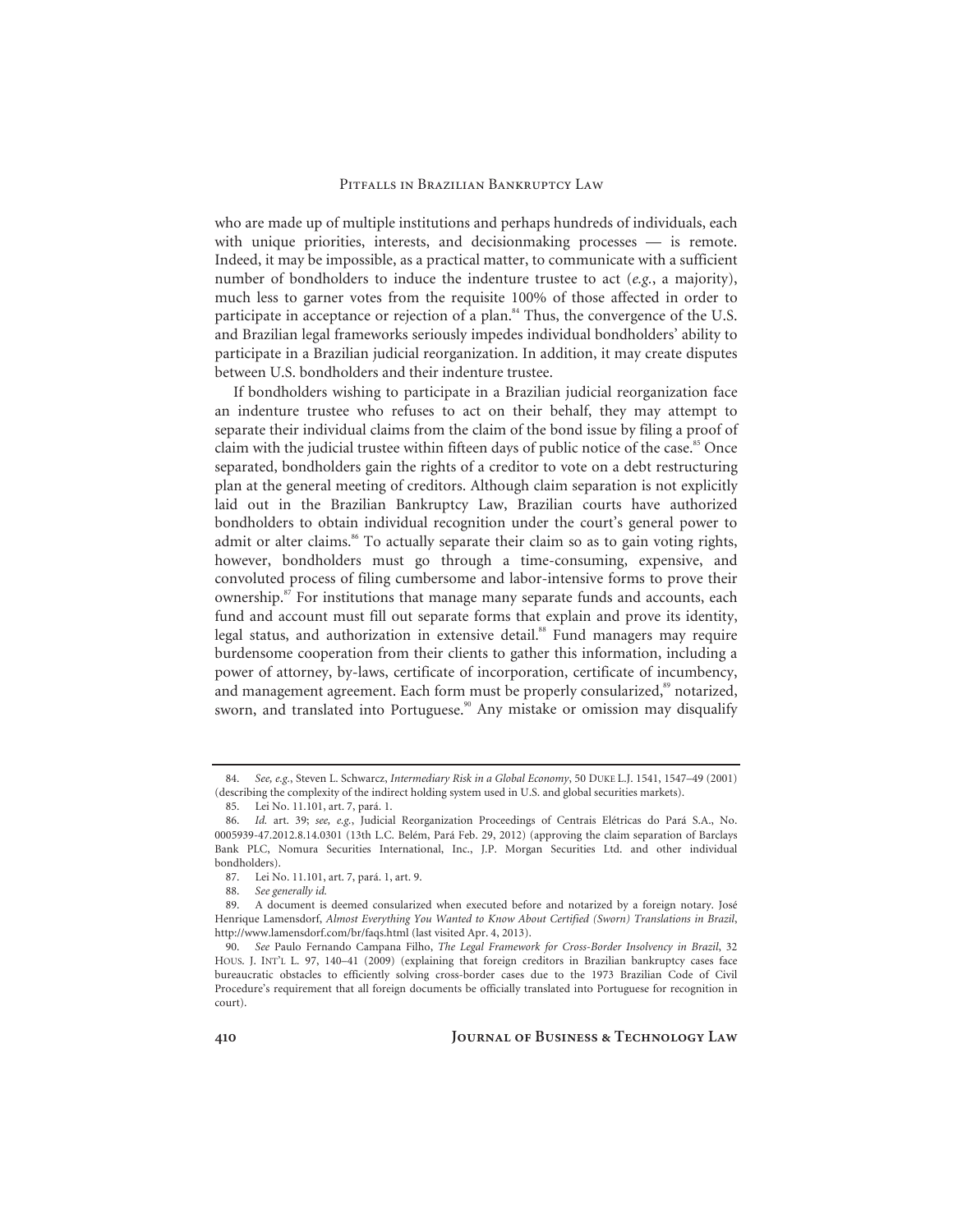the application, causing the bondholder further delay, at which time critical deadlines may have passed.<sup>91</sup>

Proving ownership of bonds in a modern world of online transactions can be especially challenging. Debt capital markets transactions regularly rely on electronic information provided by the Depository Trust Company (DTC), but such digital evidence is inadequate for Brazilian courts considering claim separation.<sup>92</sup> The Brazilian Bankruptcy Law requires "financial instruments and documents that legitimize the claims [to] be submitted in the original or by certified copies if attached to other proceedings."93 The DTC annually settles over US\$1 quadrillion in securities transactions throughout 120 countries in which investors rely on the integrity of its data.<sup>94</sup> Nevertheless, Brazilian law does not acknowledge such realities; instead requiring documentation to which bondholders may not have prompt access. This antiquated level of detail may embolden a debtor to file frivolous objections regarding a bondholder's claim separation application in order to create strategic delays in the expedited insolvency process.<sup>95</sup>

Moreover, even if bondholders are able to separate their claims successfully in order to gain voting rights in a Brazilian insolvency proceeding, their voting power may be inconsequential to the overall vote of Class III creditors. Since the indenture trustee will likely abstain from voting for non-separated bondholders, only the separated bondholders' voices will be heard.<sup>96</sup> Without aligning with other similarly situated creditors, bondholders with separated claims will likely face an uphill battle to negotiate a favorable outcome for bondholders overall. Accordingly, the debtor may cater to other creditor groups with more influence on the outcome of the proceeding, such as labor or tax creditors.<sup>97</sup>

# *C. Claim Separation in Practice*

In practice, claim separation can become a time-consuming, costly distraction for international bondholders who could otherwise focus on the debtor's operational performance, prospects for selling the company's assets to one or more acquirers,

97. *See* Paiva, *supra* note 21.

<sup>91.</sup> *See* Lei No. 11.101, art. 7 pará. 1, art. 19.

 <sup>92.</sup> Article 9 of the Brazilian Bankruptcy Law enumerates the documentation that a creditor must submit in a proof of claim, which includes documents evidencing the claims. *Id.* art. 9(III).

<sup>93.</sup> *Id.* art. 9, pará. único.

<sup>94.</sup> *About DTCC: Our Business,* DTCC (2012), http://www.dtcc.com/about/business/. The DTC is a subsidiary of the Depository Trust & Clearing Corporation. *See About DTCC: Subsidiaries & Joint Ventures*, *The Depository Trust Company (DTC)*, DTCC (2012), http://www.dtcc.com/about/subs/dtc.php.

 <sup>95.</sup> The Brazilian Bankruptcy Law permits the debtor or any creditor to file an opposition to any claim, alleging lack of a claim or challenging its lawfulness, amount, or rating. Lei No. 11.101, arts. 8, 13. The bondholder must then file an answer, attaching any additional evidence considered necessary. *Id.* art. 11. An opposition creates a separate case record, which must be decided by the judge who may order an evidentiary and judgment hearing if necessary. *Id.* arts. 13, 15.

<sup>96.</sup> *Id.* art. 45 (only the votes of creditors who are represented at the general meeting count towards obtaining the requisite percentage of assenting creditors for plan approval).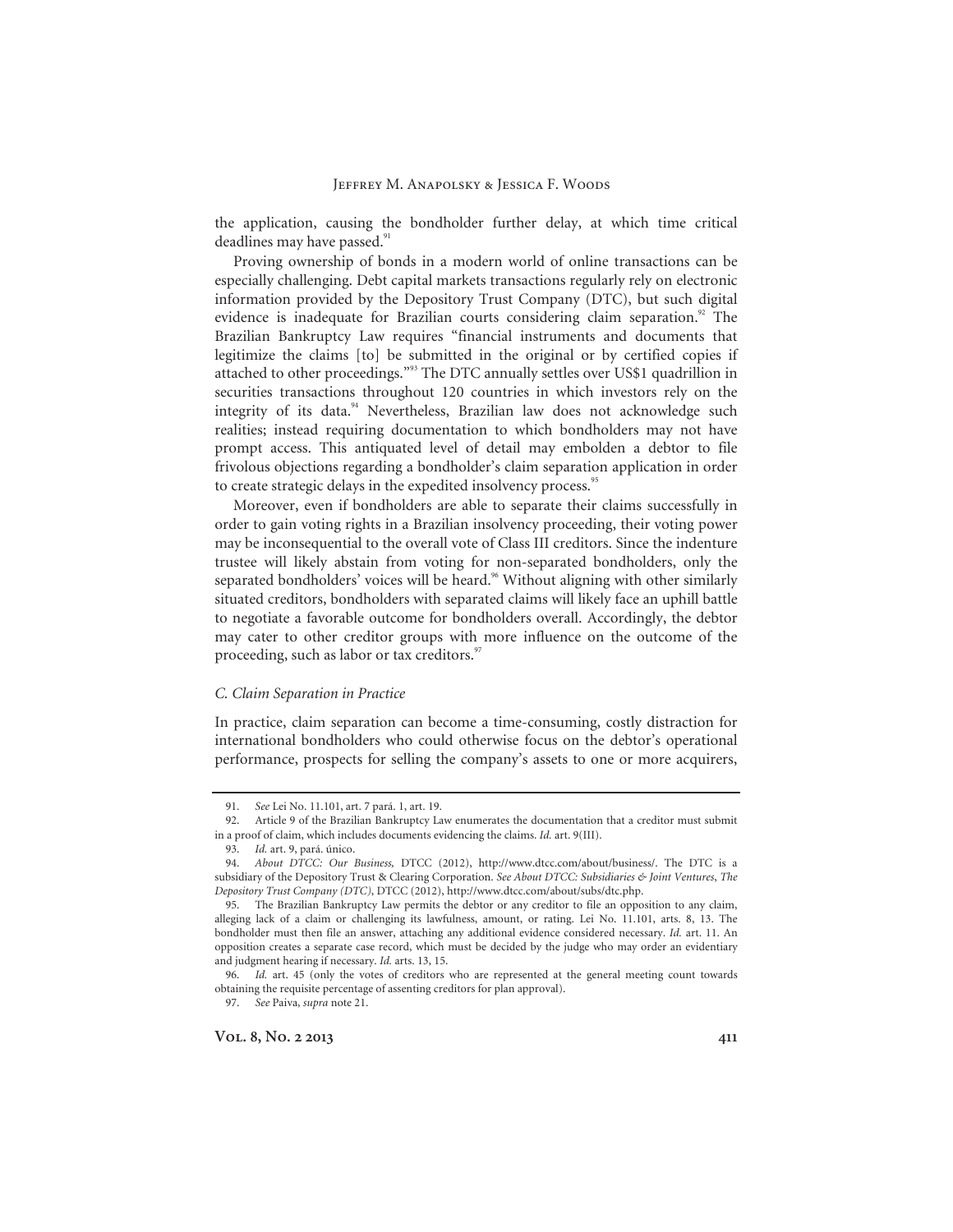and establishing alliances with bank lenders and other creditors. A recent example of these challenges is the 2012 Brazilian insolvency case involving Centrais Elétricas do Pará S.A. (CELPA). In June 2011, CELPA issued US\$250 million of 10.5% notes due 2016 to qualified institutional buyers in accordance with Rule 144A of the U.S. Securities Act of 1933, as amended, and outside the United States in accordance with Regulation S of the U.S. Securities Act of 1933, as amended.<sup>98</sup> After paying one coupon in December 2011, on February 28, 2012, CELPA suddenly filed for judicial reorganization before the Thirteenth Civil Court of Belém in Pará, Brazil.<sup>99</sup> At the time of CELPA's filing, eight institutional investors, all of whom wished to participate in the reorganization proceedings, held approximately 45% of the bonds.<sup>100</sup> Repeated efforts to identify the other 55% of the bondholders via the DTC, underwriters, listing exchange, trading exchange, clearinghouses, and advertisements were unsuccessful. With only 45% of holders providing direction, the indenture trustee refused to take action for fear of being held liable to undiscovered holders who could later sue the indenture trustee for taking action without first obtaining majority or unanimous approval, as the case may be.<sup>101</sup>

Without the indenture trustee's support, CELPA's bondholders were immediately confronted with the issue of claim separation following the commencement of the judicial reorganization. In order to be heard on issues before the court and to get the debtor's attention in negotiations, the bondholders needed to establish individual standing in the case via claim separation. The eight institutional bondholders represented approximately 39 individual funds and accounts with respect to CELPA bonds.<sup>102</sup> After weeks of preparing claim separation

<sup>98.</sup> *Latin America: Brazil*, TROUBLED CO. REP., Mar. 19, 2012, *available at* http://bankrupt.com/ TCRLA\_Public/120319.mbx.

 <sup>99.</sup> Judicial Reorganization Proceedings of Centrais Elétricas do Pará S.A., No. 0005939-47.2012.8.14.0301 (13th L.C. Belém, Pará Feb. 29, 2012).

 <sup>100.</sup> *Id.*

<sup>101.</sup> *See* discussion regarding role of U.S. indenture trustee in insolvency proceedings *supra* Part III.A.

 <sup>102.</sup> Judicial Reorganization Proceedings of Centrais Elétricas do Pará S.A., No. 0005939-47.2012.8.14.0301 (13th L.C. Belém, Pará Feb. 29, 2012) (approving the separation of claims of Thornburg Investment Income Builder Fund; Thornburg Strategic Income Fund; TRP SICAV Global Emerging Markets Corporate Bond Fund; Sumitomo Trust Emerging Markets Bond Mother Fund; TRP Global Emerging Markets Bond Fund (DSBI Global Investment Trust); Nordea 1 Emerging Market Corporate Bond Fund; John Hancock Funds II - Spectrum Income Fund; T. Rowe Price Fixed Income Trust; T. Rowe Price Emerging Markets Bond Fund; T. Rowe Price Institutional Emerging Markets Bond Fund; T. Rowe Price Emerging Markets Bond Trust; T. Rowe Price Strategic Income Fund, Inc.; Franklin Templeton Emerging Market Debt Opportunities Fund PLC; FTIF - Templeton Global High Yield Fund; Franklin Global Trust - Franklin Templeton Emerging Market Debt Opportunities Fund; Franklin Templeton Emerging Market Debt Opportunities (Master) Fund Ltd.; FT Opportunistic Distressed Fund, Ltd.; Pennsylvania Public Employee's Retirement System; The JBUT Master Investment Partnership, LLP; The Harry L. Bradley Jr. Trusts Master Investment Partnership LLP; John Hancock Investors Trust; John Hancock Strategic Income Fund; John Hancock Fund II Strategic Income Fund; John Hancock Trust Strategic Income Trust; Kentucky Retirement Systems Pension; Manulife Am Strategic Income Pooled Fund; Manulife Emerging Markets Debt Fund; Manulife Global Emerging Market High Yield Fund; Manulife Strategic Income Fund (159); Public Employees Retirement of New Mexico; Moneda Deuda Latinoamericana Fondo De Inversión; Moneda Retorno Absoluto Fondo De Inversion; Moneda Absolute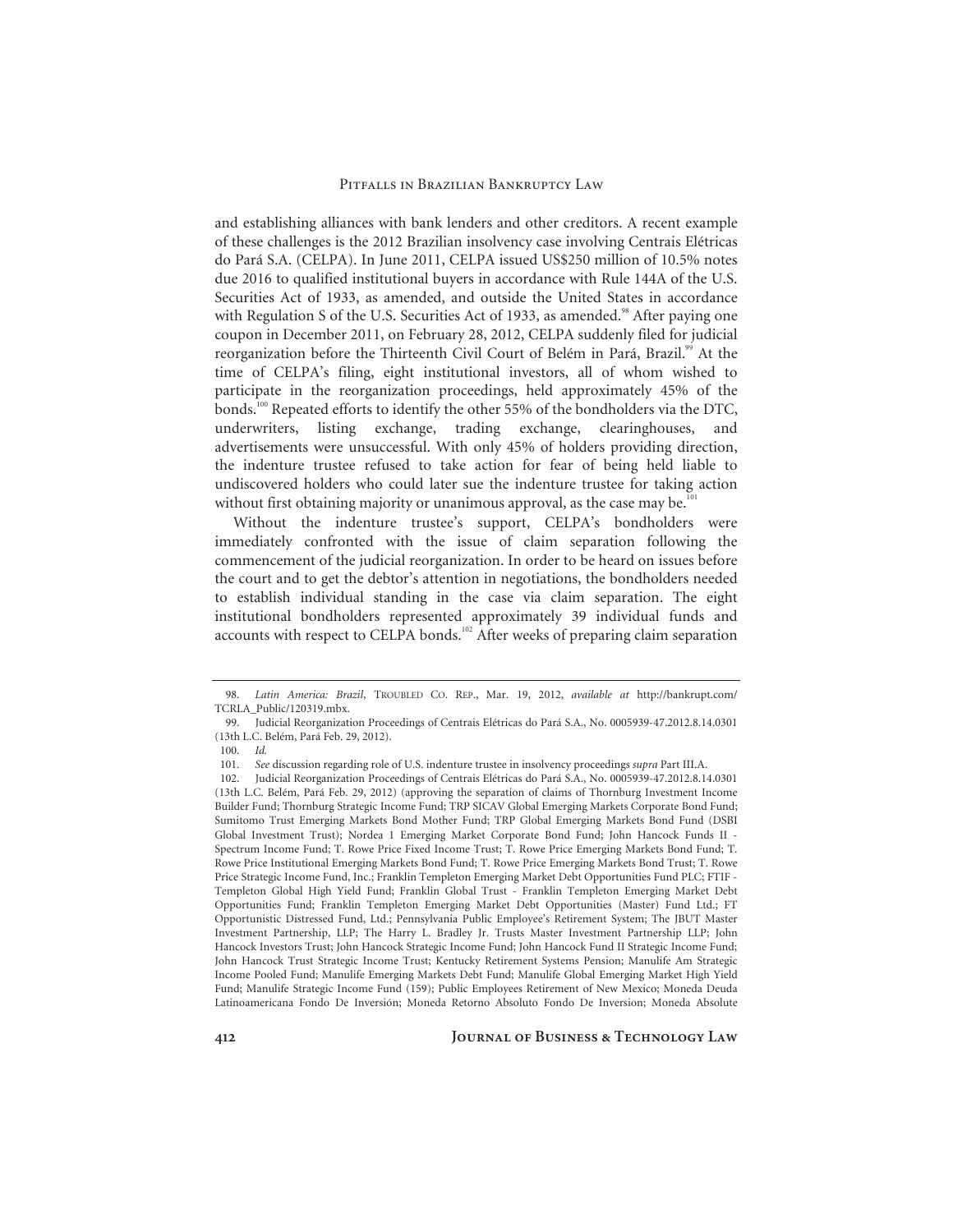forms for each fund and account, their counsel submitted the applications to the court.103 Seeing an opportunity to gain an advantage in negotiations, CELPA's counsel objected to the claim separation in order to silence the voices of bondholders.<sup>104</sup> Nearly 20 weeks after the commencement of CELPA's judicial reorganization, the court ruled in favor of bondholders, approving the claim separation.<sup>105</sup> CELPA's counsel then appealed this ruling to create further delay and to gain additional negotiating leverage.<sup>106</sup> Weeks later, the appellate court affirmed the claim separation. CELPA's counsel *again* appealed to maintain its perceived advantage.<sup>107</sup> While ultimately the bondholders were able to vote on CELPA's debt restructuring plan, the debtor's delay tactics distracted the bondholders throughout nearly the entire 180-day time period for the judicial reorganization.

#### *D. Potential Solutions*

These issues could be ameliorated by amending the Brazilian Bankruptcy Law such that bondholders' claims are recognized as independent from that of the bond issue. It is difficult to imagine who would be prejudiced by such a change, and, with little to no cost to other parties to the judicial reorganization, the benefit to bondholders would be significant. Bondholders could focus their efforts on negotiating a fair and equitable plan rather than on separating their claims. In addition, it would be constructive to amend the Brazilian Bankruptcy Law to loosen the technical requirements of proving claim ownership by recognizing the DTC's record as sufficient for that purpose.

Alternatively, these issues could be resolved by amending the TIA for future U.S. bond issuances involving foreign issuers from countries like Brazil.<sup>108</sup> First, the TIA

Return Fund; Moneda Latin America Corporate Debt Fund; and Fondo Larraín Vial Renta Fija Lationoamericana FI).

<sup>103.</sup> *Id.* (approving the motion for claim separation of Barclays Bank PLC, Nomura Securities International, Inc., J.P. Morgan Securities Ltd. and other individual bondholders).

<sup>104.</sup> *Id.*

<sup>105.</sup> *Id.*

<sup>106.</sup> *See* Interlocutory Appeal Nomura Securities International, Inc., State Court of Appeals of Pará State (case no. 2012.3016.5917); Interlocutory Appeal J.P. Morgan Securities Ltd., State Court of Appeals of Pará State (case no. 2012.3016.5909); Interlocutory Appeal Bondholders, State Court of Appeals of Pará State (case no. 2012.3016.5925); Interlocutory Appeal Barclays Bank PLC, State Court of Appeals of Pará State (case no. 2012.3016.5933).

<sup>107.</sup> *Supra* note 106.

 <sup>108.</sup> Academics have criticized the TIA for inhibiting the indenture trustee's ability to effectively advocate the best interests of bondholders. *See, e.g.*, Schwarcz & Sergi, *supra* note 69, at 1042 ("These deficiencies in the post-default governance of public bond issues by indenture trustees contrast unfavorably with the increasingly sophisticated post-default behavior of lenders on private debt. Although it is possible that these private-lender actions may benefit public bondholders, the interests of private lenders are by no means perfectly aligned with the interests of bondholders. Frequently, private lenders and public bondholders are competing creditors, such as when the bonds are subordinate to the company's other debt. Bondholders then may need an effective indenture trustee to protect their rights, especially since aggressive bargaining by private lenders can systematically advantage them over the public bondholders.") (footnotes omitted); *accord* Marcel Kahan, *The*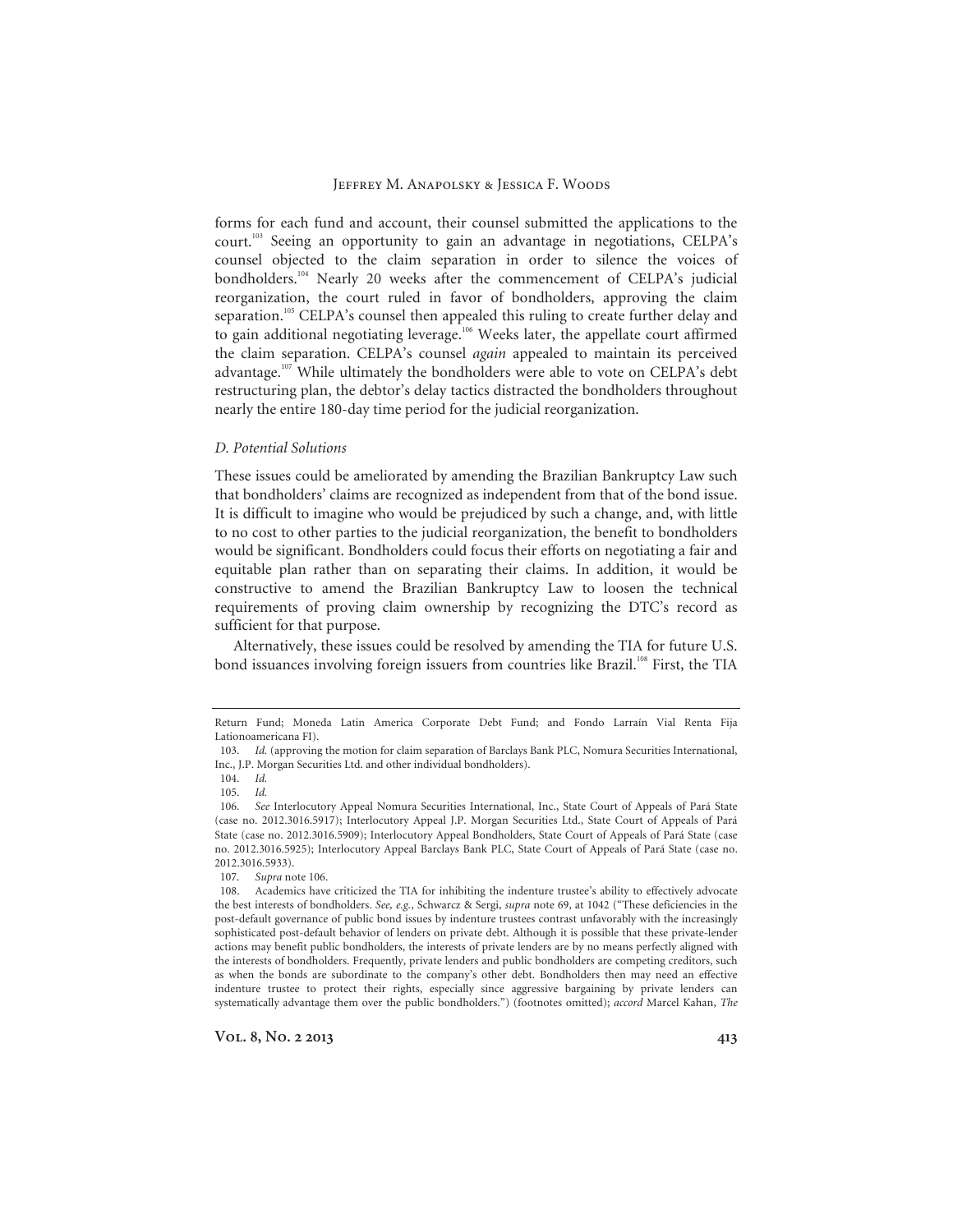could authorize an indenture to provide for a lower threshold than the affirmative vote of 100% of those affected by a proposal, such as a simple majority, for directing the indenture trustee to modify central terms of an indenture such as principal, interest, and maturity in an insolvency proceeding. A lower threshold would acknowledge the practical reality that it is rarely possible to locate every single bondholder, especially in the 180-day timeframe of a Brazilian judicial reorganization.

Second, when calculating whether the threshold has been reached for taking action in insolvency proceedings, the TIA could authorize indentures to provide that only bondholders who indicate direction should be counted, assuming adequate notice to all bondholders was given beforehand. For example, in the CELPA case where only 45% of bondholders were ever located, a unanimous direction by these bondholders would satisfy a 100% threshold if the unknown bondholders were excluded. This approach also acknowledges the practical reality that it is rarely possible to locate every single bondholder and, accordingly, uses a unanimous vote of the known bondholders as a proxy for the remaining bondholders.

Third, the TIA could authorize the indenture trustee to act in the best interests of bondholders in the absence of direction by 100% of bondholders.<sup>109</sup> The TIA already includes a prudent man standard for governing the actions of an indenture trustee.110 The indenture could refer to this standard when authorizing the indenture trustee to negotiate with a debtor and other creditors, object to motions of the debtor, and cast a vote approving or denying a debt restructuring plan in a Brazilian judicial reorganization. Empowering the indenture trustee with this authority would motivate the indenture trustee to act in order to avoid potential liability from inaction.

*Qualified Case Against Mandatory Terms in Bonds*, 89 NW. U. L. REV. 565, 569 (1995). These structural disadvantages between public bondholders and private lenders in U.S. cases are exacerbated when foreign bondholders face local banks in an insolvency proceeding outside of the U.S. Local banks are likely to have closer ties with the local management, owners, and directors of local debtors than foreign bondholders. Moreover, local banks are more likely to do business with local debtors after the insolvency proceeding is resolved; whereas foreign bondholders are more likely to try to sell their investments as soon as the insolvency proceeding concludes. Furthermore, the advisors of local banks are more likely to have preexisting relationships with the local debtor's advisors although foreign bondholders can try to hire well-connected local advisors as well. Finally, local banks are more likely to have local government connections than foreign bondholders.

<sup>109.</sup> *See, e.g.*, Schwarcz & Sergi, *supra* note 69, at 1041–43 (advocating application of the business judgment rule in the trust-indenture context to protect indenture trustees from liability when acting on behalf of bondholders in a bankruptcy case).

<sup>110.</sup> *See* 15 U.S.C. § 77ooo(c) (2006).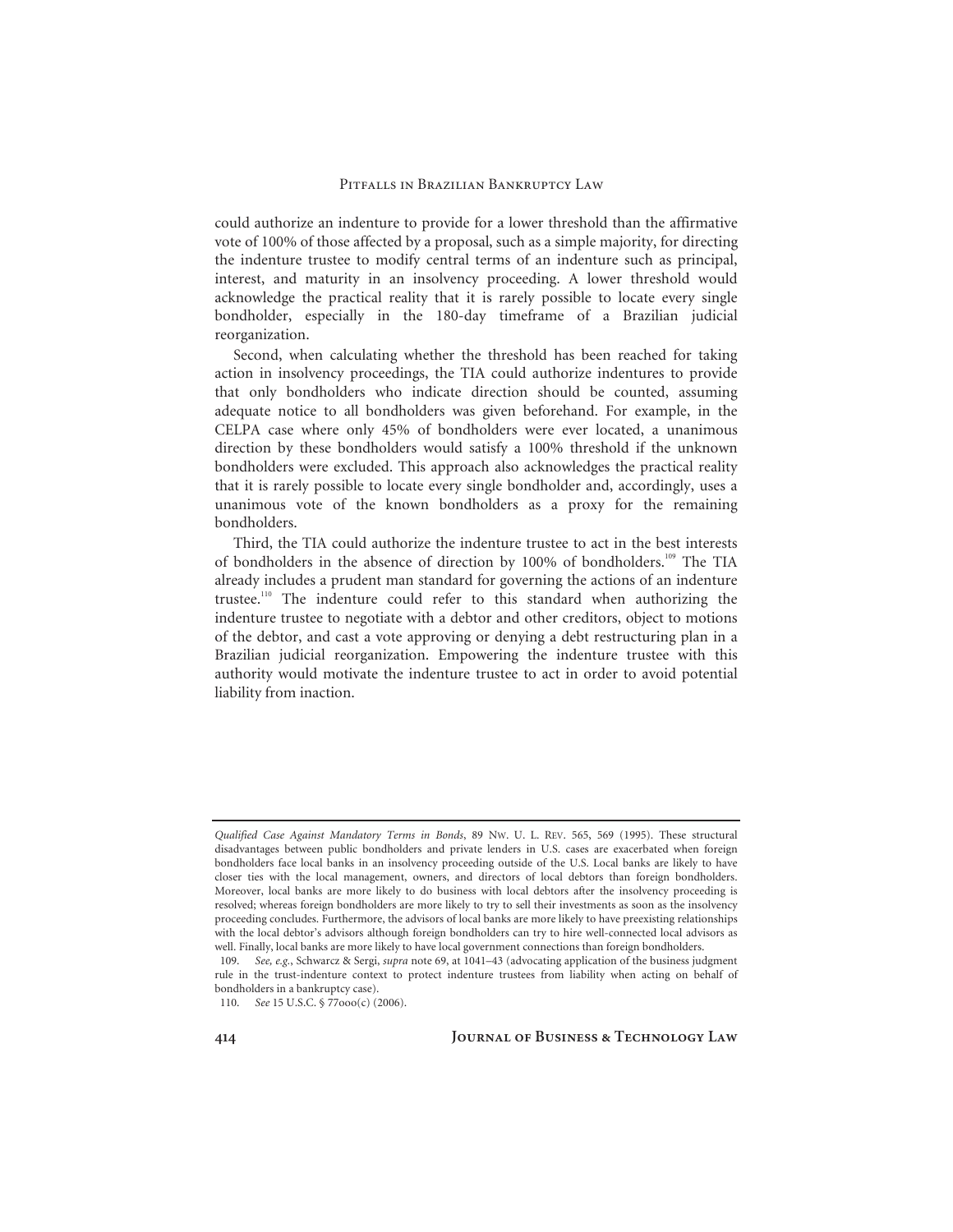# **IV. Organizing Creditors in an Insolvency Proceeding**

There are many reasons why similarly situated creditors should organize when confronted with the insolvency of a common borrower. Most importantly, united creditors can negotiate the best overall outcome by focusing on maximizing the value of the debtor's assets. As a result of joining forces, creditors can resist a debtor's efforts to divide and conquer by pitting some creditors against others. Organized creditors can share costs for professional advisors to assist in negotiation, litigation, appraisals, and, if necessary, liquidation. They can also work together to disseminate information and minimize fraud, misrepresentation, and self-dealing by the debtor. Finally, organized creditors can speak with one voice to the debtor in order to streamline negotiations and create a more efficient process.

#### *A. Creditors' Committees Under U.S. Law*

The U.S. Bankruptcy Code requires the U.S. trustee to appoint an official committee of unsecured creditors to represent the interests of all general unsecured creditors, including bondholders.<sup>111</sup> The trustee may use its discretion to appoint additional committees of creditors or of equity security holders,<sup>112</sup> though multiple committees are not typical.<sup>113</sup> The U.S. trustee selects which creditors will serve as members of the committee of general unsecured creditors (as well as other committees, if any) at a meeting of all creditors held soon after the filing of the bankruptcy case.<sup>114</sup> In general, the trustee will appoint the creditors holding the seven largest claims against the debtor to serve on the committee.<sup>115</sup> However, the committee should include membership from many categories of unsecured claims (e.g., senior bondholders, subordinated bondholders, trade creditors, union/employee creditors, and unsecured bank lenders) in order to be representative of all interests.<sup>116</sup> Service on a committee is entirely voluntary.<sup>117</sup>

The U.S. Bankruptcy Code authorizes the committee to perform certain tasks in connection with the bankruptcy case.<sup>118</sup> These tasks include: consulting with the

117. 11 U.S.C. § 1102(b)(1)–(2).

<sup>111. 11</sup> U.S.C. § 1102(a)(1) (2006).

<sup>112.</sup> *Id.* § 1102(a)(1)–(2).

<sup>113.</sup> *See* COLLIER ON BANKRUPTCY, *supra* note 73, ¶ 1102.02[4][a] ("The United States trustee should appoint additional committees only if necessary to assure adequate representation of creditors. In the vast majority of chapter 11 cases, a single committee of creditors should be sufficient and multiple committees will be the exception rather than the rule.") (footnote omitted).

 <sup>114. 11</sup> U.S.C. § 341(a)–(b)(1); FED. R. BANKR. P. R. 2003.

 <sup>115. 11</sup> U.S.C. § 1102(b)(1). In the case of a committee of equity holders, the committee will generally consist of the equityholders holding the seven largest amounts of equity securities of the debtor. *Id.* § 1102(b)(2).

<sup>116.</sup> See COLLIER ON BANKRUPTCY, *supra* note 73, **[** 1102.02[b][i].

<sup>118.</sup> *Id.* § 1103; *see also* H. PETER NESVOLD ET AL., THE ART OF DISTRESSED M&A: BUYING, SELLING, AND FINANCING TROUBLED AND INSOLVENT COMPANIES 37 (2011).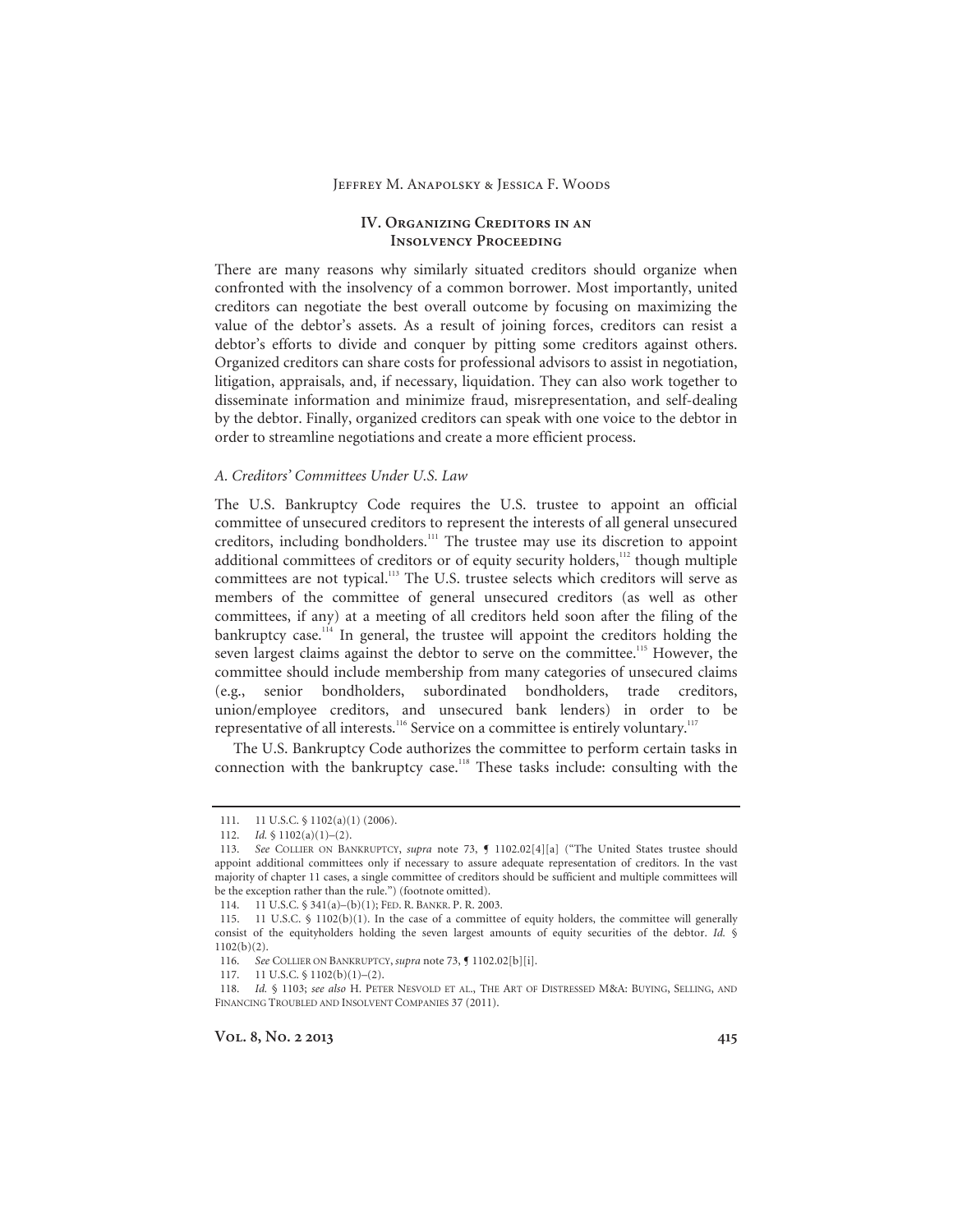debtor concerning case administration; investigating the conduct and financial condition of the debtor, the operation of the debtor's business, and the desirability of the continuance of the business; participating in the formulation of a plan, as well as collecting and filing with the court acceptances or rejections of a plan; requesting the appointment of a bankruptcy trustee or examiner; and performing such other services as are in the interest of those represented.<sup>119</sup> In addition, the Bankruptcy Code explicitly gives the committee standing to be heard by the bankruptcy court on any issue.<sup>120</sup>

To aid in its performance of these tasks, the committee, with the bankruptcy court's approval, may employ attorneys, accountants, and other professional advisors, such as investment bankers, appraisers, and turnaround consultants.<sup>121</sup> These advisors' reasonable fees and expenses are not paid by the committee or the creditors that they represent; rather, such costs are paid directly by the debtor following court approval. $122$ 

# *B. Creditors' Committees Under Brazilian Law*

Although the Brazilian Bankruptcy Law also provides for the formation of a creditors' committee during a judicial reorganization, $123$  this committee is very different from an official committee of unsecured creditors formed pursuant to the U.S. Bankruptcy Code. The establishment of a creditors' committee in Brazil is not mandatory and is relatively rare. A committee may be established upon the resolution of any class of creditors at a general meeting of all creditors, which takes place during the initial stages of a judicial reorganization.<sup>124</sup> At the general meeting, the creditors are rigidly divided into three classes, regardless of the amount of their claims or the number or diversity of creditors in each class: (1) labor creditors (Class I), (2) secured creditors (Class II), and (3) and a catch-all class generally populated by unsecured creditors (Class III).<sup>125</sup> Each class votes for a creditor (as well as two alternates) to serve as its representative on the committee.<sup>126</sup> A creditors' committee thus consists of one elected representative from each class of creditors and represents the interests of *all* creditors, not just those of unsecured creditors.<sup>127</sup> Brazilian law does not provide a formal way for bondholders and other unsecured

<sup>119. 11</sup> U.S.C. § 1103(c).

<sup>120.</sup> *Id.* § 1109(b).

<sup>121.</sup> *Id.* § 1103(a); *see also* NESVOLD ET AL., *supra* note 118, at 173.

<sup>122.</sup> *See* 11 U.S.C. § 330(a).

 <sup>123.</sup> Lei No. 11.101, art. 26, de 9 de Fevereiro de 2005, DIÁRIO OFICIAL DA UNIÃO [D.O.U.] de 9.2.2005 (Braz.).

<sup>124.</sup> *Id.*

<sup>125.</sup> *Id.*

<sup>126.</sup> *Id.* (composition of committee of creditors consists of one representative from each class and is formed by resolution at the general meeting); *see also id.* art. 44 (specifying that only members of class may vote for its representative).

<sup>127.</sup> *Id.* art. 26.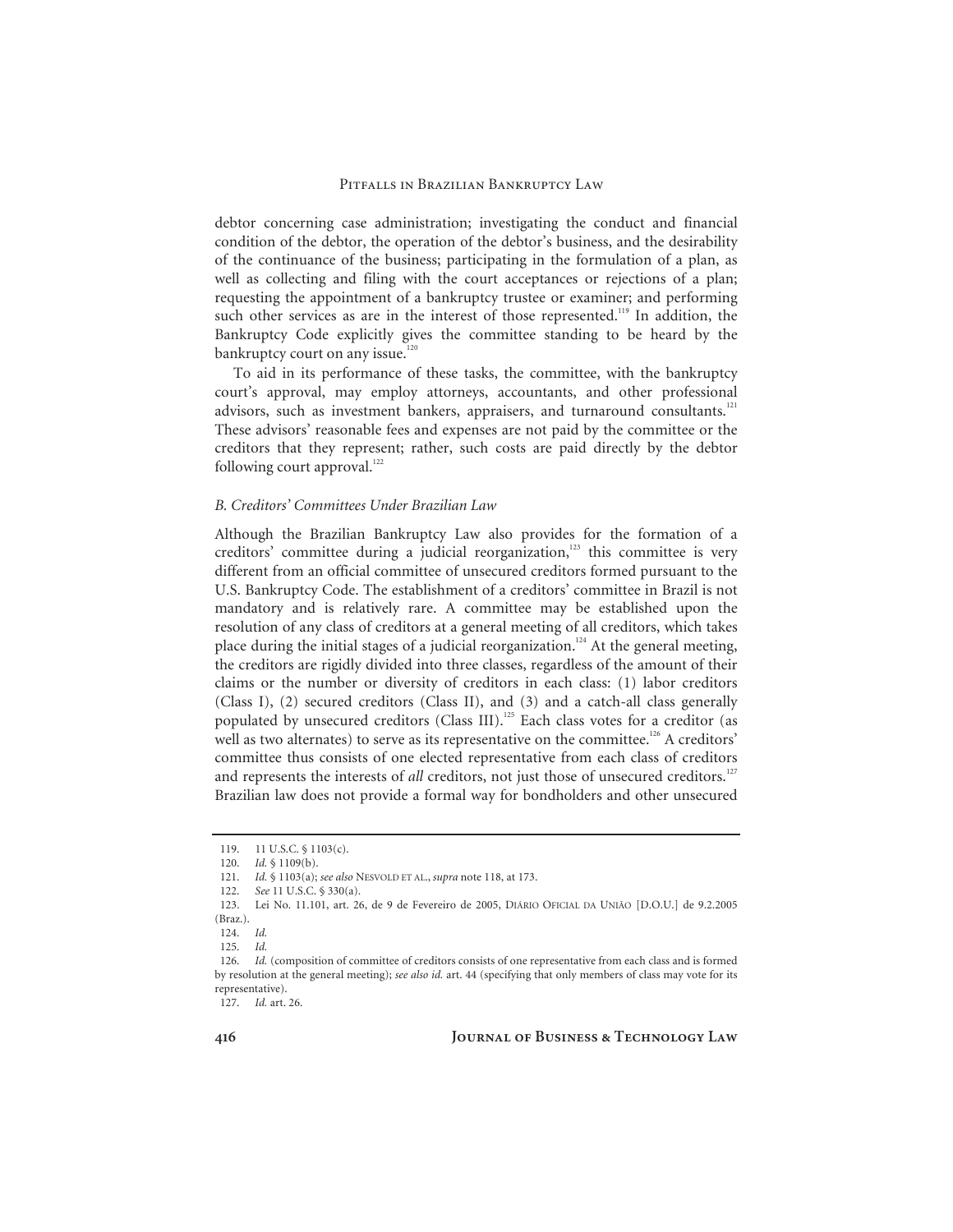creditors to organize separately, creating a significant disadvantage for international bondholders. When a committee is not formed at the general meeting, the judicial trustee (or the judge in the event that the judicial trustee has a conflict of interest) is responsible for fulfilling the duties that would otherwise be assigned to the committee.<sup>128</sup>

When formed, creditors' committees face certain duties under Brazilian law.<sup>129</sup> These duties include, *inter alia*: supervising the activities of the debtor in judicial reorganization or the judicial trustee in bankruptcy; in the case of a judicial reorganization, submitting a report on the debtor's activities every thirty days; monitoring the case proceedings and ensuring legal compliance; informing the judge upon the discovery of any violation of the rights or injury to the interests of creditors; verifying and issuing an opinion on any complaints by interested parties; requesting that the judge call general meetings of creditors; and supervising the performance of a debt restructuring plan.<sup>130</sup> Importantly, however, fees and expenses incurred by the committee in its performance of these duties (e.g., the cost of employing legal counsel and other professional advisors) are not automatically paid for by the bankruptcy estate.<sup>131</sup> Instead, the committee must request reimbursement from the judge, which "shall be [made] in accordance with available cash funds."132 In addition, committee members may be held liable for any losses to the bankruptcy estate, the debtor, or the creditors caused by the committee's malice or negligence.<sup>133</sup>

These aspects of the Brazilian Bankruptcy Law have negatively impacted the importance and competence of creditors' committees in insolvency cases. While the creditors' committee in a U.S. bankruptcy case constitutes a critical platform for unsecured creditors to advance their interests, the creditors' committee under the Brazilian Bankruptcy Law is rarely established and — when established — replete with conflicts of interest that diminish its value.

#### *1. Creditors' Committees Rarely Established*

Due to the expenses and potential liability associated with serving on a Brazilian creditors' committee,<sup>134</sup> few creditors are willing to do so. As a result, a creditors' committee is rarely established.135 Luiz Fernando Valente de Paiva, a Brazilian

<sup>128.</sup> *Id.* art. 28.

<sup>129.</sup> *Id.* art. 27.

<sup>130.</sup> *Id.*; *see also* Felsberg, *supra* note 24, ¶ 16.03[4][c]. Noticeably absent from this list are any tasks related to helping to formulate the plan of reorganization that will ultimately be presented to the creditors for a vote. 131. Lei No. 11.101, art. 29.

<sup>132.</sup> *Id.*

<sup>133.</sup> *Id.* art. 32. Any members who disagree with a committee resolution must state their dissent in the committee minutes to avoid liability. *Id.*

<sup>134.</sup> *See supra* notes 131–33 and accompanying text.

<sup>135.</sup> *See, e.g.*, Alexandre Couto Silva, *Complying with the Changing Environment of Brazilian Bankruptcy Law, in* BANKRUPTCY LAW CLIENT STRATEGIES IN SOUTH AMERICA: LEADING LAWYERS ON NAVIGATING THE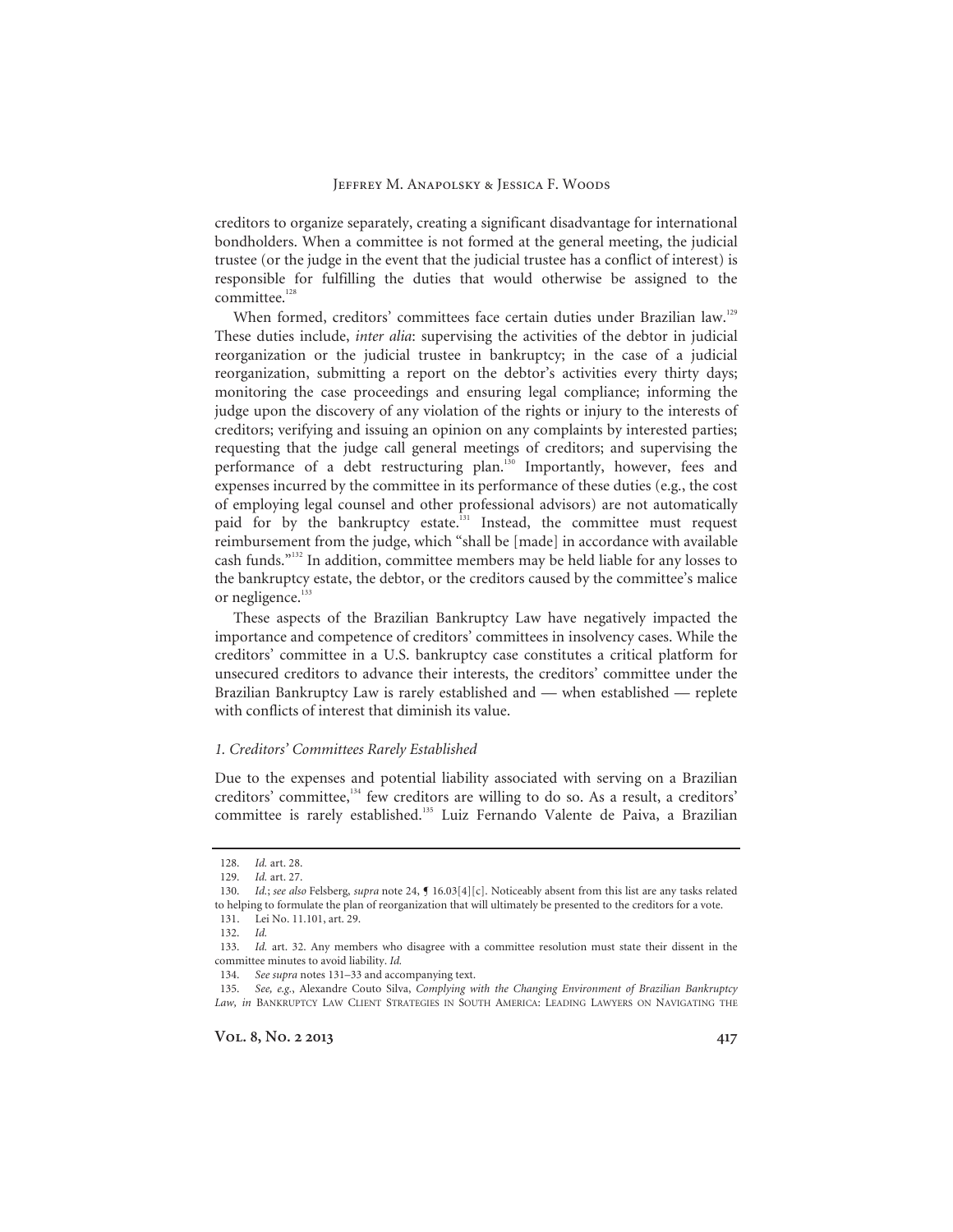bankruptcy practitioner, professor, and member of the final drafting committee for the 2005 law, has called for amendments to the Brazilian Bankruptcy Law that would include compensation for professional advisors to the committee and the members' release of liability for negligence, noting that "[w]ithout these changes, the creditors' committee will continue to be an entity existing only on paper and in the imagination of the lawmaker."136 Paiva's view is in line with the recommendations of the World Bank, set forth in its *Principles and Guidelines for Effective Insolvency and Creditor Rights Systems*, which explains the important role fulfilled by a creditors' committee as "provid[ing] 'double protection' for creditors, giving them the ability to participate in and monitor the proceedings" and urges that insolvency laws provide for the compensation of professional advisors from the bankruptcy estate to help the committee fulfill this function.<sup>137</sup> The failure to establish a formalized vehicle for creditors to organize creates serious issues concerning transparency, cohesiveness among creditors, and judicial administration.<sup>138</sup> Furthermore, without a committee, the court and judicial trustee are burdened with addressing a fragmented body of creditors, as well as carrying out tasks that would otherwise be assigned to the committee.<sup>139</sup>

Without a committee to utilize as a vehicle for coordinating efforts, unsecured creditors must seek information, monitor the case, and challenge questionable behavior individually. Clearly, many creditors will lack the resources to do so, while others may not have a sufficient stake in the outcome to make individual action worthwhile. From a law and economics perspective, individual decision-making can lead to suboptimal results as compared to collective action. Fernando César Nimer Moreira da Silva, a Brazilian economist, has used game theory to illustrate that when a non-homogeneous, unorganized group of creditors make rational decisions

SOUTH AMERICAN BANKRUPTCY PROCESS, WORKING WITH LOCAL GOVERNMENTS, AND DEVELOPING SUCCESSFUL STRATEGIES 175 (Michaela Falls ed., 2011), *available at* 2011 WL 586872; *see also* Paiva, *supra* note 21, at 31 ("With the enactment of the [2005 law], ... it was expected that the creditors would be able to participate actively in overseeing the process by means of a creditors' committee. This has not come about, given the creditors' refusal to assume the post due to the responsibilities that may be imposed on them.").

 <sup>136.</sup> Paiva, *supra* note 21, at 31.

 <sup>137.</sup> WORLD BANK, PRINCIPLES AND GUIDELINES FOR EFFECTIVE INSOLVENCY AND CREDITOR RIGHTS SYSTEMS paras. 102, 107 (2001), *available at* http://www.worldbank.org/ifa/ipg\_eng.pdf ("Consistent with the committee's role in monitoring the proceedings and representing the voice of creditors (at least unsecured creditors), the committee must have access to impartial advice to ensure that the rights of creditors are being protected. For this reason, the law should allow creditors to retain an independent professional who will be compensated from the estate or from the proceeds distributed to the creditors represented by the committee.").

<sup>138.</sup> *See, e.g.*, Silva, *supra* note 135, at 193 ("The creditors' committee gives transparency, security, reliability, and efficiency to the process as desired by the creditors. Without the creditors' committee, the success or failure of the reorganization seems to be difficult.").

<sup>139.</sup> *See, e.g.*, Silva, *supra* note 135, at 193 ("The failure to timely constitute the creditors' committee can create a great imbalance in the roles of the persons involved in the process of bankruptcy and reorganization, imposing heavy burdens to the courts and to the trustee by overloading them with activities not related to their crafts, which can be highly complex to them. . . . Furthermore, creditors end up taking their individual and disorganized actions to the court, disrupting and delaying the process, which generates endless discussions through request.").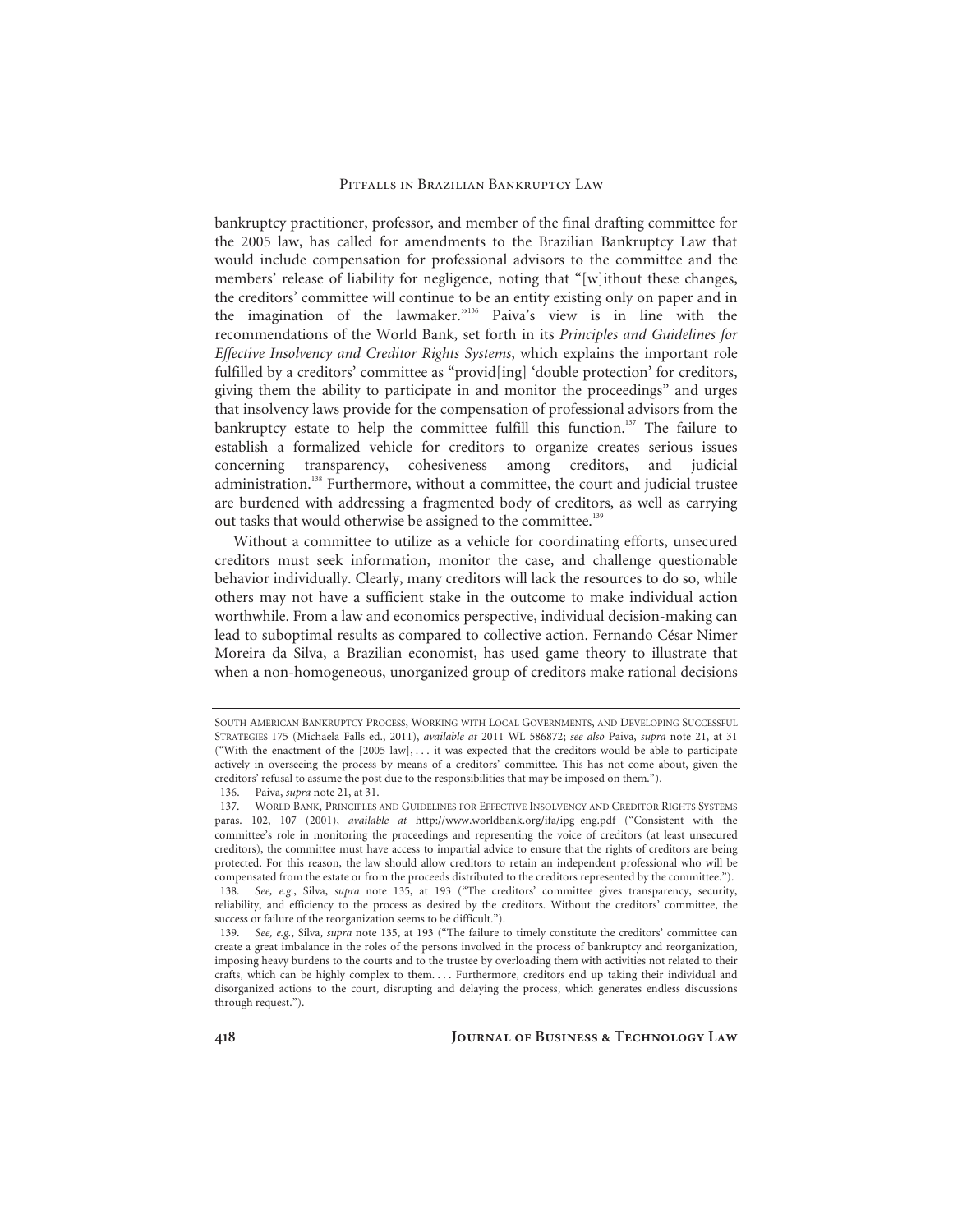on an individual basis, their decisions often do not maximize gains for creditors as a whole.<sup>140</sup> Rather, advancement of the collective interest of creditors depends on their ability to organize under the rules of the game.<sup>141</sup> Silva explains that the lack of organization exacerbates problems related to inadequate disclosure from the  $deb$ tor<sup>142</sup> and creates inter-creditor communication barriers, leading to inefficient outcomes — i.e., the liquidation of potentially viable companies or the unwarranted reorganization of failed ones.<sup>143</sup> He cites the Brazilian Bankruptcy Law, which he notes does not provide for the efficient organization of creditors,<sup>144</sup> as an example of this phenomenon.<sup>145</sup>

#### *2. Conflicts of Interest Diminish the Value of Creditors' Committees*

The composition of members serving on a creditors' committee formed under the Brazilian Bankruptcy Law — which includes one representative from each of the three classes of creditors<sup>146</sup> — is also problematic. Due to their respective levels of priority, the interests of each class of creditors are inherently in conflict. With inherently conflicting interests among members, the committee could rarely, if ever, act as a cohesive body. Indeed, it is difficult to find a purpose in joining such representatives into a collective entity. Whereas the primary purpose of a committee established pursuant to the U.S. Bankruptcy Code is to maximize returns for its constituency, $147$  the purpose of a committee made up of members where a gain to one generally necessitates a loss to another is unclear. Recognizing this issue, the World Bank's *Principles and Guidelines for Effective Insolvency and Creditor Rights Systems* recommends that "care . . . be taken to avoid potential conflicts of interests of interests on the committee."148 The *Principles* further state:

*As a general rule unsecured creditors committees should consist only of unsecured creditors. In some cases a committee of secured creditors might be justified. . . . Often, secured creditors have little in common with unsecured creditors, and their ability to participate in and alter the outcome of decisions by the committee may be inappropriate and not in the best interest* 

 <sup>140.</sup> FERNANDO CÉSAR NIMER MOREIRA DA SILVA, INCENTIVOS Á DECISÃO DE RECUPERAÇÃO DA EMPRESA EM CRISE: ANÁLISE Á LUZ DA TEORIA DOS JOGOS pts. III.1, III.3.1 (2009) (faculty of law dissertation, University of São Paulo), *available at* http://www.teses.usp.br/teses/disponiveis/2/2132/tde-18112009-093516/pt-br.php

<sup>141.</sup> *Id.*

<sup>142.</sup> *See infra* Part VI.C.

<sup>143.</sup> *See* SILVA, *supra* note 140, at pts. III.1, III.3.1.

<sup>144.</sup> *See* SILVA, *supra* note 140, at 63 n.201 and accompanying text.

<sup>145.</sup> *Id.*

 <sup>146.</sup> Lei No. 11.101, art. 26, de 9 de Fevereiro de 2005, DIÁRIO OFICIAL DA UNIÃO [D.O.U.] de 9.2.2005 (Braz.).

<sup>147.</sup> *See* 7 COLLIER ON BANKRUPTCY, *supra* note 73, ¶ 16.03[4][c].

<sup>148.</sup> *See* WORLD BANK, *supra* note 137, at 33, para. 105.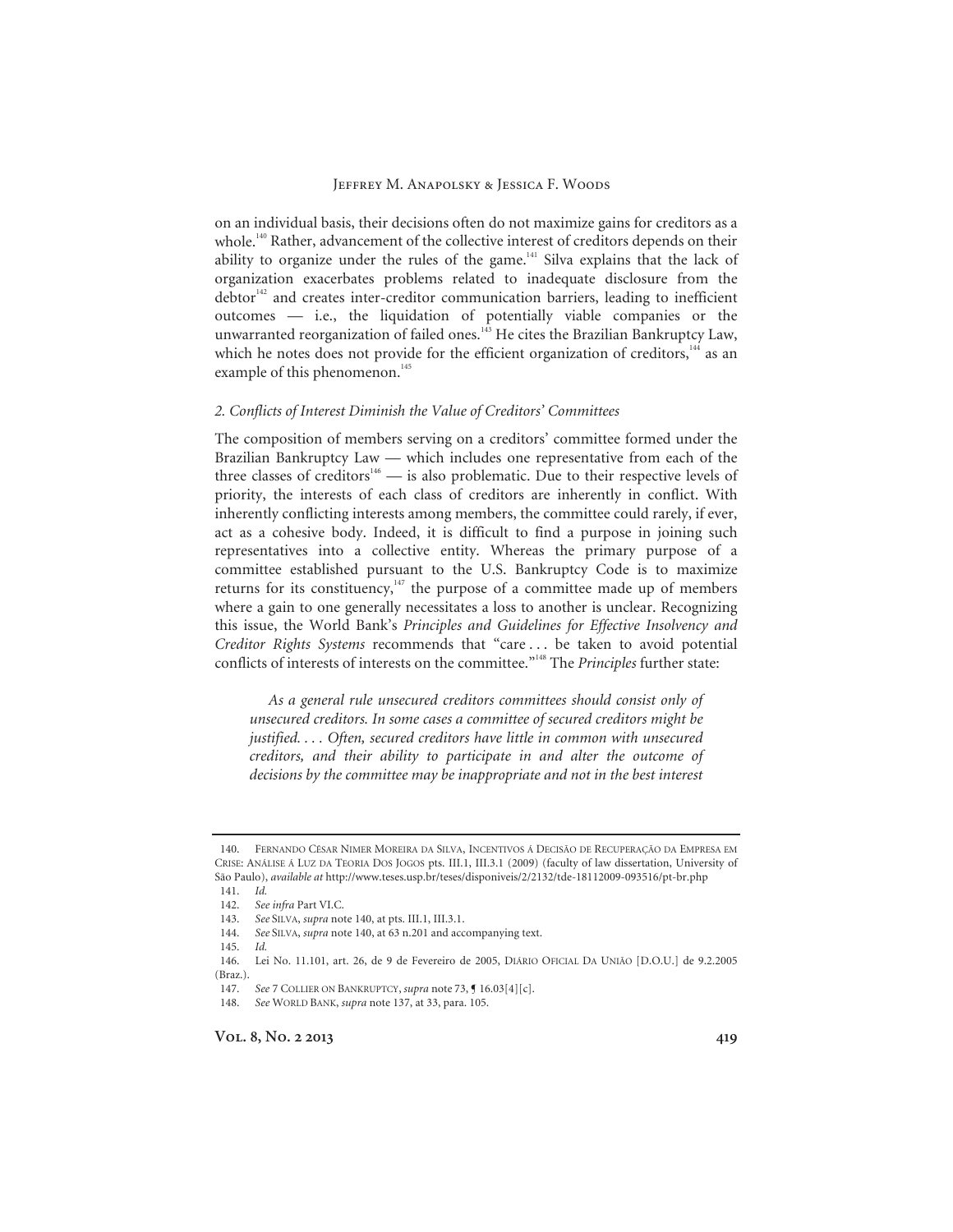*of other creditors. By nature, the interests of secured creditors conflict with those of unsecured creditors.*<sup>149</sup>

#### *3. Organizing Creditors in Practice*

For these reasons, international bondholders involved in the recent Brazilian judicial reorganizations of CELPA and Independência S.A.<sup>150</sup> did not organize themselves through creditors' committees. Both cases, however, experienced the creation of ad hoc committees of bondholders outside of the formal insolvency process. Each of these ad hoc committees retained legal advisors. The Brazilian Bankruptcy Law provides that any expenses incurred by creditors in order to participate in a judicial reorganization cannot be enforced against the debtor, and there is no exception for ad hoc committees.<sup>151</sup> However, an ad hoc committee may be able to negotiate with a debtor to reimburse its fees and expenses via a nondebtor affiliate, such as another company controlled by the same family that owns the debtor's equity. The debtor agreed to such an arrangement in the Independência case, but the debtor in the CELPA case did not.<sup>152</sup> When the debtor does not agree, the members of the ad hoc committee may have to pay for the fees and expenses of their attorneys, investment bankers, and other advisors themselves.

Rather than trying to organize disparate creditors, it may prove more effective for international bondholders to buy the claims of local creditors, such as those of Brazilian banks, to gain greater voting control for themselves. However, bondholders may be reluctant to invest fresh capital in a distressed situation where

<sup>149.</sup> *Id.*; *see also id.* at 33, para. 104 ("The committee serves as a voice for all unsecured creditors and should be representative.").

 <sup>150.</sup> On February 27, 2009, Independência S.A., a Brazilian beef processor based in the state of São Paulo, filed for judicial reorganization before the Lower Civil Court of Cajamar in São Paulo, Brazil. *See* BDO INTERNATIONAL, INDEPENDÊNCIA S.A. (IN JUDICIAL RECOVERY/REORGANIZATION): FINANCIAL STATEMENTS FOR THE 9 (NINE) MONTH PERIODS ENDING 30 SEPTEMBER 2009 AND 2008 AND LIMITED REVIEW REPORT 4 (2009), *available at* http://ir.independencia.com.br/independencia/web/arquivos/3Q09%20Financial%20Statements %20anort.pdf. Previously, Independência had issued US\$300 million of 9.875% Notes due 2015 and US\$225 million of 9.875% Notes due 2017. *See* Press Release, Independência S.A., Independência Commences Consent Solicitation and Cash Tender Offer For Its 9.875% Notes Due 2015 and 9.875% Notes Due 2017 (Jan. 21, 2009), *available at* http://ir.independencia.com.br/independencia/web/arquivos/Notice%20to%20the%20Market%2- %20Independ%EAncia%20commences%20consent%20solicitation%20and%20cash%20tender%20offer.pdf. 151. Lei No. 11.101, art. 5(II).

 <sup>152.</sup> Despite failing to gain the debtor's acquiescence, the ad hoc committee of bondholders in the CELPA case was ultimately able to convince the acquirer and indenture trustee to reimburse a majority of their professional fees and expenses during the chapter 15 process that followed the judicial reorganization. *See In re*  Centrais Elétricas do Para S.A., No. 12-14568 (SCC) at ¶ 14 (Bankr. S.D.N.Y. Dec. 12, 2012) (order granting recognition of Brazilian main proceeding and certain related relief and providing for payment of ad hoc committee's professional fees and expenses). As a result of the U.S. court's order, the ad hoc committee received reimbursement of approximately 85% of their fees and 100% of their expenses. *Centrais Eletricas: Brazilian Plan Approved in U.S.*, TROUBLED CO. REP. LATIN AM. (Dec. 20, 2012), http://bankrupt.com/TCRLA\_Public/ 121220.mbx (noting that the ad hoc bondholder group received as much as \$1.2 million in professional fees and expenses).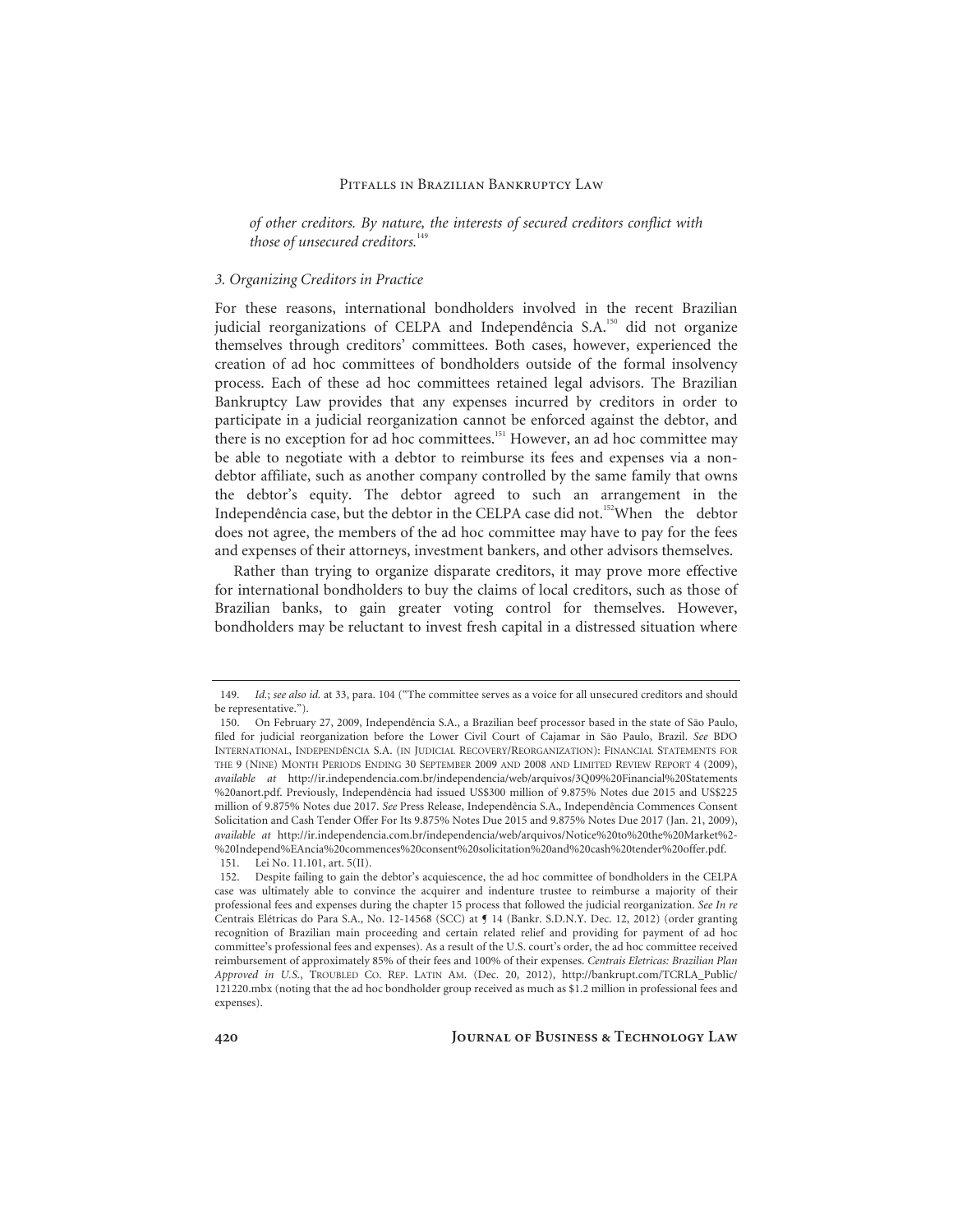they have already experienced losses. They may be faced with an uncomfortable decision: invest more or lose more.

# **V. Negotiating, Voting On, and Confirming a Plan of Reorganization**

The dissimilarities in how creditors are organized in the U.S. and Brazil have a direct impact on how plans are negotiated, voted on, and confirmed. There are many differences between a plan of reorganization in the U.S. and a debt restructuring plan in Brazil besides the former being written in English and the latter in Portuguese. Several aspects of the Brazilian Bankruptcy Law – in particular, non-terminating debtor exclusivity and the negotiation and voting processes – create serious challenges for creditors navigating the insolvency process and can lead to poor outcomes for international bondholders.

In both the U.S. and Brazil, certain types of creditors are expressly exempt from a corporate debtor's ability to discharge its debts, but the exemptions differ.<sup>153</sup> In Brazil, exempt creditors include "a creditor holding the position of fiduciary owner of real or personal property, financial lessor, owner or committed seller of real estate whose respective agreements include an irrevocability or irreversibility clause, including under real estate developments, or an owner under a sale agreement with title retention . . . . "<sup>154</sup> In addition, since a Brazilian debtor must submit tax liability clearance certificates before the judge may approve the reorganization plan,<sup>155</sup> a judicial reorganization can only be implemented if the debtor either has no tax liabilities or has negotiated an installment plan with the government.<sup>156</sup>

# *A. Debtor Exclusivity Under U.S. Law*

The U.S. Bankruptcy Code grants the debtor the exclusive right to file a plan of reorganization during the first 120 days of the bankruptcy case.<sup>157</sup> The filing of a plan within that period automatically triggers a "solicitation period," which provides another 60 days of exclusivity for the debtor.<sup>158</sup> Because the debtor can easily file a placeholder plan, which need not be confirmable, within the initial 120 day timeframe, debtor exclusivity in the U.S. is commonly thought of as lasting 180 days.<sup>159</sup>

 <sup>153. 11</sup> U.S.C. § 1141(d) (2006).

 <sup>154.</sup> Lei No. 11.101, art. 49 pará. 3.

<sup>155.</sup> *Id.* art. 57.

<sup>156.</sup> *Id.* arts. 57, 68.

 <sup>157. 11</sup> U.S.C. § 1121(b). This period of time is known as the "exclusivity period." NESVOLD ET AL., *supra*  note 118, at 335–39.

 <sup>158. 11</sup> U.S.C. § 1121(c).

<sup>159.</sup> *Id.* § 1121(c)(3).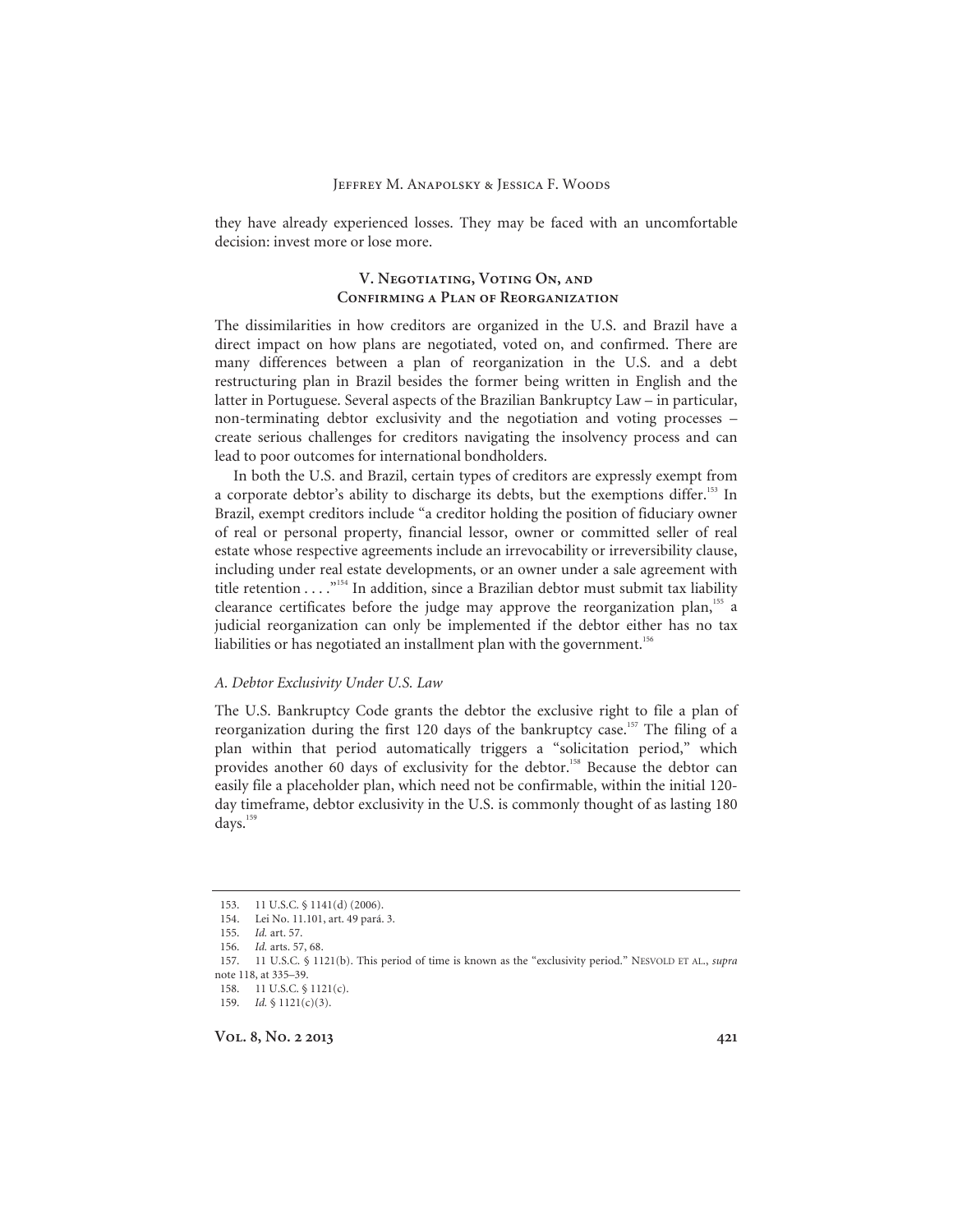Any party in interest may request an extension or reduction of the debtor's exclusivity and solicitation periods.<sup>160</sup> The moving party has the burden of demonstrating cause to support its request, which the court may grant after notice and a hearing.161 Cause to extend may be demonstrated by explaining the burdens of organizing the company's financial affairs, the time-consuming process of assessing its strategic alternatives, and the difficulties of negotiating with various creditor constituencies.162 Cause to shorten may be very difficult to prove.163 Multiple extensions are routinely requested and granted in complex chapter 11 cases, which describes many corporate bankruptcies, while motions to shorten are rare and often denied.<sup>164</sup>

If the debtor has not obtained acceptance of the plan by the expiration of the combined exclusivity and solicitation periods, the debtor's exclusivity terminates, and any party in interest<sup>165</sup> may thereafter file a plan of reorganization.<sup>166</sup> Permitting limited exclusivity for the debtor to propose a plan of reorganization reflects a legislative intent to balance the relative power of the debtor and its creditors.<sup>167</sup>

 <sup>160. 11</sup> U.S.C. §1121(d)(1).

<sup>161.</sup> *Id.*; *see In re* Borders Grp., Inc., 460 B.R. 818, 821 (Bankr. S.D.N.Y. 2011) (explaining that "[t]he burden of proving cause to reduce or increase exclusivity is on the moving party"). However, "[s]ection 1121 was designed, and should be faithfully interpreted to limit the delay that makes creditors the hostages of Chapter 11 debtors." *In re* Curry Corp., 148 B.R. 754, 755 (Bankr. S.D.N.Y. 1992) (quoting United Savings Ass'n v. Timbers of Inwood Forest Assocs., Ltd., 808 F.2d 363, 372 (5th Cir. 1987), *aff'd*, 484 U.S. 365 (1988)).

<sup>162.</sup> *See, e.g.*, *In re* McLean Indus., Inc., 87 B.R. 830, 834 (Bankr. S.D.N.Y. 1987) (listing factors used by courts to determine whether cause exists to extend exclusivity).

<sup>163.</sup> *See, e.g.*, *In re* Grand Traverse Dev. Co., 147 B.R. 418, 420–21 (Bankr. W.D. Mich. 1992) (rejecting evidence presented to reduce the exclusivity period). As a result, rather than focusing on exclusivity, a secured creditor who has lost confidence in the debtor's management will more often seek to lift the automatic stay in order to seize its collateral, appoint a bankruptcy trustee, or convert the case to a chapter 7 liquidation.

 <sup>164.</sup> In exercising its broad discretion for whether to grant a motion to extend or shorten exclusivity, a bankruptcy court may consider a variety of factors to assess the totality of circumstances in each case. *See In re Borders Grp., Inc.*, 460 B.R. at 821–22 ("The determination of cause under section 1121(d) is a fact-specific inquiry and the court has broad discretion in extending or terminating exclusivity."); *In re* Adelphia Commc'ns Corp., 352 B.R. 578, 587 (Bankr. S.D.N.Y. 2006) (identifying objective factors courts historically have considered in determining whether cause exists to extend or terminate exclusivity); *see also In re* Dow Corning Corp., 208 B.R. 661, 664 (Bankr. E.D. Mich. 1997) (identifying factors used by courts to determine whether cause exists to extend exclusivity); *In re* Express One Int'l, Inc., 194 B.R. 98, 100 (Bankr. E.D. Tex. 1996) (same); *In re* McLean Indus., Inc., 87 B.R. 830, 834 (Bankr. S.D.N.Y. 1987) (same).

 <sup>165.</sup> A "party in interest" includes: "the debtor, the trustee, a creditors' committee, an equity security holders' committee, a creditor, an equity security holder, or any indenture trustee." 11 U.S.C. § 1121(c). 166. *Id.*

 <sup>167.</sup> The House Committee Report attached to the 1978 Bankruptcy Code states, with respect to section 1121: "The exclusive right [to propose a plan] gives the debtor undue bargaining leverage, because by delay he can force a settlement out of otherwise unwilling creditors, and they have little recourse except to move for conversion of the case to [liquidation]. . . . Proposed chapter 11 recognizes the need for the debtor to remain in control to some degree, or else debtors will avoid the reorganization provisions in the bill until it would be too late for them to be an effective remedy. At the same time, the bill recognizes the legitimate interests of creditors, whose money is in the enterprise as much as the debtor's, to have a say in the future of the company." H.R. REP. NO. 95–595, at 6191 (1978); *see also In re* Lake in the Woods, 10 B.R. 338, 340–41 (Bankr. E.D. Mich. 1981) (describing the legislative history behind section 1121 and quoting this House Committee Report at length).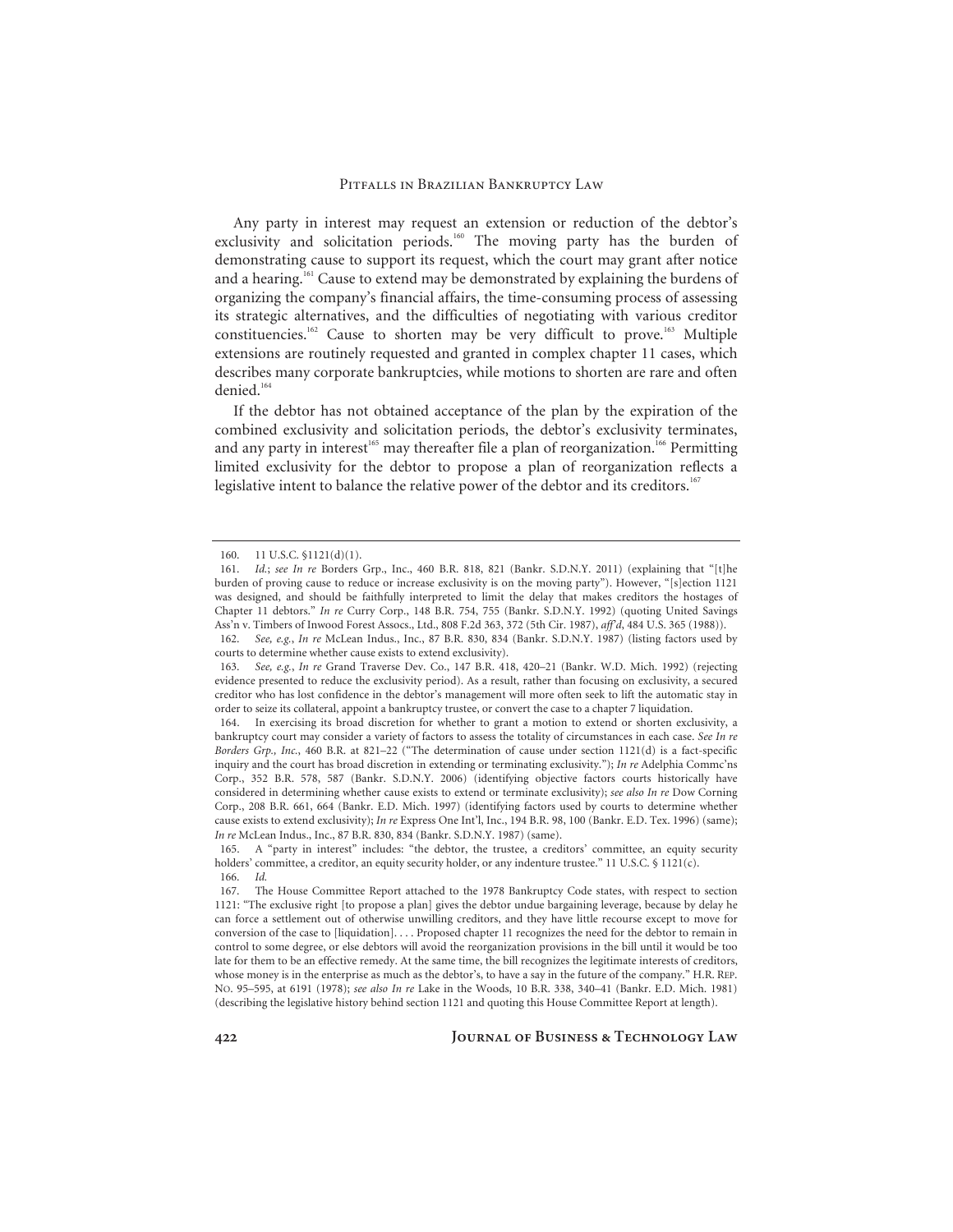In 2005, the Bankruptcy Code was amended to limit the permissible length of extensions to the debtor's exclusivity and solicitation periods in response to concerns that bankruptcy proceedings were taking too long and that advisors had an adverse incentive to prolong negotiations in order to accumulate excessive fees.<sup>168</sup> Today, the 120-day exclusivity period cannot be extended beyond 18 months from the petition date, $169$  and the 180-day combined exclusivity and solicitation periods cannot be extended beyond 20 months from the petition date.<sup>170</sup> Limiting the debtor's exclusivity period works to the benefit of secured creditors, who can pressure the debtor to expeditiously create a viable strategy to fix the company or else surrender collateral. Debtors must now address strict time limits for creating a plan of reorganization and obtaining sufficient favorable votes from creditors for confirmation.<sup>171</sup> Previously, debtors could threaten creditors by endlessly extending the exclusivity period with the approval of sympathetic judges. $172$ 

#### *B. Debtor Exclusivity Under Brazilian Law*

While exclusivity is not an explicit part of Brazilian insolvency law, the structure of judicial reorganization results in exclusivity for the debtor throughout the entire process.173 When a petition for judicial reorganization is accepted by the court, the Brazilian Bankruptcy Law establishes a 180-day stay of creditors' actions against the debtors' assets.174 During this period, only the debtor can propose a plan and solicit support from creditors.<sup>175</sup> Absent plan confirmation, this non-extendable stay terminates automatically, converting the case to bankruptcy (liquidation).<sup>176</sup>

Within the 180-day stay, the debtor must observe interim deadlines. The debtor must submit its plan to the court within 60 days of publication of the decision granting the debtor's petition for judicial reorganization.<sup>177</sup> This 60-day period is

<sup>168.</sup> *See* H.R. REP. NO. 109–31(I), at 55 (2005) ("Section 411 amends section 1121(d) . . . to mandate that a debtor's exclusive period for filing a plan may not be extended beyond a date that is 18 months after the order for relief in the chapter 11 case.").

 <sup>169. 11</sup> U.S.C. § 1121(d)(2)(A).

<sup>170.</sup> *Id.* § 1121(d)(2)(B).

<sup>171.</sup> *See generally id.* § 1121.

<sup>172.</sup> *See, e.g.*, *In re* Interstate Bakeries Corp., No. 04-45814-JWV, slip op. (Bankr. W.D. Mo. Oct. 3, 2007) (granting eighth extension such that the debtor retained exclusivity for approximately 42 months); *In re United Airlines*, Bk. No. 02-48191-ERW, slip. op. (Bankr. N.D. Ill. June 20, 2005) (granting request for extension such that the debtor retained exclusivity for approximately 35 months).

 <sup>173.</sup> Lei No. 11.101, art. 5, de 9 de Fevereiro de 2005, DIÁRIO OFICIAL DA UNIÃO [D.O.U.] de 9.2.2005 (Braz.).

<sup>174.</sup> *Id.* art. 6, pará. 4.

<sup>175.</sup> *Id.* art. 53.

<sup>176.</sup> *See* Felsberg, *supra* note 24, ¶ 16.04[1] ("The debtor will be declared bankrupt during the judicial restructuring proceedings if any of the following events occur: (1) the creditors' general meeting does not approve the restructuring plan; (2) the debtor fails to submit the restructuring plan within the sixty day time period provided for in article 53 of the bankruptcy law; or (3) the debtor fails to fulfill the terms of the approved judicial restructuring plan.").

 <sup>177.</sup> Lei No. 11.101, art. 53.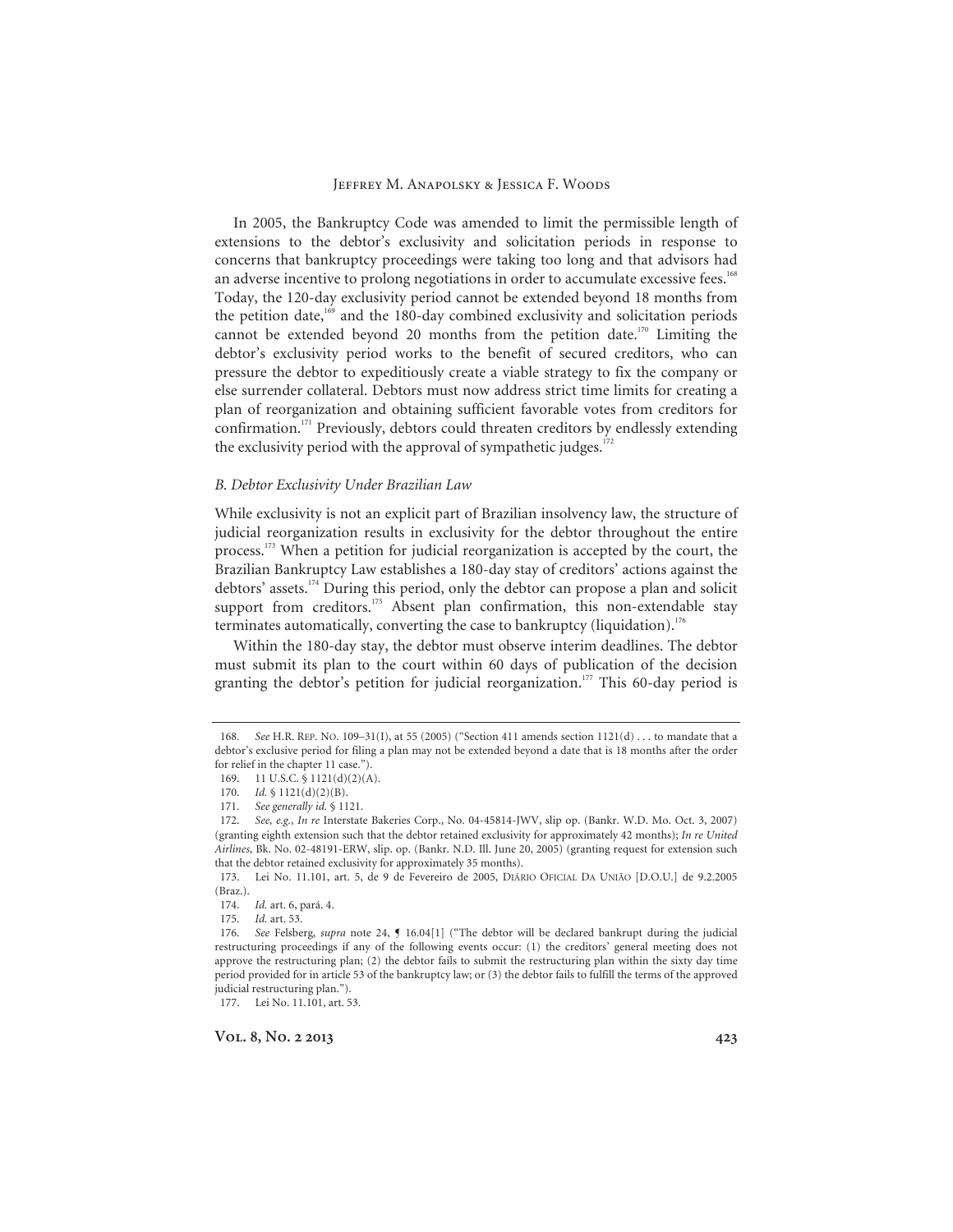non-extendable, and failure to timely submit a plan also results in conversion to bankruptcy (liquidation). $178$ 

Unlike under the U.S. Bankruptcy Code, the debtor's exclusivity under the Brazilian Bankruptcy Law never terminates so as to give creditors an opportunity to propose competing plans.<sup>179</sup> While creditors may propose amendments to the debtor's plan at the general meeting of creditors that is convened for voting, any modifications to the plan require the express consent of the debtor.<sup>180</sup>

# *C. Confirming a Plan Under U.S. Law*

The basic objective of every chapter 11 case is to achieve confirmation of a plan of reorganization.181 Confirmation can be accomplished through *consensual confirmation*, which involves obtaining acceptance of the plan from all impaired classes of creditors or interest holders, or *nonconsensual confirmation* (popularly known as "cramdown"), which permits confirmation notwithstanding rejection of the plan by one or more classes.<sup>182</sup>

For voting and treatment purposes, a plan of reorganization must separate claims and interests into various classes.<sup>183</sup> Each claim or interest may only be included in a particular class if it is "substantially similar" to the other claims and interests of such class.<sup>184</sup> In general, classification is determined based on priority and the nature of the security interest, if any. Thus, the plan will usually create a separate class for each secured creditor,<sup>185</sup> as well as each unsecured creditor granted priority status under the Bankruptcy Code.<sup>186</sup> The plan will typically group all

<sup>178.</sup> *Id.* art. 73.

<sup>179.</sup> *Id.* art. 53.

<sup>180.</sup> *Id.* art. 56; *see also* discussion *infra* notes 221–23 and accompanying text.

<sup>181.</sup> *See* NESVOLD ET AL., *supra* note 118, at 333.

<sup>182.</sup> *See infra* notes 197, 204–05 and accompanying text.

 <sup>183. 11</sup> U.S.C. § 1123(a)(1) (2006). Certain unsecured claims granted priority under the Code need not be classified, including claims described in sections  $507(a)(2)$  (administrative expense claims), (a)(3) (involuntary gap claims), and (a)(8) (unsecured tax and custom duties claims). The Code exempts these claims from the classification requirement because "a specific majority of claimants with such priorities cannot bind a member of the class to less favorable treatment than that provided in section 1129(a)(9)." COLLIER ON BANKRUPTCY, *supra* note 73, ¶ 1122.03[b].

 <sup>184. 11</sup> U.S.C. § 1122(a). Subsection 1122(b) makes an exception for relatively small unsecured claims, which a plan proponent may classify as a single class with court approval for the purpose of administrative convenience. *Id.* § 1122(b).

 <sup>185.</sup> Unless, for example, certain claims are secured by the same collateral and have equivalent priority.

 <sup>186.</sup> The Code grants priority to certain categories of unsecured claims set forth in section 507. 11 U.S.C. § 507. In addition the court may grant priority to postpetition loans under section 364. *Id.* § 364.

Priority claims under subsections  $507(a)(1)$ ,  $(4)$ ,  $(5)$ ,  $(6)$ ,  $(7)$ ,  $(9)$ , and  $(10)$  should be separately classified because such claims are not substantially similar to either general unsecured claims or secured claims. In addition, because each of these categories of priority claims differs from the others in priority rank, the claims in a particular category must be placed in a separate class if impaired under the plan. For example, if the plan proposes to pay [one category] in deferred cash payments [under  $1129(a)(9)(B)$ ] and [another] in full on the effective date of the plan, the section  $507(a)(4)$  and section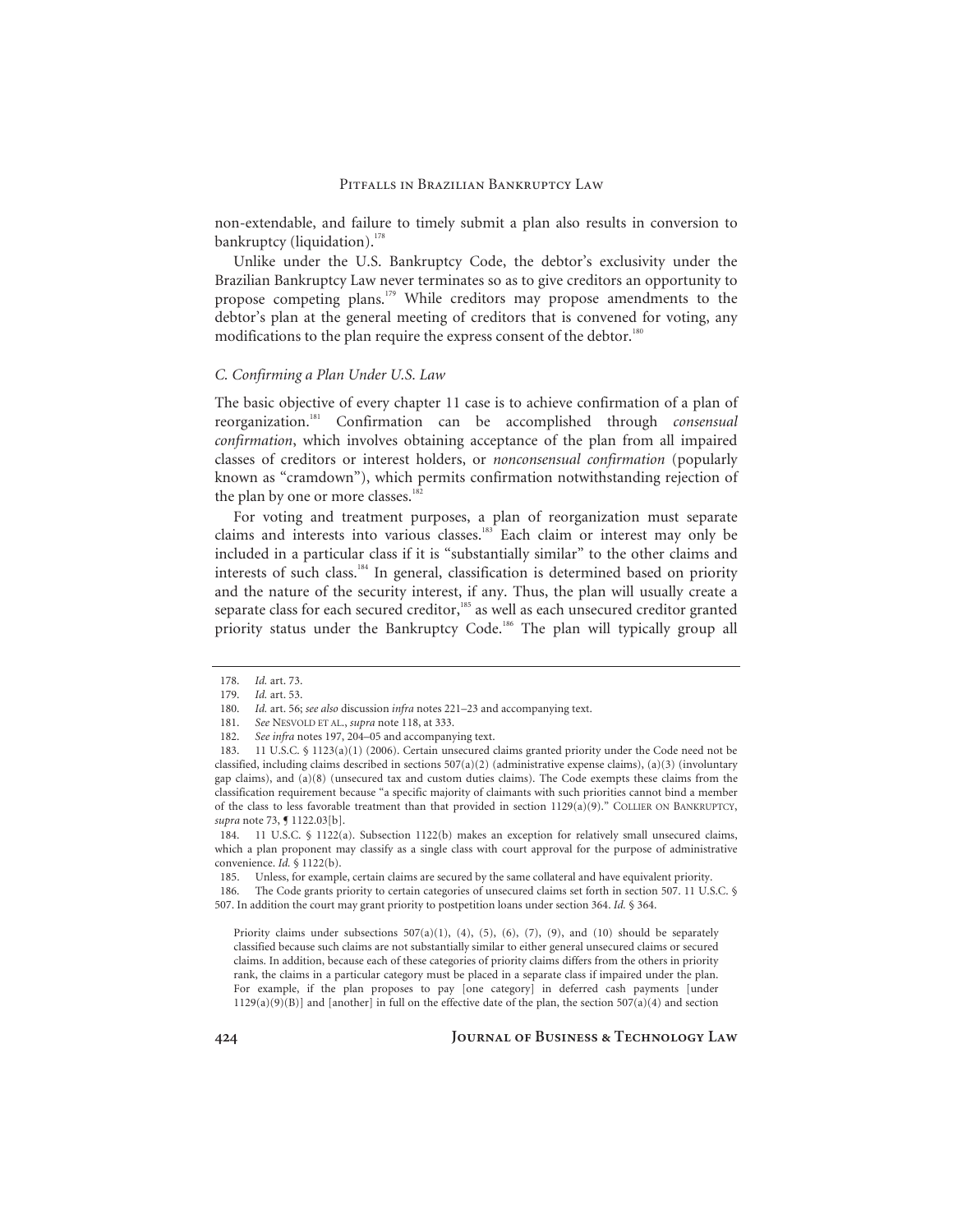general unsecured creditors (e.g., bondholders), who are entitled to a *pro rata* share of the debtor's assets after payment of secured claims and other priority claims, into a single class.<sup>187</sup> Finally, the plan will generally provide for a class consisting of equity interests, which may be separated further according to the nature of the interest (e.g., common versus preferred stock).<sup>188</sup>

All individual holders of allowed claims and interests may vote on a plan of reorganization.<sup>189</sup> However, voting is tabulated by class, not by the individual holders of claims or interests. Thus, a class may accept a plan of reorganization, without having the unanimous consent of its members.<sup>190</sup> To achieve acceptance of a particular class, the plan must receive a sufficient percentage of favorable votes from the members of such class. For each class of creditors,<sup>191</sup> a plan is accepted if it receives the favorable vote of members holding at least two-thirds in amount and a majority in number of the allowed claims.<sup>192</sup> Creditors cast votes via mail-in ballot and only class members that actually vote count in determining whether the requisite majorities in number and amount are met. Importantly, classes receiving full recoveries under a plan of reorganization are considered "unimpaired" and are

190. *Id.* § 1126.

192. *Id.* § 1126(c).

<sup>507(</sup>a)(7) claims may not be in the same class . . . . However, it is most common for plans to include in the same class any claims entitled to priority under section 507(a), other than subsection 507(a)(2), (a)(3), and (a)(8), and to provide that such claims be fully paid in cash on the effective date of the plan.

COLLIER ON BANKRUPTCY, *supra* note 73,  $\int$  1122.03[b].

 <sup>187.</sup> COLLIER ON BANKRUPTCY, *supra* note 73, ¶ 1122.01. However, numerous other factors may affect the interests of certain members of a class, warranting their separate classification. For example, section 510(a) provides that subordination agreements are enforceable in bankruptcy. 11 U.S.C. § 510(a). Therefore, courts have permitted the separate classification of senior and subordinated debt, even though the holders of both claims qualify as general unsecured creditors. *See In re* Reid Park Properties, LLC, No. 4:11-bk-15267-EWH, slip op. at 3–4 (Bankr. D. Ariz. Nov. 7, 2012) (requiring that senior secured debt be classified separately from senior subordinated debt). Courts have also permitted the separate classification of union claims from other general unsecured claims, finding the union's interests to be unique given the demand for a future relationship with the debtor. *See In re* Kliegl Bros. Universal Elec. Storage Lighting Co., Inc., 149 B.R. 306, 307–09 (Bankr. E.D.N.Y. 1992) (creating a separate classification for labor union claims). While courts may allow the plan proponent to create additional classes based on reasonable distinctions among claims, attempts to "gerrymander" claims to create a sympathetic impaired class that will vote in favor of a plan of reorganization will usually generate vigorous objections and are largely rejected by courts. *See* NESVOLD ET AL., *supra* note 118, at 359.

<sup>188.</sup> *See* Acceptance of the Plan of Reorganization, http://bankruptcy.uslegal.com/chapter-11-bankruptcy/ acceptance-of-the-plan-of-reorganization (last visited Apr. 2, 2013) (describing the different classes of claim holders).

 <sup>189. 11</sup> U.S.C. §§ 502, 1126(a). The bankruptcy court may temporarily allow unresolved claims — i.e., those that are disputed or unliquidated — for the purposes of voting on a plan of reorganization. Further, the bankruptcy court may disallow the vote of any holder whose acceptance of rejection of the plan was not in good faith or whose vote was not procured or solicited in good faith or in accordance with the provisions of the Bankruptcy Code. *Id.* § 1126(e).

 <sup>191.</sup> As opposed to a class of interest holders other than creditors, such as equity holders, who accept a plan if it receives the favorable vote of members holding at least two-thirds in amount of the allowed interests. *Id.* § 1126(d).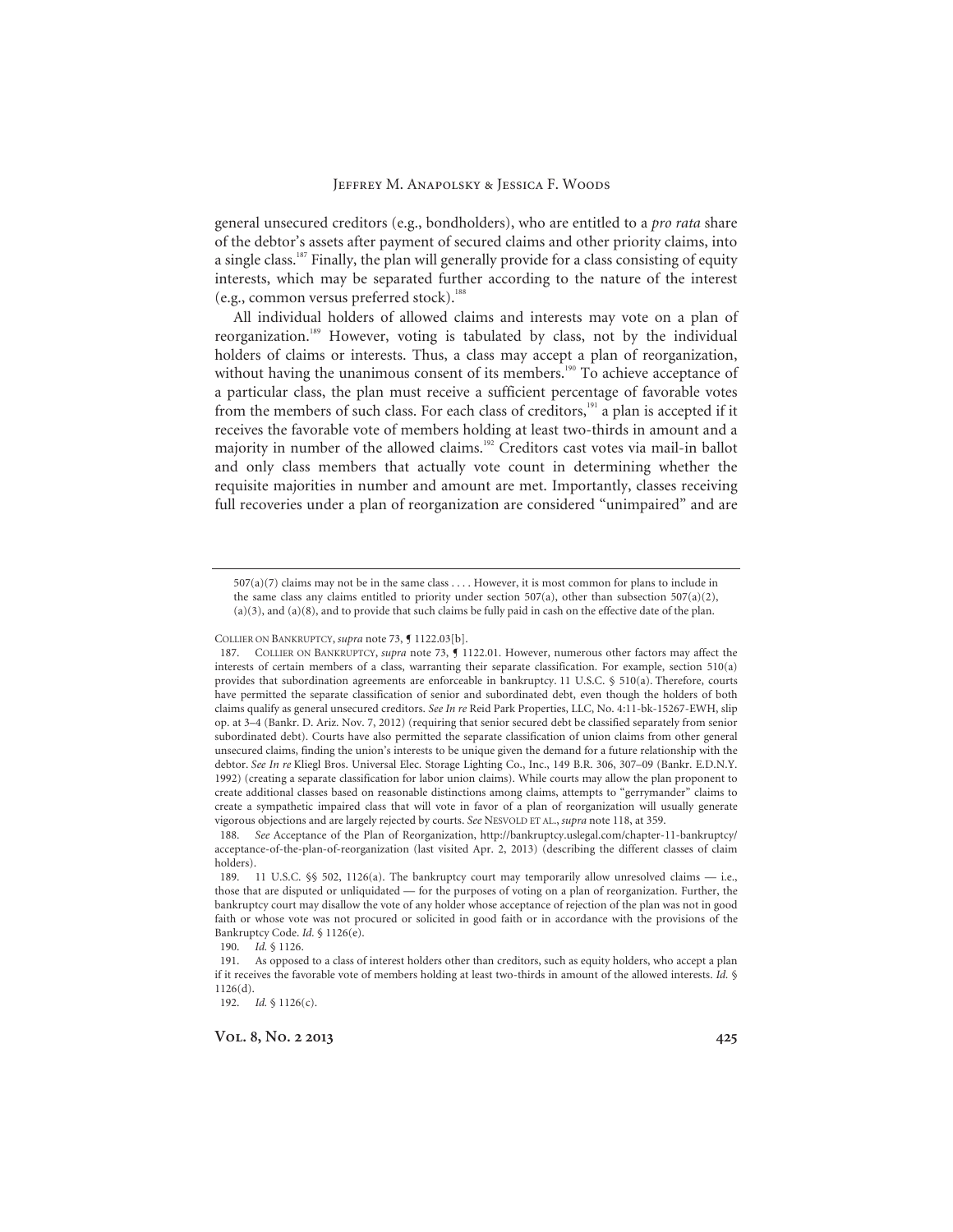conclusively presumed to have accepted the plan.<sup>193</sup> Conversely, classes receiving no recoveries under the plan are deemed to have rejected it.<sup>194</sup> The holders of claims or interests in either situation do not need to go through the mechanics of actually voting. On request of a party in interest and after notice and a hearing, the bankruptcy court may disqualify any acceptance or rejection that was not made or solicited in good faith or in accordance with the provisions of the Bankruptcy Code.<sup>195</sup>

Consensual confirmation occurs when all classes of creditors accept a proposed plan of reorganization.<sup>196</sup> In particular, consensual confirmation requires every "impaired" class to have affirmatively voted to accept the plan.<sup>197</sup> A class is considered impaired "if the plan alters the legal, equitable, or contractual rights to which the holders of such claims are otherwise entitled, unless the only alteration is the reinstatement of the original maturity and curing defaults with respect to an accelerated debt."<sup>198</sup> Because unimpaired classes are conclusively presumed to have accepted the plan,<sup>199</sup> whether a class is considered impaired determines which classes must vote to accept the plan in order to satisfy confirmation requirements.<sup>200</sup> Important additional requirements of confirmation include the best interests test, which guarantees that each individual creditor or interest holder will receive at least as much pursuant to the plan of reorganization as it would if the debtor were to be liquidated under chapter  $7$ ,<sup>201</sup> and the feasibility test, which requires a finding that "[c]onfirmation of the plan is not likely to be followed by liquidation, or the need for further financial reorganization, of the debtor  $\dots$ ."<sup>202</sup>

If the plan proponent cannot obtain acceptance of the plan by each and every impaired class, then the plan proponent may request nonconsensual confirmation, or cramdown.<sup>203</sup> Cramdown incorporates all of the criteria for consensual confirmation, except the requirement that all impaired classes affirmatively vote to accept the plan.<sup>204</sup> Instead, cramdown requires affirmative acceptance of the plan by *at least one* impaired class, without regard to any acceptance by an insider.<sup>21</sup> Further, cramdown involves two additional requirements: (1) that the plan not

<sup>193.</sup> *Id.* § 1126(f).

<sup>194.</sup> *Id.* § 1126(g).

<sup>195.</sup> *Id.* § 1126(e).

<sup>196.</sup> *Id.* § 1129(a).<br>197. *Id.* § 1129(a)(

Id. § 1129(a)(8).

<sup>198.</sup> COLLIER ON BANKRUPTCY, *supra* note 73, ¶ 1124.02; *see* 11 U.S.C. § 1124(1)–(2) (2006).

<sup>199.</sup> *See supra* note 193 and accompanying text.

 <sup>200. 11</sup> U.S.C. § 1129(a)(8) (requiring that each class either accept the plan or be unimpaired).

<sup>201.</sup> *Id.* § 1129(a)(7).

<sup>202.</sup> *Id.* § 1129(a)(11).

<sup>203.</sup> *See id.* § 1129(b) (setting forth the procedure for "cramdown").

<sup>204.</sup> *Id.* § 1129(b)(1).

<sup>205.</sup> *Id.* § 1129(a)(10). As a result, impaired classes remain critical to the overall confirmation process whether the case involves consensual confirmation or cramdown, and negotiations between the plan proponent and the impaired class(es) and its advisors will usually be the most contentious.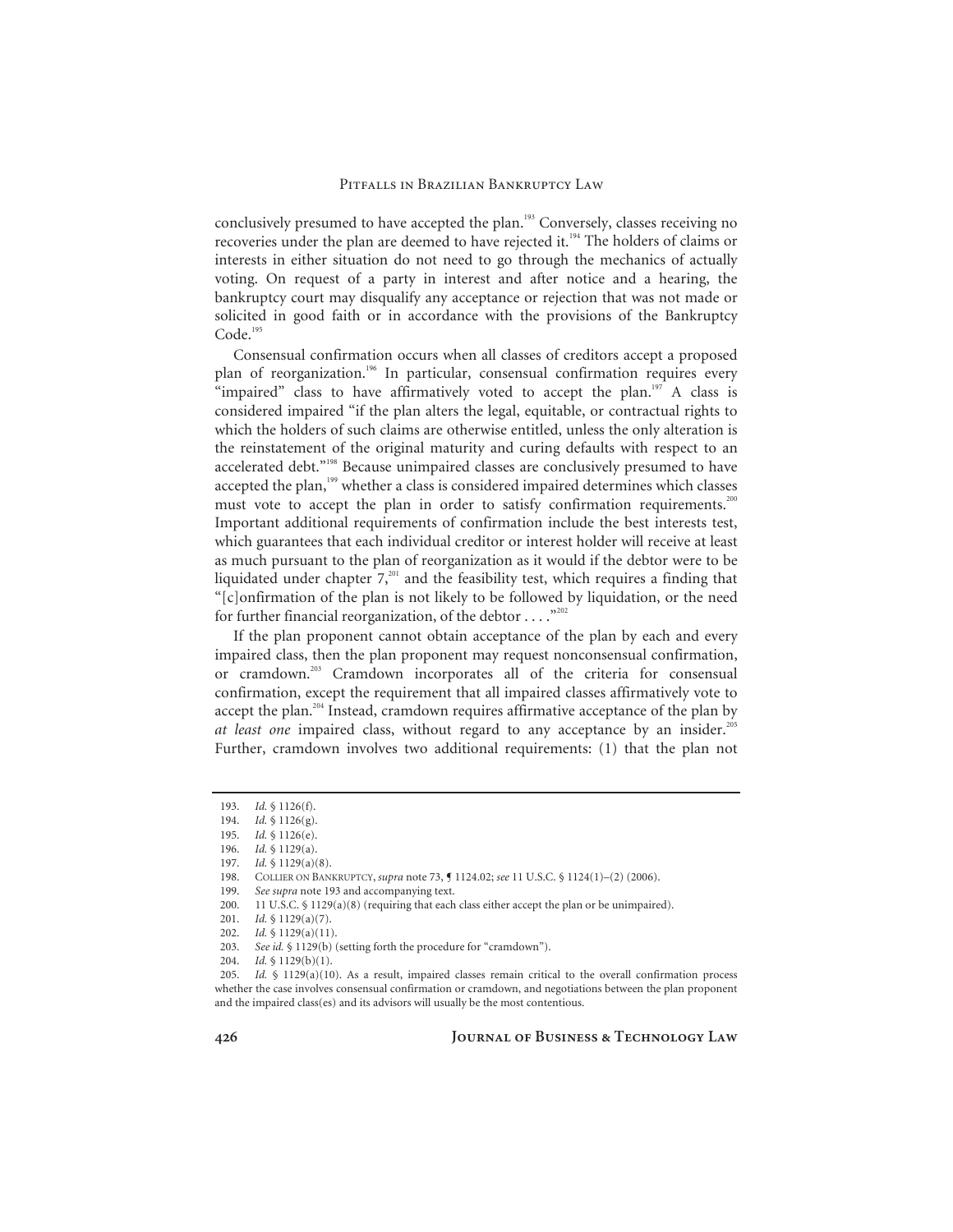discriminate unfairly against impaired classes that have rejected the plan, and (2) that the plan treat such classes fairly and equitably.<sup>206</sup>

#### *D. Confirming a Plan Under Brazilian Law*

Under the Brazilian Bankruptcy Law, once the court grants the debtor's petition for judicial reorganization, the debtor has sixty days to submit a debt restructuring plan to the court.<sup>207</sup> Failure to meet this deadline will result in conversion of the case to bankruptcy (meaning, liquidation).<sup>208</sup> The plan must contain a detailed description of the means of reorganization to be used, a statement of its economic feasibility, and a professionally appraised report on the debtor's assets.<sup>209</sup> The Brazilian Bankruptcy Law provides a list of the means of reorganization that the debtor may invoke, which include, *inter alia*, the granting of special terms and conditions for the repayment of debt, spin-off, merger or consolidation, share assignment, change in control, capital increase, succession or lease, payment in kind, and sale of the company's assets.<sup>210</sup>

Once the debtor submits a plan, the judge orders public notice of the plan to advise creditors of its contents.<sup>211</sup> Creditors then have 30 days to object to the plan.<sup>212</sup> If no one objects, then the judge must grant the judicial reorganization and the plan is put into effect.<sup>213</sup> If any creditor objects, the judge must call a general meeting of creditors to discuss the plan, alter it, and approve or reject a final plan.<sup>214</sup> The meeting must be held within 150 days after the debtor's petition for judicial reorganization was granted.215 Although the judge sets the timing of the general meeting and provides notice of the meeting,<sup>216</sup> the judge does not preside over this assembly, which does not take place in the courtroom. Instead, the judicial trustee manages the meeting.<sup>217</sup> The debtor may be invited to make a presentation on its proposed debt restructuring plan to the creditors in attendance.

At the general meeting, the creditors are divided into the following three classes: (1) creditors with labor-related claims (Class I), (2) secured creditors (Class II), and

<sup>206.</sup> *Id.* § 1129(a)–(b). The Bankruptcy Code's condition that a plan be fair and equitable for the purposes of cramdown includes requirements known as the "absolute priority rule" that address the priority of payments to holders of secured claims, unsecured claims, and equity interests. *Id.* § 1129(b).

 <sup>207.</sup> Lei No. 11.101, art. 53, de 9 de Fevereiro de 2005, DIÁRIO OFICIAL DA UNIÃO [D.O.U.] de 9.2.2005 (Braz.).

<sup>208.</sup> *Id.* arts. 53, 73.

<sup>209.</sup> *Id.* art. 53.

<sup>210.</sup> *Id.* art. 50.

<sup>211.</sup> *Id.* art. 53.

<sup>212.</sup> *Id.* art. 55.

<sup>213.</sup> *Id.* art. 58.

<sup>214.</sup> *Id.* arts. 36, 56. 215. *Id.* art. 56.

<sup>216.</sup> *Id.* art. 36. 217. *Id.* art. 37.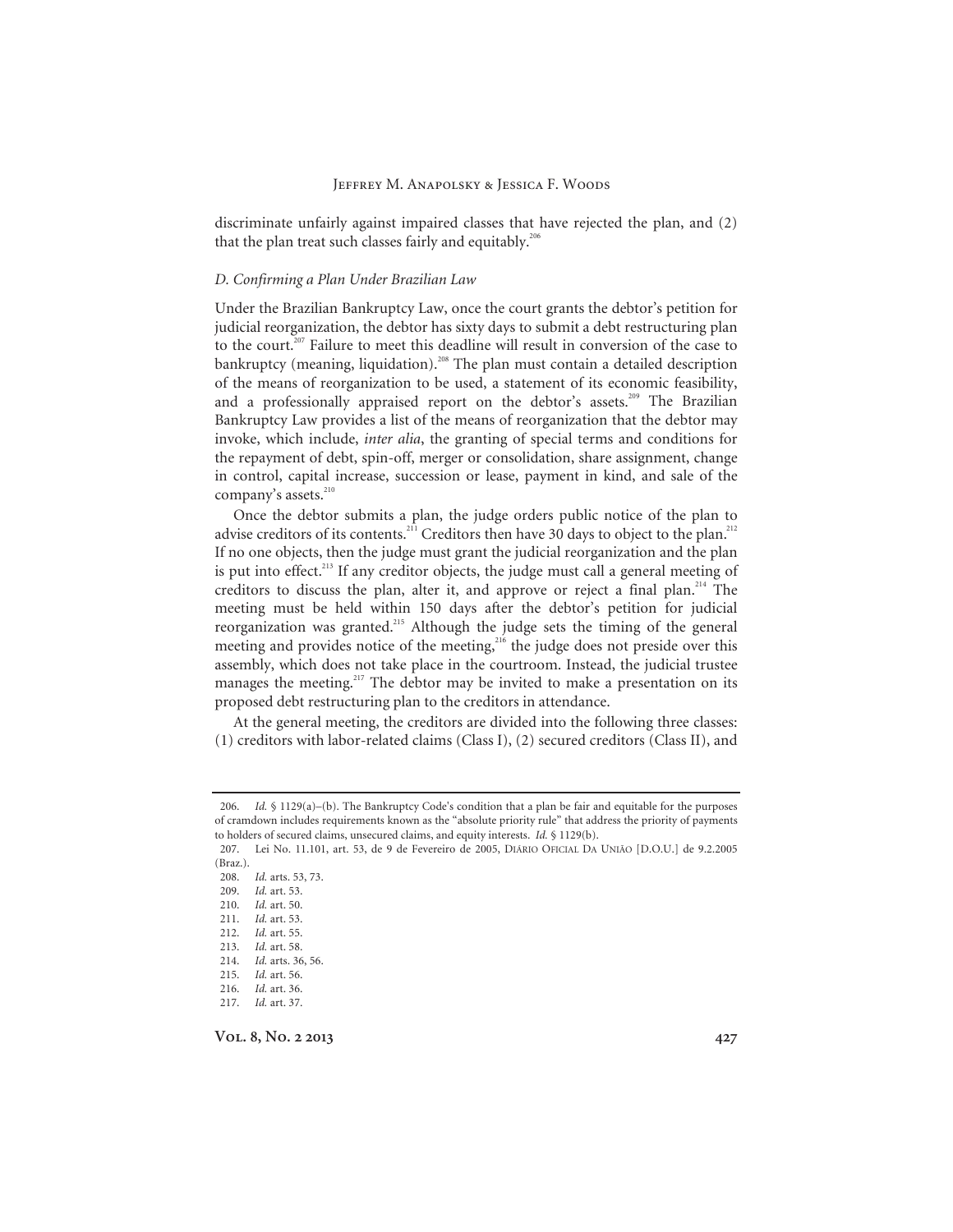(3) a catch-all class generally populated by unsecured creditors (Class III).<sup>218</sup> At first call, the general meeting must have in attendance creditors holding over half of the claims of each class in order to convene.<sup>219</sup> Thereafter, there is no quorum requirement.220 Creditors at the meeting have the option of voting on the plan or adjourning to continue negotiations.<sup>221</sup> Multiple adjournments are common.<sup>222</sup> The plan may only be altered with the express agreement of the debtor, $^{223}$  and any alteration must not exclusively decrease the rights of absent creditors.<sup>224</sup> The final plan must be approved by all three classes of creditors.<sup>225</sup> With respect to Classes II and III, the plan must be approved by creditors representing over half of the total value of the claims present at the meeting, as well as by a simple majority of the individual creditors present.<sup>226</sup> With respect to Class I, the plan must be approved by a simple majority of the individual holders of labor-related claims present, without regard to the amount of their claims.<sup>227</sup> For purposes of calculating voting thresholds, all foreign currency claims are converted into Brazilian reais at the exchange rate prevailing on the day before the general meeting.<sup>228</sup> Unlike in the U.S., creditors may not vote by mail; rather, they must be present at the general meeting in order to have their votes counted.<sup>229</sup> Creditors may be represented at the general meeting by proxy or legal representative, provided that they deliver to the judicial

<sup>218.</sup> *Id.* art. 41.

<sup>219.</sup> *Id.* art. 37, pará. 2.

<sup>220.</sup> *Id.*

 <sup>221.</sup> Creditors may choose to adjourn the general meeting in order to avoid voting to reject the debt restructuring plan because such rejection could cause the judicial reorganization to convert to bankruptcy. Felsberg, *supra* note 24, ¶ 16.04[1] ("The debtor will be declared bankrupt during the judicial restructuring proceedings if . . . the creditors' general meeting does not approve the restructuring plan.").

 <sup>222.</sup> Paiva, *supra* note 21, at 31 (due to the lack of coordination among creditors, "there have been judicial reorganizations in which over twenty general meetings were held, with countless adjournments, for the negotiations to be concluded"). For example, in CELPA's judicial reorganization, the first call for the general meeting of creditors was on July 9, 2012, the second call was on August 3, 2012, and the third and final call was on September 1, 2012, which was the 180th day of the proceeding. See Minutes of General Meeting of Creditors attached to the main case records for the Judicial Reorganization Proceedings of Centrais Elétricas do Pará S.A., 13th Lower Court of Belém, State of Pará, No. 0005939-47.2012.8.14.0301 (13th L.C. Belém, Pará Feb. 29, 2012).

 <sup>223.</sup> As noted, the debtor maintains the exclusive right to file a plan of reorganization throughout the judicial reorganization proceeding. *See supra* Part V.B. Creditors have no right to file their own plan; rather, they may only propose amendments to the debtor's plan. Because "no modification may be adopted over an objection of the debtor . . . judicial restructuring requires the debtor's cooperation and consent." Felsberg & Filho, *supra* note 49, at 280–81. As a result, if creditors want a plan to be amended, they must voice their objections at the general meeting and hope that the debtor will be forced to make the modifications in order to gain a sufficient number of votes for acceptance.

 <sup>224.</sup> Lei No. 11.101, art. 56, pará. 3.

<sup>225.</sup> *Id.* art. 45. Note that the approval of a debt restructuring plan does not include a requirement akin to the U.S. Bankruptcy Code's absolute priority rule.

<sup>226.</sup> *Id.* art. 45, pará. 1; *see also* Felsberg, *supra* note 24, ¶ 16.04[7][b].

 <sup>227.</sup> Lei No. 11.101, art. 45, pará. 2; *see also* Felsberg, *supra* note 24, ¶ 16.04[7][b].

<sup>228.</sup> Lei No. 11.101, art. 38, pará. único.<br>229. See id. art. 45.

See id. art. 45.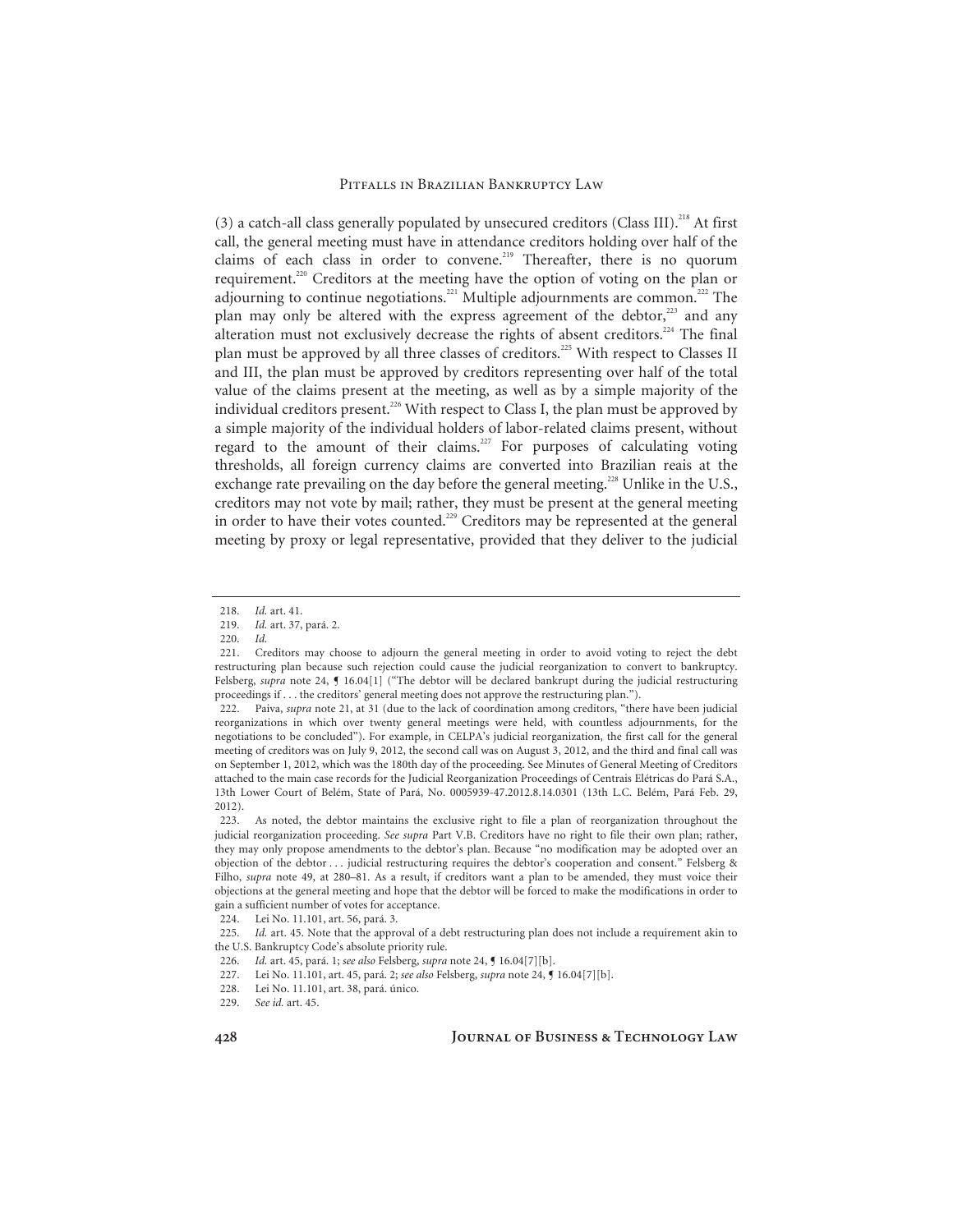trustee, within twenty-four hours before the date specified in the notice of convocation, legal documentation proving the authority of such agent.<sup>230</sup>

If the creditors do not approve the plan in this manner, the judge may nevertheless grant judicial reorganization pursuant to this plan if: (1) it was approved by creditors holding over half of the amount of all claims (independent of class designation) represented at the meeting; (2) two of the three classes approved the final plan (or, if there were only two classes with voting creditors, the approval of one such class); (3) the plan was approved by over one-third of the creditors in the class that rejected the plan; and (4) the plan does not entail different treatment among the creditors of the class that rejected it. $^{231}$  In this sense, the Brazilian Bankruptcy Law imposes its own version of "cramdown," though the rules and voting thresholds differ from those in the U.S. Bankruptcy Code and there is no observance of the absolute priority rule. If the general meeting of creditors rejects the plan and the criteria for a Brazil-style cramdown are not satisfied, the judge must declare the debtor bankrupt, thereby converting the reorganization to liquidation.<sup>232</sup>

Even when a plan is confirmed and goes into effect, the debtor remains under court supervision.<sup>233</sup> Unlike in the U.S., the insolvency process continues until the two-year anniversary of the beginning of the case.<sup>234</sup> The purpose of this elongated period is for the court to make sure that the debtor lives up to its obligations under the plan. During this period, if the debtor defaults on any of its obligations under the plan, the court will declare the debtor bankrupt, prompting liquidation.<sup>235</sup>

<sup>230.</sup> *Id.* art. 37, pará. 4.

<sup>231.</sup> *Id.* arts. 45, 58.

<sup>232.</sup> *Id.* art. 56, pará. 4, art. 73.

<sup>233.</sup> *Id.* art. 61.

<sup>234.</sup> *Id.*; *see* Felsberg, *supra* note 24, ¶ 16.04[10] (2011) ("The debtor shall continue under judicial restructuring until all obligations established in the plan, and also those obligations which become due for up to two years after the concession of judicial restructuring, have been performed. During this period, the nonperformance of any obligation established in the plan will entail the conversion of the restructuring into bankruptcy, in which case the creditors shall have their rights and guarantees reconstituted according to the terms originally contracted.")

 <sup>235.</sup> Lei No. 11.101, art. 61. The Independência case is an example of this outcome. After creditors approved a debt restructuring plan in 2009, the company missed a coupon payment on September 30, 2010 and was declared bankrupt. *See, e.g.*, Lucia Kassai, *JBS Said to Bid 268 Million Reais for Independencia Units*, BLOOMBERG NEWS (Apr. 23, 2012, 2:23 PM), http://www.bloomberg.com/news/2012-04-23/jbs-said-to-bid-268-millionreais-for-independencia-units.html (reporting Independencia's September 2010 default on bond payments). The company ceased operations in October 2010. Independência then sought a standstill agreement with its bondholders while they tried to negotiate a debt-to-equity conversion. Ultimately, Independência and its creditors agreed to a sale of assets. *See, e.g.*, *Independencia Creditors Agree to JBS Takeover*, REUTERS (May 15, 2012, 4:09 PM), http://www.reuters.com/article/2012/05/15/jbs-independencia-idUSL1E8GFFCU20120515 (reporting sale).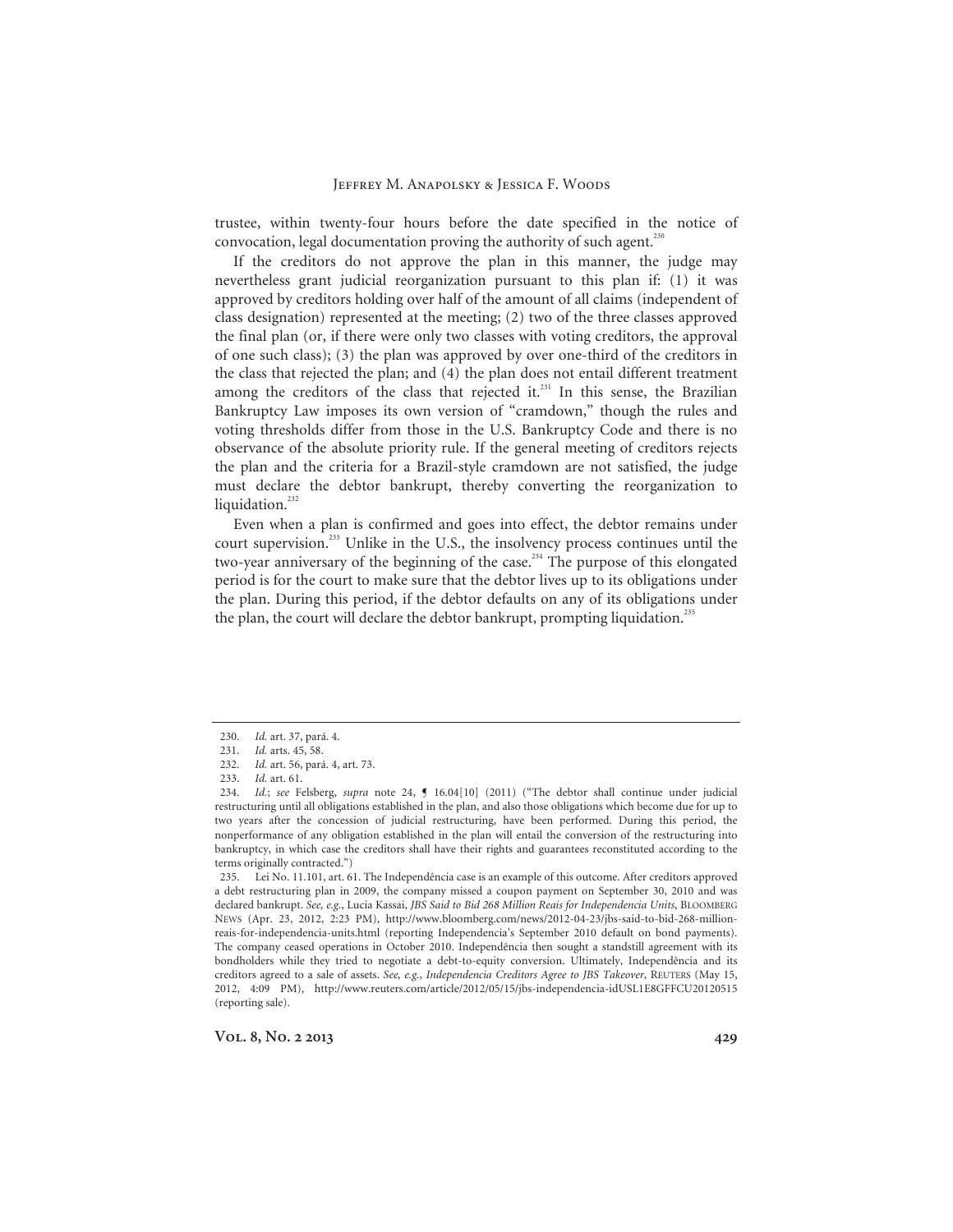#### *E. Plan Negotiation and Confirmation in Practice*

As a result of Brazil's fast-track confirmation process, which includes a severe penalty for failing to reach consensus, debtors should be motivated to propose a plan that is attractive to creditors in order to receive sufficient affirmative votes to avoid liquidation. Management should be motivated to save their jobs, and equityholders should want to retain the ability to earn back their investment. However, for complex cases involving international bonds, this is not necessarily the case.

For example, in the CELPA case, while CELPA entered judicial reorganization, its parent company and affiliates did not.<sup>236</sup> Therefore, executives were not worried about job security because they would continue managing those non-debtor operations once the case came to a conclusion. Also, because it was clear that equityholders would receive no financial recovery, the owners' primary motivation was to obtain releases from ongoing liabilities related to CELPA. Accordingly, the equityholders appeared motivated to get the best deal for CELPA's acquirer, not its creditors. Since the law prevented the creditors from proposing their own plan, brinksmanship by the debtor ultimately resulted in the creditors having to choose between a 17.5% recovery under the debtor's plan or prompt liquidation.<sup>23</sup>

In theory, creditors should be motivated to vote for the best plan that the debtor puts forward because their recoveries will likely be much worse in liquidation than reorganization. However, creditors may view their recoveries differently, causing some creditors to vote in favor of a plan that others find inadequate. For example, local creditors may benefit from tax writeoffs under Brazilian law if they accept losses whereas international creditors may not. Under CELPA's proposal for unsecured creditors to receive 17.5% recoveries, some Brazilian financial institutions viewed this proposal as 50.5% recoveries after accounting for a tax shield of up to 40% of their 82.5% losses.<sup>238</sup> It is difficult for creditors to mobilize to oppose a plan when they view the same proposal differently.

Moreover, there may be non-financial motivations for creditors to vote for a suboptimal plan, rather than threaten the debtor with liquidation unless the debtor

<sup>236.</sup> *See, e.g.*, Denyse Godoy, *Rede Energia Advances After Closing Sale of Bankrupt Celpa Unit*, BLOOMBERG NEWS (Nov. 5, 2012, 9:53 AM), http://www.bloomberg.com/news/2012-11-05/rede-energia-advances-afterclosing-sale-of-bankrupt-celpa-unit.html (reporting increase in stock price of CELPA's parent company, Rede Energia S.A., after concluding the sale of CELPA to Equatorial Energia S.A.).

<sup>237.</sup> *See* Declaration of Mauro Chaves de Almeida at ¶ 21, *In re* Centrais Elétricas do Pará S.A. – Em Recuperação Judicial, No. 12-14568-scc (Bankr. S.D.N.Y. Nov. 9, 2012) (noting transfer of equity interests to Equatorial); *see also* Mario Sergio Lima, *Rede Energia Units Given Ultimatum by Brazilian Regulator*, BLOOMBERG NEWS (Aug. 31, 2012, 5:36 PM), http://www.bloomberg.com/news/2012-08-31/rede-energia-unitsgiven-ultimatum-by-brazilian-regulator.html (reporting that if CELPA creditors failed to approve Equatorial Energia's takeover bid, the company would be declared bankrupt and the government would auction CELPA's concessions).

<sup>238.</sup> *See* Brief for Foreign Representative's Motion for Order Granting Relief in Aid of Foreign Proceeding, *In re* Centrais Elétricas Do Pará S.A.– EM Recuperação Judicial, No. 12-14568 (Bankr. S.D.N.Y. 2012).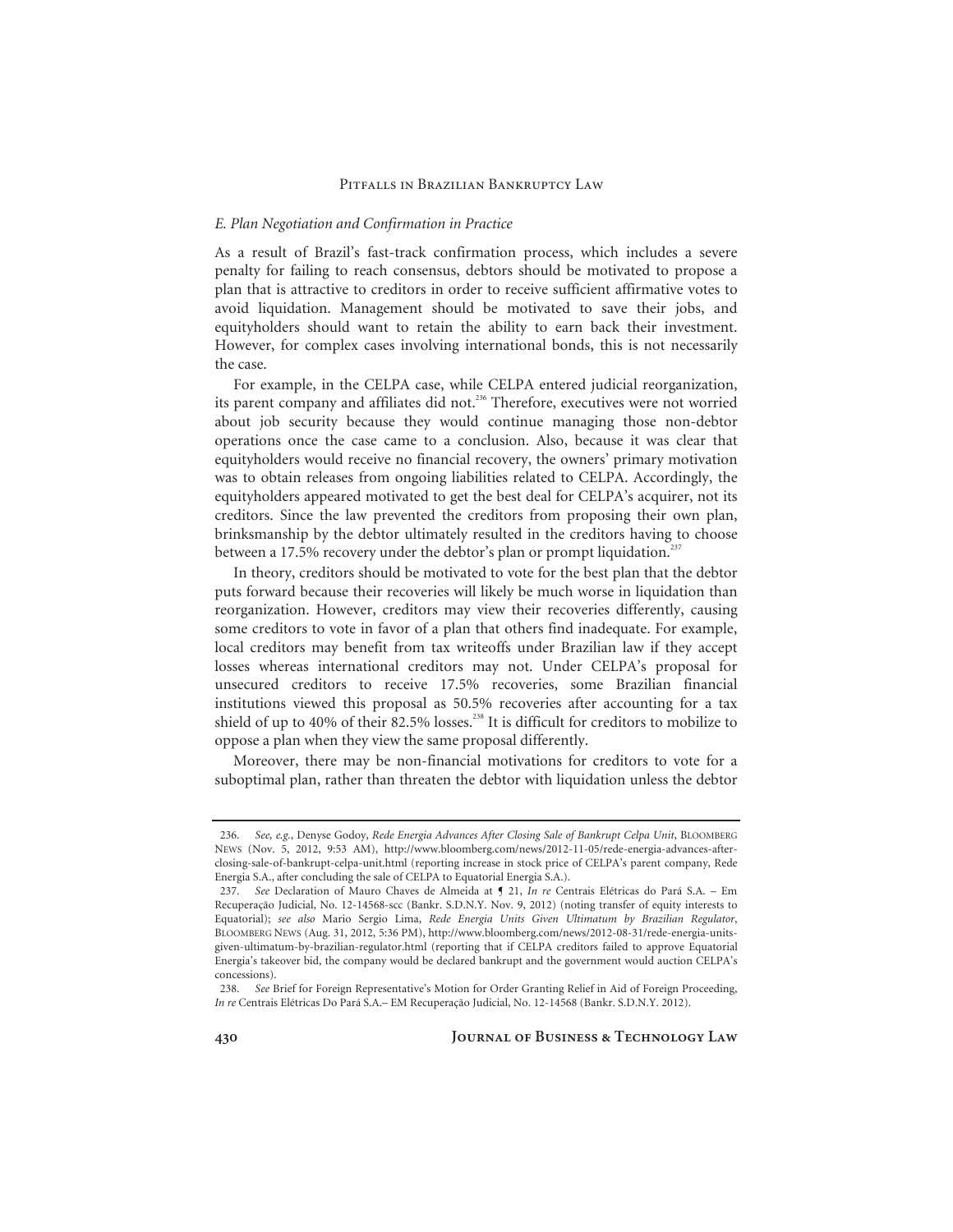proposes a plan that provides creditors with more favorable treatment. For example, vendors may value future business with the debtor and be more wary of pushing too hard in plan negotiations. Political pressure may cause local financial institutions to fear government backlash if they threaten liquidation. An acquirer may promise certain creditors special favors in the future to convince them to accept a suboptimal plan proposal. Furthermore, if local creditors in Brazil are more familiar with the *concordata* process and not the 2005 reform, they may be resigned to accepting disappointing recoveries. Finally, some creditors may not have the institutional sophistication or risk tolerance for the brinksmanship involved with threatening to liquidate the debtor, which requires a substantial investment of time and professional fees. The process and outcome of liquidation in Brazil is confusing and risky, making creditors wary of making even empty threats during plan negotiations. Such lack of clarity is aggravated when the debtor has not provided sufficient disclosure, such as a detailed list of its assets and recent monthly financial performance.<sup>239</sup> Fear of the unknown gives the debtor a substantial negotiating advantage when crafting a debt restructuring plan.

# **VI. Bondholders' Access to Information**

When investing in Brazilian corporate bonds issued in the U.S., international bondholders likely review a prospectus or offering memorandum that is governed by the Securities Act. Although this document is intended to contain all of the facts that each investor needs to make an informed decision to invest in the borrower's business, the borrower may nevertheless become insolvent. When this happens, these investors may be surprised that Brazilian insolvency law does not require the same sort of disclosure that the borrower was required to provide pursuant to the Securities Act at the time of issuance.

#### *A. Disclosure Required Under U.S. Law*

In the U.S., creditors in a chapter 11 case employ a variety of means to collect extensive information regarding the debtor's financial health. The estate-funded creditors' committee and its central role in plan negotiations and plan support, monthly reporting requirements, and rules of discovery have led to a culture of creditor diligence. In addition, the U.S. Bankruptcy Code requires that a written "disclosure statement," approved by the court after notice and a hearing, accompany any plan of reorganization sent to holders of claims or interests.<sup>2</sup> Whereas the plan of reorganization explains the treatment and resolution of creditors' claims and equity interests, the disclosure statement provides information about the debtor and the debtor's estate so that even non-negotiating parties can

<sup>239.</sup> *See infra* Part VI.B.

 <sup>240. 11</sup> U.S.C. § 1125(b) (2006); *see also* NESVOLD ET AL., *supra* note 118, at 343–45.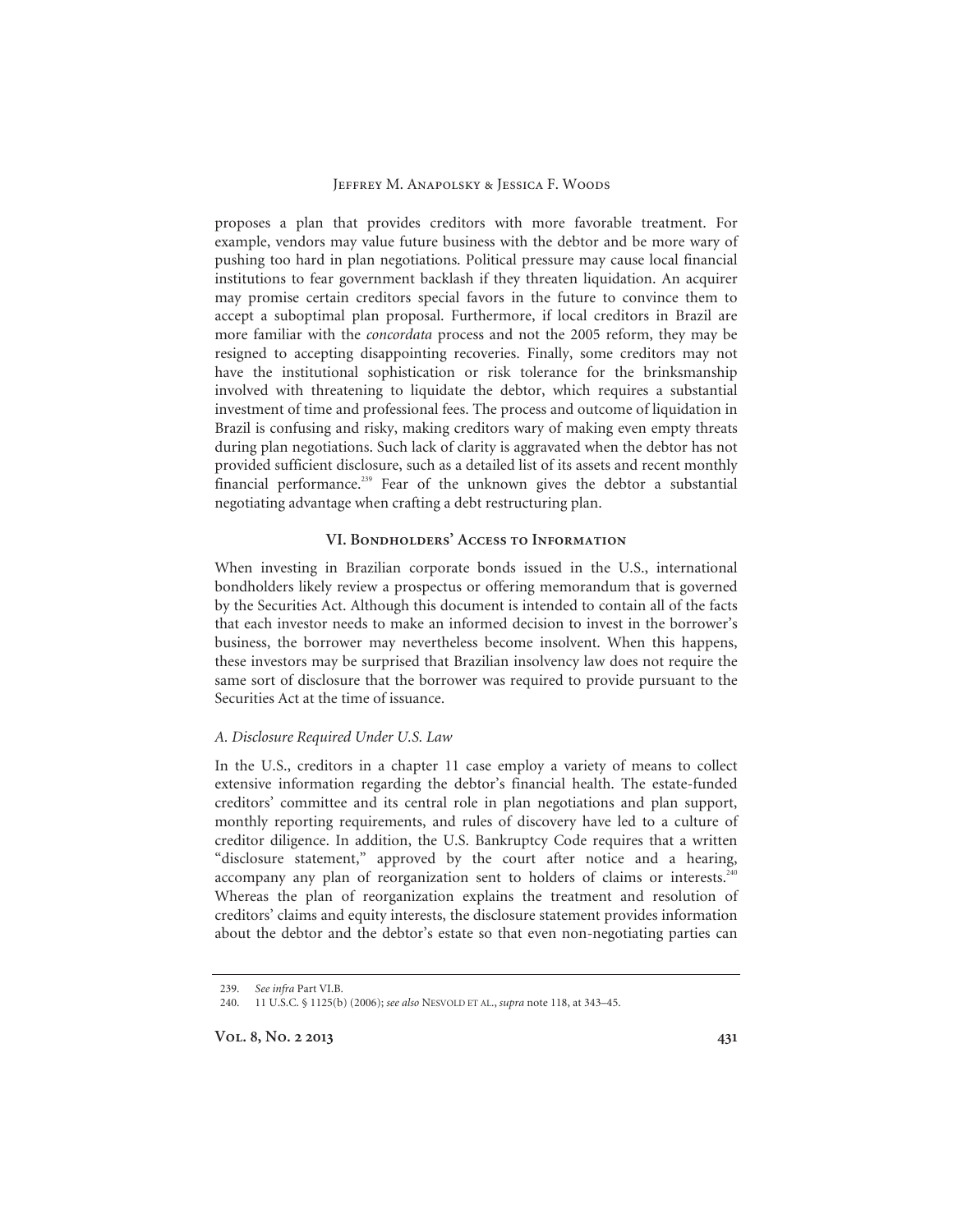make informed votes on the plan.<sup>241</sup> The disclosure statement is a highly useful tool because it typically contains current and detailed information regarding financial projections for the company's operations and conclusions about the company's valuation, including disclosure of reports done by the company's advisors, appraisers, and consultants.<sup>242</sup>

The U.S. Bankruptcy Code requires that the disclosure statement contain "adequate information," which is defined as: "information of a kind, and in sufficient detail . . . that would enable . . . a hypothetical investor of the relevant class to make an informed judgment about the plan."243 The bankruptcy judge is given wide discretion in determining whether the disclosure statement contains adequate information, and such decisions are made on a case-by-case basis.<sup>244</sup> However, the Bankruptcy Code does provide some guidelines with respect to this issue. For example, in determining the adequacy of information, the court must consider "the complexity of the case, the benefit of additional information to creditors and other parties in interest, and the cost of providing additional information."245 In addition, adequate information includes "a discussion of the potential material Federal tax consequences of the plan to the debtor, any successor to the debtor, and a hypothetical investor typical of the holders of claims or interests in the case."<sup>246</sup> Under the Bankruptcy Code, adequate information does not require "information about any other possible or proposed plan," $247$  and "[t]he court may approve a disclosure statement without a valuation of the debtor or an appraisal of the debtor's assets."248 Although a valuation of the debtor is thus not

 <sup>241. 11</sup> U.S.C. § 1125(a)(1).

<sup>242.</sup> *See* Jason Cornell, *What Information is Required in a Chapter 11 Disclosure Statement?*, DELAWARE BANKRUPTCY LITIGATION (June 11, 2009), http://delawarebankruptcy.foxrothschild.com/2009/06/articles/ bankruptcy-law-basics/what-information-is-required-in-a-chapter-11-disclosure-statement/.

 <sup>243. 11</sup> U.S.C. § 1125(a)(1). The Code defines an "investor typical of holders of claims or interests of the relevant class" as an "investor having (A) a claim or interest of the relevant class; (B) such a relationship with the debtor as the holders of other claims or interests of such class generally have; and (C) such ability to obtain such information from sources other than the disclosure required by this section as holders of claims or interests in such class generally have." *Id.* § 1125(a)(2). In other words, the adequacy of disclosure is measured against the *typical* creditor within a class. Thus, for example, if one creditor within a class is an insider, but other members of the class are not, that creditor may not be used as the benchmark against which the adequacy of information is measured. *See* H.R. REP. NO. 95–595, at 408–09 (1977) (characterizing an insider as an "extraordinary" investor who would generally not qualify as an "investor typical of holders of claims or interests of the relevant class" under section 1125(a)(2)).

<sup>244.</sup> *See* H.R. REP. NO. 95–595, at 408–09 (1977) (noting that, in determining the adequacy of information in disclosure statements, "[c]ourts will take a practical approach as to what is necessary under the circumstances of each case, such as the cost of preparation of the statements, the need for relative speed in solicitation and confirmation, and, of course, the need for investor protection . . . [and that] [t]here will be a balancing of interests in each case").

 <sup>245. 11</sup> U.S.C. § 1125(a)(1).

<sup>246.</sup> *Id.*

<sup>247.</sup> *Id.*

<sup>248.</sup> *Id.* § 1125(b).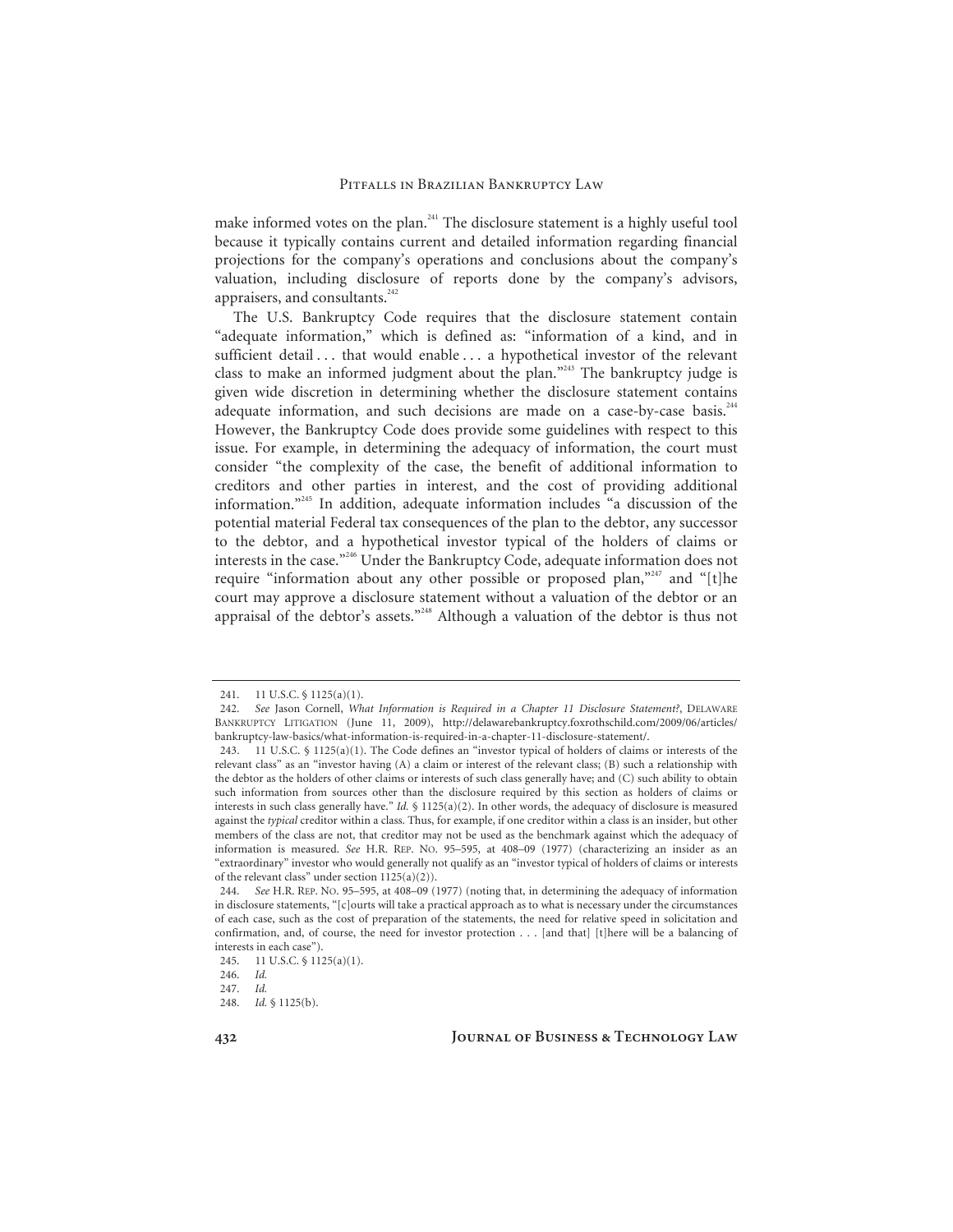technically required, it is usually included. The Senate Judiciary Report regarding the disclosure provisions of the Bankruptcy Code explains:

*A plan is necessarily predicated on knowledge of the assets and liabilities being dealt with an [sic] on factually supported expectations as to the future course of the business sufficient to meet the feasibility standard [to confirm a plan]. It may thus be necesasry [sic] to provide estimates or judgments for that purpose. Yet it remains practicable to describe, in such detail as may be relevant and needed, the basis for the plan and the data on which*  supporters of the plan rely.<sup>249</sup>

In *In re A.C. Williams Co.*,<sup>250</sup> the Bankruptcy Court for the Northern District of Ohio created a frequently-cited list of facts to be disclosed in order to provide adequate information.<sup>251</sup> This list included: the events which led to the filing of the bankruptcy petition; a description of the available assets and their value; the anticipated future of the company; the source of information stated in the disclosure statement; a disclaimer; the present condition of the debtor while in chapter 11; the scheduled claims; the estimated return to creditors under a hypothetical chapter 7 liquidation; the accounting method utilized to produce financial information and the name of the accountants responsible for such information; the future management of the debtor; the chapter 11 plan or a summary thereof; the estimated administrative expenses, including attorneys' and accountants' fees; the collectability of accounts receivable; financial information, data, valuations or projections relevant to the creditors' decision to accept or reject the chapter 11 plan; information relevant to the risks posed to creditors under the plan; the actual or projected realizable value from recovery of preferential or otherwise voidable transfers; litigation likely to arise in a non-bankruptcy context; tax attributes of the debtor; and the relationship of the debtor with affiliates.<sup>252</sup>

Inasmuch as they help interested parties make informed decisions and avoid fraud, disclosure statements are similar to the Form S-1 filings required by the Securities and Exchange Commission for public companies issuing new securities under the Securities Act.<sup>253</sup> However, the Bankruptcy Code explicitly preempts otherwise applicable law with respect to the issue of adequate information.<sup>254</sup> Thus, disclosure statements submitted in connection with a plan of reorganization are

 <sup>249.</sup> S. REP. NO. 95–989, at 120–22 (1978).

 <sup>250. 25</sup> B.R. 173 (Bankr. N.D. Ohio 1982).

<sup>251.</sup> *Id.* at 176.

<sup>252.</sup> *Id.*

<sup>253.</sup> *Compare In re* A.C. Williams Co., 25 B.R. 173 (Bankr. N.D. Ohio 1982) (listing several facts to be considered when determining whether a disclosure statement has satisfied the adequate information requirement), *with* Registration Statement under the Securities Act of 1933 (Form S-1) (listing pieces of information required to be submitted in conjunction with Form S-1 prospectus). 254. 11 U.S.C. § 1125(d) (2006).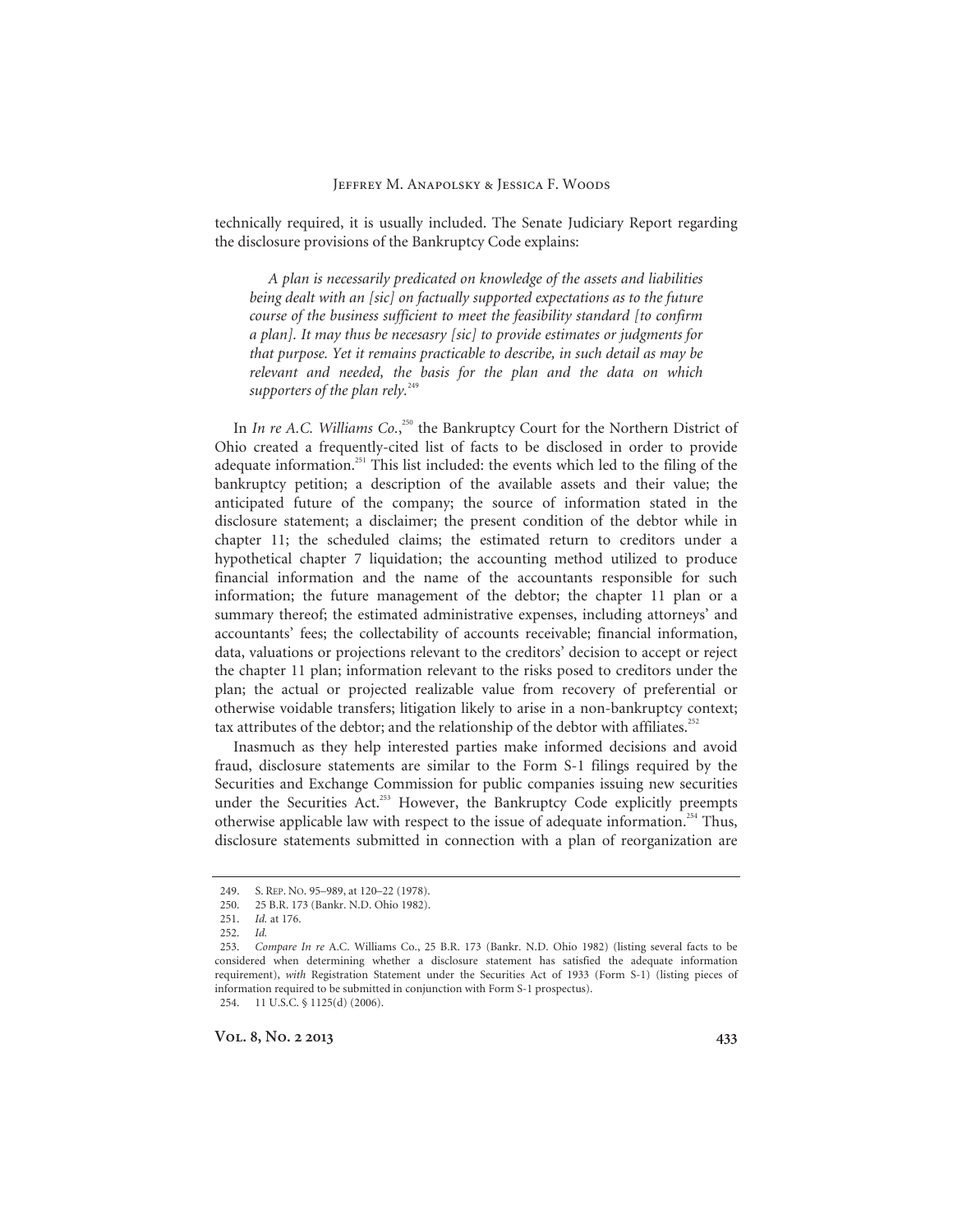exempt from the disclosure requirements of federal and state securities laws.<sup>255</sup> The Bankruptcy Code also protects individuals from liability under otherwise applicable securities laws who, in good faith, rely on a court-approved disclosure statement in soliciting or participating in the offer, issuance, sale, or purchase of a security under the plan. $256$ 

Until a court-approved disclosure statement and plan summary are distributed to all eligible parties, the plan proponent may not solicit acceptances or rejections of the plan.<sup>257</sup> Improper solicitation may result in the disqualification of the improperly obtained votes,<sup>258</sup> in addition to an injunction preventing the party from disseminating materials and/or sanctions against the party.<sup>259</sup> Furthermore, improper solicitation involving an offering of securities could expose the plan proponent to liability under federal or state securities laws for disclosure, registration, and other violations.<sup>260</sup>

#### *B. Disclosure Required Under Brazilian Law*

The Brazilian Bankruptcy Law requires limited disclosure in connection with the filing of a petition for judicial reorganization, as well as upon the debtor's submission of a debt restructuring plan. Further disclosure, however, is left to negotiations between the debtor and its creditors.

First, the debtor's petition for judicial reorganization must be accompanied by certain documentation, including:

(1) a statement of the material causes of the debtor's equity condition and the reasons for the economic and financial crisis;

<sup>255.</sup> *Id.*; H.R. REP. NO. 95–595, at 408–09 (1977). This exemption is very important because securities laws are often implicated in soliciting support for plans of reorganization, which frequently involve an offering of securities in exchange for claims or interests. S. REP. NO. 95–989, at 120–22 (1978). If plan solicitors were obligated to comply with the very strict disclosure requirements of federal securities law, such offerings could become prohibitively expensive. *See, e.g.*, Public Service Co. v. Consol. Utils. & Commc'ns, Inc., 846 F.2d 803, 808 (1st Cir. 1988) ("Without [section 1125(b)], the court . . . would be required in every case to require a full proxy statement or prospectus. . . . The cost of developing a prospectus or proxy statement for a large company often runs well over \$1 million. That cost would be nearly prohibitive in a bankruptcy reorganization. In addition, the information normally required under section 14 [of the Securities Exchange Act of 1934] may simply be unavailable, because of the condition of the debtor. Finally, court supervision of the contents of the disclosure statement will protect the public investor from any serious inadequacies in the disclosure statement.") (quoting H.R. REP. NO. 95–595, at 227–28 (1977)).

 <sup>256. 11</sup> U.S.C. § 1125(e). Without this safe harbor, such individuals could be liable, for example, under the antifraud provisions that enforce the securities laws from which subsection (d) excuses compliance. H.R. REP. NO. 95–595, at 227–29 (1977).

<sup>257.</sup> *Id.* § 1125(b).

<sup>258.</sup> *Id.* § 1126(e).

<sup>259.</sup> *See* COLLIER ON BANKRUPTCY, *supra* note 73, ¶ 1125.05, at 2.

<sup>260.</sup> *See id.*; *see also* 11 U.S.C. § 1125(e) (showing that the safe harbor provided in 1125(e) protects individuals soliciting acceptances or rejections of a plan from liability under otherwise applicable securities laws *only if* such solicitation was performed in good faith and *in reliance on a court-approved disclosure statement*).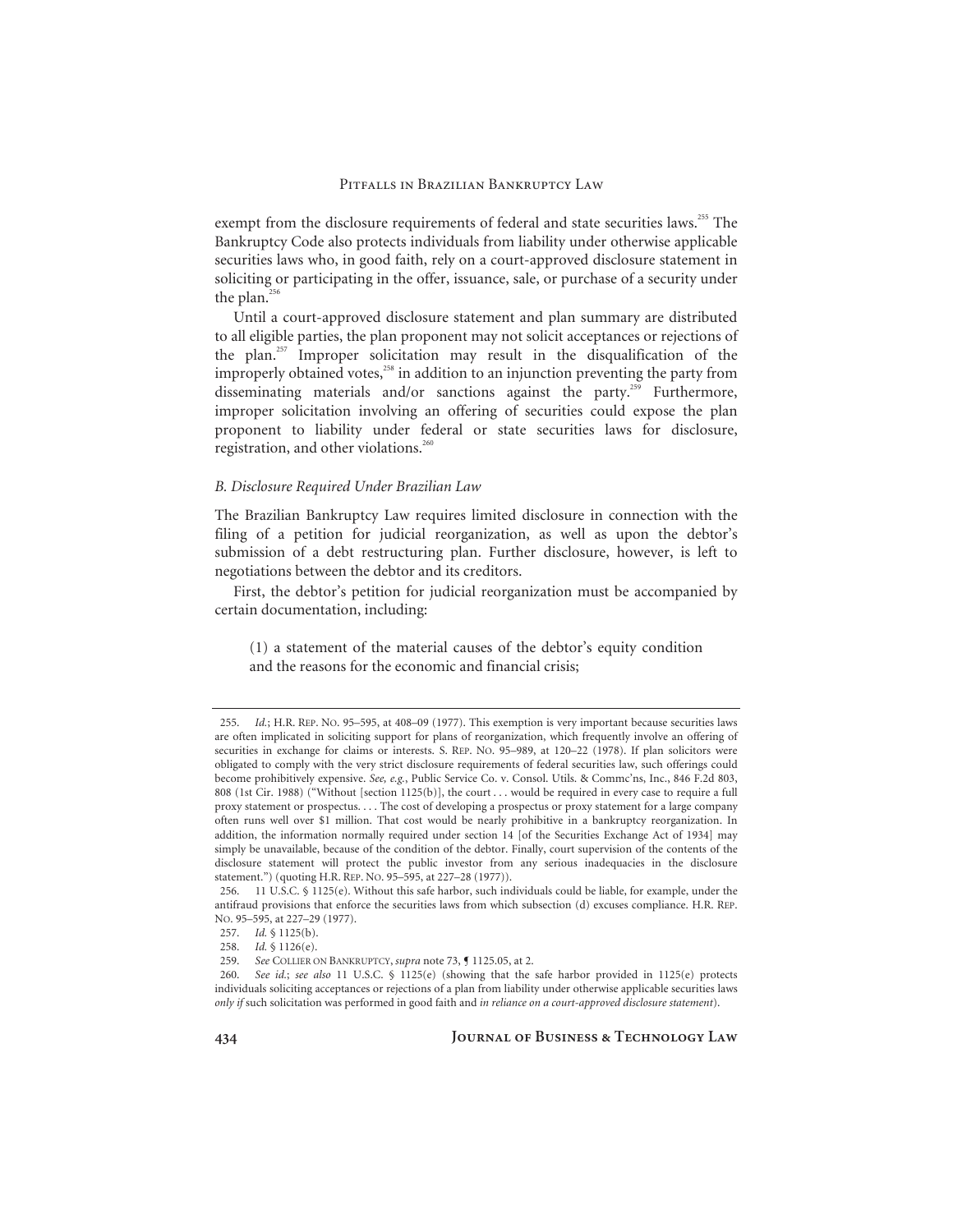(2) accounting statements for the last three financial years and those drawn up especially to support the petition, prepared in strict compliance with applicable corporation law and consisting necessarily of: (a) the balance sheet, (b) accrued income statement, (c) income statement as from the last financial year, (d) management report on cash flow and projection thereof;

(3) full nominal list of creditors, including those under an affirmative covenant or covenant to give, stating the address, kind, rating and updated amount of the claim, and specifying its origin, the system for the respective maturity dates and the accounting records on each pending transaction;

(4) full list of employees, stating the respective functions, salaries, indemnities and other amounts to which they are entitled, with the corresponding accrual months, and specifying amounts pending payment;

(5) certificate of regular standing of the debtor at the Company Public Registry, updated Articles of Incorporation and minutes of appointment of current officers;

(6) list of private assets of the debtor's controlling partners and officers;

(7) updated statements of debtor's bank accounts and of any financial investments of any kind, including those in investment funds or on stock exchanges, issued by the respective financial institutions;

(8) certificates of the protest offices in the judicial district of the debtor's domicile or headquarters and branches; and

(9) list, signed by the debtor, of all legal actions to which he is a party, including labor-related suits, with an estimate of the respective amounts  $claimed<sup>261</sup>$ 

This documentation is made available to the court, the judicial trustee, and, by court authorization, any interested party.<sup>262</sup>

Second, the debtor's debt restructuring plan must be accompanied by certain documentation when submitted to the court, including: (1) a detailed description of the means of reorganization to be used and a summary thereof, (2) a statement of its economic feasibility, and (3) an economic-financial and appraisal report on the debtor's assets, signed by a legally qualified professional or specialized company.263 Again, the Brazilian Bankruptcy Law does not provide for the distribution of this information to interested parties; rather, the judge is merely

<sup>261.</sup> Lei No. 11.101 art. 51, de 9 de Fevereiro de 2005, D.O.U. de 9.2.2005 (Braz.).

<sup>262.</sup> *Id.* art. 1, pará. 1.

<sup>263.</sup> *Id.* art. 53.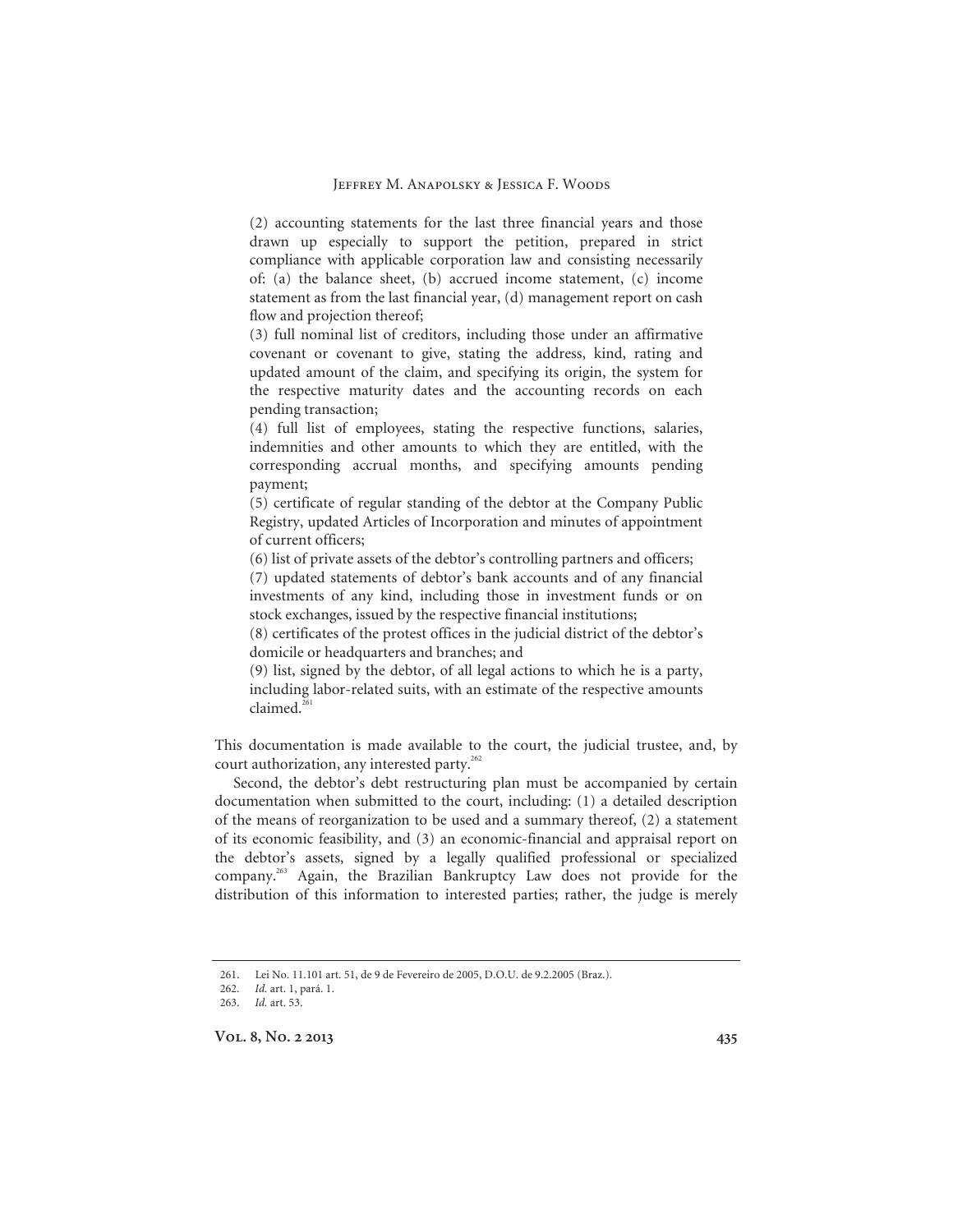required to publish a notice advising creditors of the receipt of the debt restructuring plan and the terms for stating objections to it.<sup>264</sup>

Finally, upon granting the debtor's petition for judicial reorganization, the judge will order the debtor to submit monthly statements of accounting throughout the judicial reorganization term, on pain of the management's dismissal.<sup>265</sup> These accounting reports provide minimal financial information about prior periods and without the level of detail and footnotes necessary to understand what progress, if any, is being made to turnaround troubled operations. Further, they are not intended to be responsive to creditors' inquiries and do not include financial forecasts, liquidation analyses, or valuations. As such, they do not provide the information that creditors are accustomed to receiving in U.S. bankruptcy cases.

#### *C. Lack of Transparency in Brazilian Disclosure*

While the Brazilian Bankruptcy Law requires some disclosure in connection with the filing of a petition for judicial reorganization and the submission of a debt restructuring plan,<sup>266</sup> the information available to creditors may be substantially more limited than what would be contained in a disclosure statement distributed pursuant to the U.S. Bankruptcy Code or in SEC filings for a securities issuance. International bondholders may be surprised by the lack of a culture of diligence in judicial reorganizations. Indeed, creditors may be forced to make important decisions without feeling fully informed. One Brazilian practitioner and member of the drafting committee for the current law recently noted: "The lack of transparency . . . is the most common mistake during proceedings of judicial reorganization, especially as this prevents the reconstruction of trust among the parties, and between the debtor and the bankruptcy court, while hindering the process of negotiation."267 Reforming Brazilian insolvency law could greatly enhance fairness in the negotiation process by arming creditors with the information necessary to make informed decisions, thereby enhancing the integrity and credibility of the judicial reorganization process.

One way that the Brazilian restructuring process creates transparency problems is by motivating the debtor to withhold information for as long as possible. Brinksmanship affords the debtor tactical advantages in negotiations during the judicial reorganization process. Judicial reorganizations operate under a strict 180 day timeline,<sup>268</sup> and debtors maintain the exclusive right to file a plan of

<sup>264.</sup> *Id.*

<sup>265.</sup> *Id.* art. 52.

<sup>266.</sup> *See supra* Part V.B.

 <sup>267.</sup> Paiva, *supra* note 21, at 55.

 <sup>268.</sup> Lei No. 11.101 art. 6, pará. 4; *see also* Carlos Augusto Behrensdorf Derraik, *Bankruptcy Law in Brazil: An Overview and Practical Considerations*, *in* BANKRUPTCY LAW CLIENT STRATEGIES IN SOUTH AMERICA: LEADING LAWYERS ON NAVIGATING THE SOUTH AMERICAN BANKRUPTCY PROCESS, WORKING WITH LOCAL GOVERNMENTS, AND DEVELOPING SUCCESSFUL STRATEGIES 151, 156 (Michaela Falls ed., 2011), *available at* 2011 WL 586868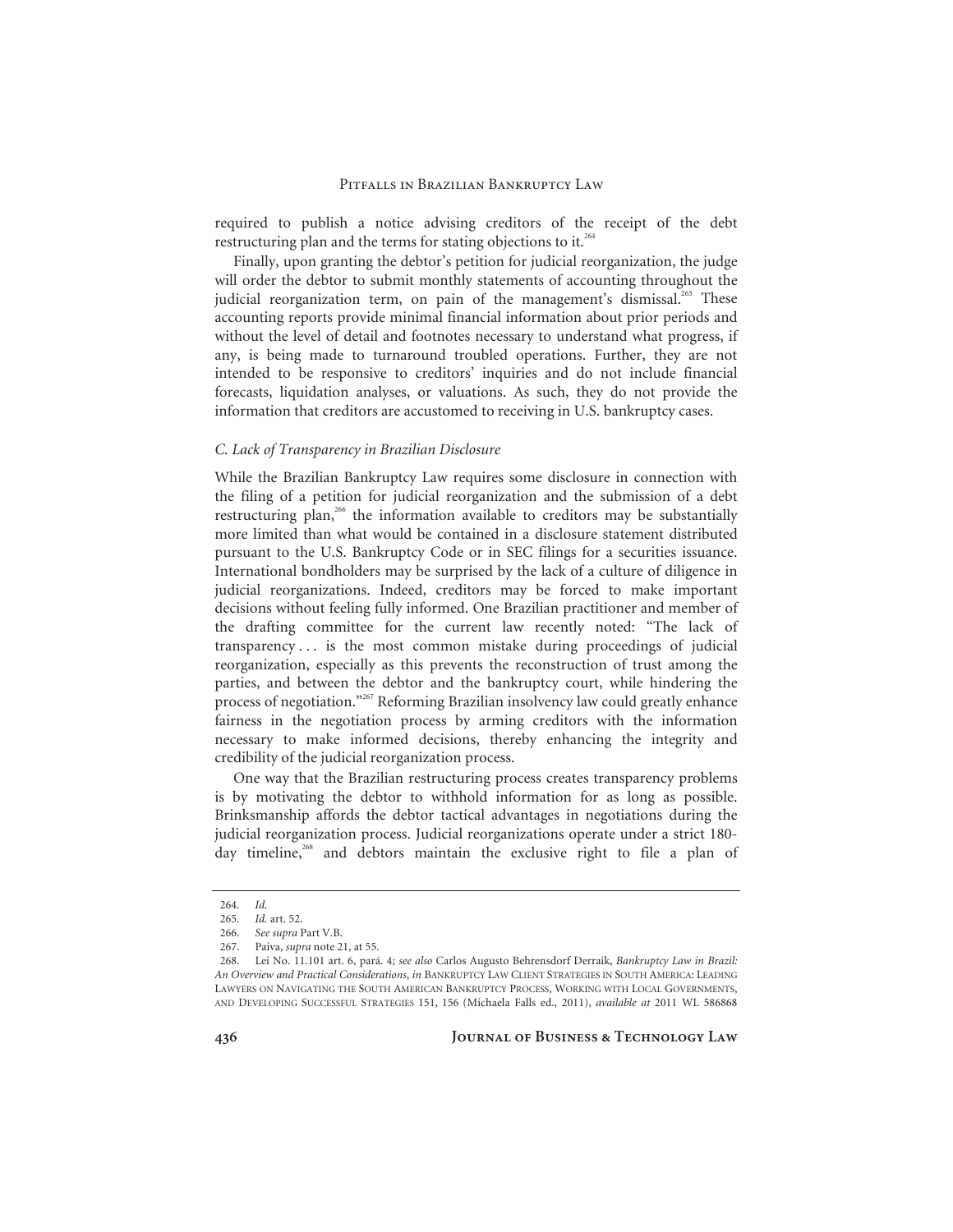reorganization throughout.<sup>269</sup> Debtors generally maintain exclusive control over the flow of pertinent information<sup> $270$ </sup> and may obfuscate the financial and operational details of the company to foster disorganization among creditors. The lack of a committee of unsecured creditors complicates consensus-building among unsecured creditors over what constitutes adequate disclosure.<sup>271</sup> Regardless of the level of information received by the 180th day of the proceeding, the creditors must either accept the debtor's plan or reject it and send the company into bankruptcy.<sup>272</sup> As a result, creditors may be manipulated into accepting an indecipherable or otherwise suboptimal plan at the last moment rather than risk an uncertain recovery in liquidation.<sup>273</sup>

A debtor may also resist transparency with its creditors in order to avoid a declaration of bankruptcy and its attendant dire consequences. Even if reorganization is impractical and ultimately unachievable, a distressed company's management, directors, and owners may pursue judicial reorganization anyway as a delay tactic. Lack of transparency allows the debtor to prolong the negotiation process in cases where adequate information would have otherwise prompted creditors to swiftly demand a judicial declaration of bankruptcy. Debtors in Brazil nearly always prefer reorganization to bankruptcy, and voluntary petitions for bankruptcy are extremely rare.<sup>274</sup> Fernando César Nimer Moreira da Silva, Professor of Law at the University of São Paulo, explains some of the incentives associated with reorganization from the debtor's perspective:

*The debtor prefers reorganization, because the gain from the debt discount is greater than the amount it would receive in the case of liquidation. [The debtor] ignores losses to creditors when making this decision. The less privileged creditors will receive little or nothing, with redistribution of benefits to the debtor. . . . The managers of inefficient businesses [i.e.,* 

<sup>(</sup>noting that "such incredibly short and inflexible time frames make it almost impossible for a court to reorganize a major business when the court enforces the law as written").

 <sup>269.</sup> Lei No. 11.101 art. 53; *see also* FERNANDO CÉSAR NIMER MOREIRA DA SILVA, *supra* note 140, at 112 (2009) (allowing creditors to produce alternative plans could help reveal information kept secret by the debtor). 270. Lei No. 11.101 art. 64; *see also* Silva, *supra* note 269, at 97–98 (noting that the debtor "maintains absolute control over the business and the information" for the entire 180-day period of reorganization).

<sup>271.</sup> *See supra* Part IV.B; *see also* Paiva, *supra* note 21, at 30 (noting importance of the participation of creditors for transparency).

 <sup>272.</sup> Lei No. 11.101 art. 6, pará. 4.

<sup>273.</sup> *See* Silva, *supra* note 269, at 102–03 ("[The Brazilian Bankruptcy Law] does not always facilitate the disclosure of information. The law is severe in defining creditor classes . . . [and] deadlines for presenting a plan of reorganization and the legal term of bankruptcy, without leaving discretion for the judge to adjust the deadlines and conditions to the case at hand and to avoid the practice of opportunistic behaviors.").

 <sup>274.</sup> Silva, *supra* note 135, at 189 ("In Brazil, the bankruptcy claim is mostly requested from the creditor despite the fact that the debtor can request bankruptcy. The debtor in crisis still carries the stigma of failure or collapse. Often in Brazil, the debtor exhausts its assets until there is no feasible solution."); *see also* Felsberg & Filho, *supra* note 49, at 286 ("Voluntary bankruptcy filings are very rare in Brazil."); Silva, *supra* note 269, at 92 n.257 (noting that voluntary bankruptcies are much more common in the U.S. than in Brazil).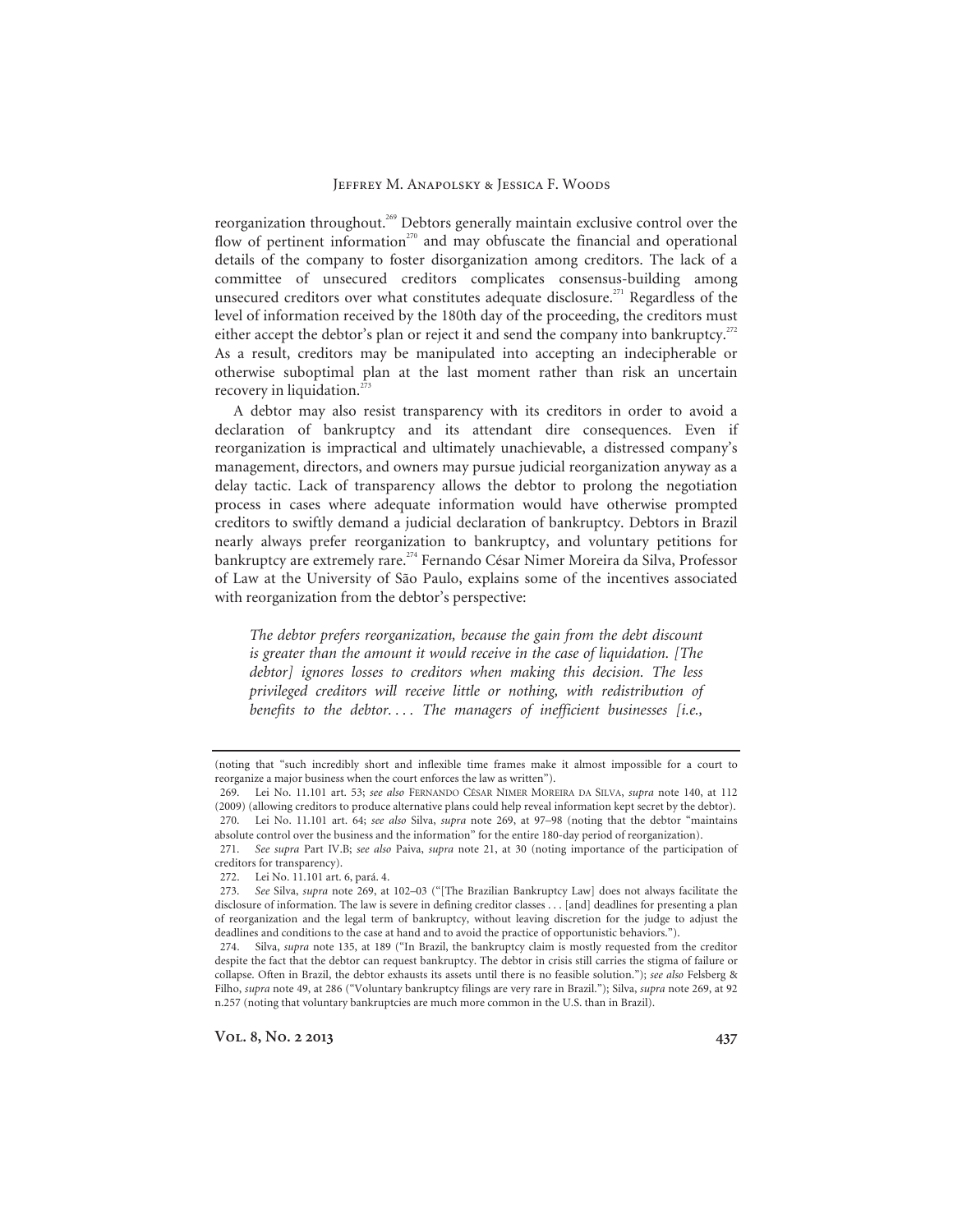*businesses that should be liquidated] always have incentives to require reorganization in order to be kept in business during the crisis. They will try to use the assets to pay current debts and stay as long as possible away from bankruptcy, squandering assets and reducing the possibility of paying a higher share of debt.*<sup>275</sup>

Furthermore, a declaration of bankruptcy prompts a civil liability suit against the directors and officers of the insolvent company,<sup>276</sup> as well as a criminal investigation.277 Until the liability action has been adjudicated, the judge, on his own initiative or at the request of an interested party, may freeze the directors' and officers' personal assets.<sup>278</sup> Although the concept of limited liability would appear to protect directors and officers in the long run, experts have noted that:

*[W]ithin the current business reality, there exists a system of unlimited liability as a general rule [especially with respect to labor and tax claims*<sup>279</sup>*]. . . . Today in Brazil partners and former partners, managers and former managers — including those engaged in activity only to guide the company as board members — have been held liable for the total value of the company's labor debts. The situation is so unusual that today even legal counsels holding powers of attorney to act on behalf of the partners have repeatedly been held liable for the full amount of labor debts of insolvent companies.*<sup>280</sup>

With respect to the potential criminal consequences of a bankruptcy declaration, the judicial trustee in bankruptcy has a duty to investigate and submit a report to the judge regarding "the causes of the bankruptcy, the debtor's procedure, before and after the decision, and other detailed information regarding the conduct of the debtor and of other persons, if any, liable for acts that may typify a crime related to the judicial reorganization or the bankruptcy, or any other offense related thereto."281 Upon finding evidence of criminal liability, the trustee must transfer

**438 Journal of Business & Technology Law** 

 <sup>275.</sup> Silva, *supra* note 269, at 92.

 <sup>276.</sup> Lei No. 11.101 art. 82.

<sup>277.</sup> *Id.* arts. 22(III)(e), 186.

<sup>278.</sup> *Id.* art. 82, pará. 2.

 <sup>279.</sup> Note that, historically, labor and tax claims have often made up the bulk of an insolvent company's indebtedness in Brazil. *See supra* notes 26–27 and accompanying text.

 <sup>280.</sup> Bruno Meyerhof Salama, Professor of Law, Fundação Getulio Vargas in São Paulo, Panel Discussion at Harvard Law School: The End of Limited Liability in Brazil (Jan. 25, 2012) (transcript available at http://www.law.harvard.edu/news/2012/02/related-content/end-of-limited-liability-in-brazil.pdf). *But see* Felsberg & Filho, *supra* note 49, at 289 ("As a rule of thumb, officers and directors are not personally liable for obligations incurred by virtue of administrative acts performed in the normal course of business on behalf of the corporation, unless they act recklessly, negligently, incompetently, fraudulently, or beyond the scope of their powers  $\dots$ .").

 <sup>281.</sup> Lei No. 11.101 arts. 22(III)(e), 186.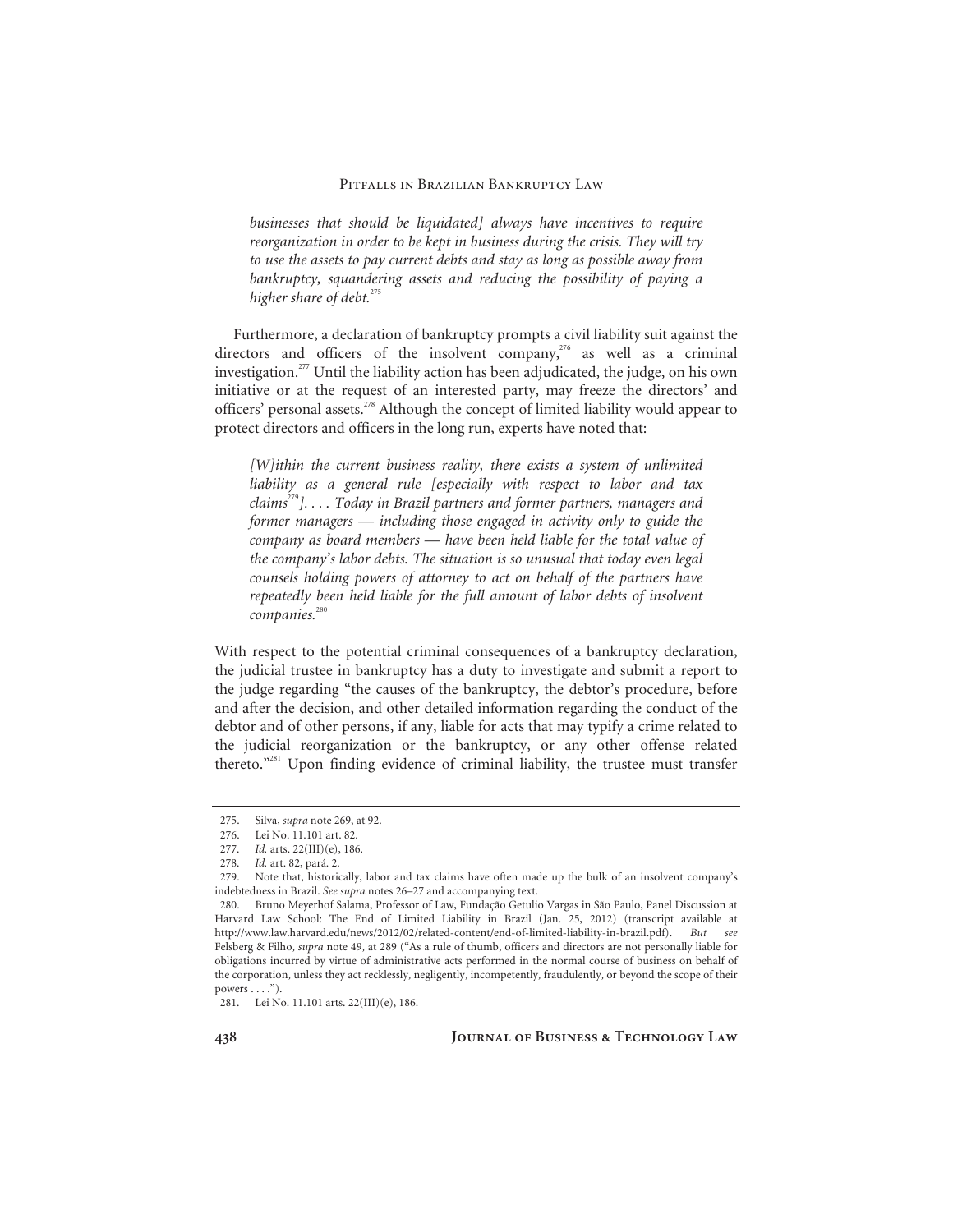such information to the Public Attorney's Office,<sup>282</sup> which then must either file a criminal suit against the implicated party or open a police investigation.<sup>283</sup> Bearing in mind these potential consequences, one practitioner has noted: "Clients only opt for bankruptcy when the economic activity performed has ceased to be viable or is beyond recovery. Even so ..., we recommend self-declared bankruptcy in exceptional cases."<sup>284</sup> By so strongly discouraging bankruptcy, the legal regime may prompt debtors to withhold information in order to pursue fruitless negotiations with creditors, imposing even greater losses.<sup>285</sup>

Creditors' access to information is further hindered by the procedural hurdles associated with requesting additional disclosure. In order to request additional disclosure, creditors must petition the court, which is time-consuming and expensive.<sup>286</sup> Even when a debtor is compelled to provide additional disclosure, the debtor may comply only superficially. If the creditors continue to be dissatisfied, their only remedy is to repeat the process of petitioning the court, causing further costs and delay. The strict deadlines in the fast-paced judicial reorganization process<sup>287</sup> exacerbate the detrimental effect of having to seek such relief.

Another way that the Brazilian restructuring process causes transparency problems for international bondholders relates to Brazilian accounting and corporate governance norms, which are far less sophisticated and stringent than their U.S. counterparts. As a result, the information provided tends to be less reliable and less useful for analyzing a distressed company's turnaround potential. In recent years, the Brazilian National Congress has taken substantial steps toward improving financial and accounting transparency in an effort to make Brazilian capital markets more competitive.<sup>288</sup> Significantly, all companies were required to conform to International Financial Reporting Standards (IFRS) by 2010.<sup>289</sup> However, such changes will take time, and remnants of former norms — which have been described as "inimical to the production of high quality accounting reports"<sup>290</sup> — remain common.<sup>291</sup>

<sup>282.</sup> *Id.* art. 22, pará. 4.

<sup>283.</sup> *Id.* art. 187.

 <sup>284.</sup> Paiva, *supra* note 21, at 47.

<sup>285.</sup> *See* Silva, *supra* note 269, at 100–01.

<sup>286.</sup> *See, e.g.*, Paiva, *supra* note 21, at 38 ("Although it is a great step forward in relation to the former preventative bankruptcy, the process of judicial reorganization entails a high cost, may be time consuming, and still generates a whole series of uncertainties, as the law is relatively new and has been little tested in certain aspects  $\dots$ .").

<sup>287.</sup> *See supra* notes 268, 272 and accompanying text.

<sup>288.</sup> *See generally* Lúcia Lima Rodrigues et al., *The Origins of Modern Accounting in Brazil: Influences Leading to the Adoption of IFRS*, 24 RES. ACCT. REG. 15 (2012).

<sup>289.</sup> *Id.* at 15.

 <sup>290.</sup> Alexsandro Broedel Lopes & Martin Walker, *Asset Revaluations, Future Firm Performance and Firm-Level Corporate Governance Arrangements: New Evidence from Brazil*, 44 BRIT. ACCT. REV. 53, 54 (2012).

<sup>291.</sup> *See* Rodrigues, *supra* note 288, at 23 (noting resistance to the new accounting methodology and concluding that: "[C]onsidering the increasing global economic and financial integration of Brazil, the convergence of national GAAP with IFRS was considered of upmost importance to improve the financial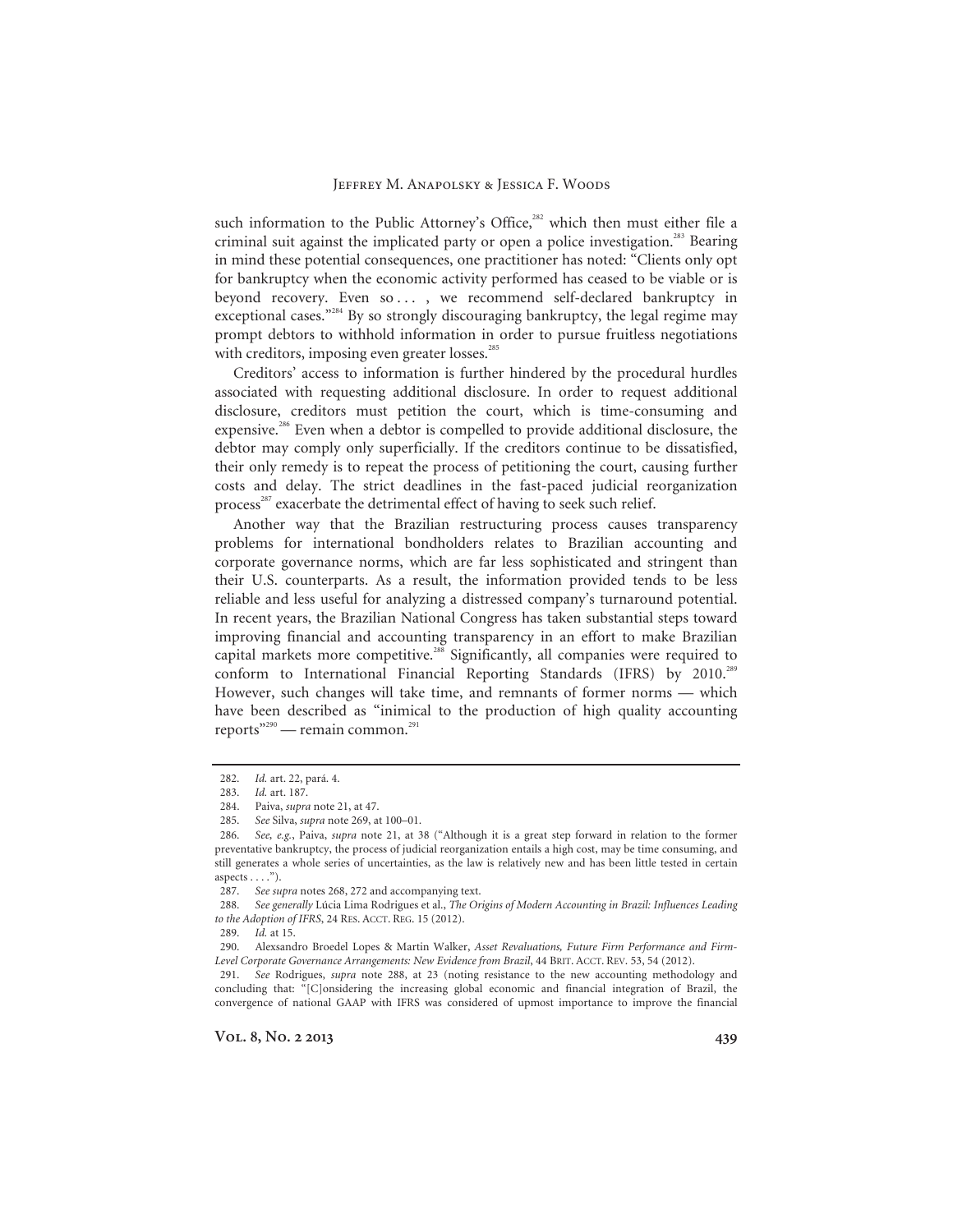The prior accounting model in Brazil developed amid conditions that "reduce[d] the value relevance of published accounting numbers."292 Because state-operated banks accommodated the capital needs of most businesses, accounting and financial reporting was not designed to induce outside investment.<sup>293</sup> The confluence of tax and financial accounting, $294$  as well as a lack of adequate enforcement mechanisms, $295$ also contributed to the diminished quality of such reports. Alexsandro Broedel Lopes, an accounting professor at the University of São Paulo, describes the transition to the IFRS accounting model as a "major revolution," noting:

reporting of Brazilian corporations. . . . However, it is expected that the acceptance of the new paradigm . . . will take time, its assimilation will require 'the reconstruction of prior theory and the revaluation of prior fact, an intrinsically revolutionary process that is seldom complete[d] by a single man and never overnight.'") (internal citations omitted). For example, a 2012 study on Brazilian businesses' cost of capital in relation to their use of derivatives points out the continuing dearth of disclosure, finding that: "[T]he overriding takeaway is criticism of the lack of data in the Brazilian market, mainly in terms of the level of disclosure of information in companies' balance sheets and explanatory notes . . . . In addition, no systematic procedure to register company information about dividend policy and credit rating also reduced the sample size." João Ricardo Ribeiro Coutinho et al., *The Use of Fx Derivatives and the Cost of Capital: Evidence of Brazilian Companies*, 13 EMERGING MARKETS REV. 411, 420 (2012).

 <sup>292.</sup> Alexsandro Broedel Lopes, *Teaching IFRS in Brazil: News on the Front*, 20 ACCT. EDUC. 339, 341 (2011); *see also, e.g.*, Bernard S. Black et al., *Corporate Governance in Brazil*, 11 EMERGING MARKETS REV. 21, 37 (2010) ("Financial disclosure lags behind world standards. Brazilian accounting standard[s] do not require either a statement of cash flows or quarterly consolidated financial statements, and only a minority of firms provide these, generally in connection with a listing on Bovespa Level 1 or higher, or cross-listing on a foreign exchange.").

 <sup>293.</sup> Lopes, *supra* note 292, at 340–41 (explaining Brazil's "bank-oriented (as opposed to market-oriented) financial system" and concluding that "[d]espite the fact that some accounting rules in Brazil were influenced by American standards . . . , the whole of its accounting infrastructure was not based on the production of information for capital markets."); *see also* World Bank, *Report on the Observance of Standards and Codes: Brazil Accounting and Auditing*, ¶¶ 8, 9 (created June 20, 2005, published Sept. 25, 2007), *available at* http://www.worldbank.org/ifa/rosc\_aa\_bra.pdf [hereinafter World Bank].

 <sup>294.</sup> Under the former accounting model, Brazilian companies often did not distinguish between reporting for tax purposes versus financial purposes. Lopes, *supra* note 292, at 342. Alexsandro Broedel Lopes, an accounting professor at the University of São Paulo, explains: "In Brazil, accounting was basically seen as a tool to calculate taxes and not as an instrument to reduce information asymmetry between investors and firms. The whole subject of disclosures including how to prepare footnotes, for instance, despite being demanded by the Law, were not even taught at universities on accounting courses.... Fair value was so distant a concept that most accountants in Brazil used to say that measuring fair value was a step towards other professions' domains (e.g. that of economists)." *Id.* at 344. The problem with failing to separate the realms of tax and finance when reporting information about a company, Lopes explains, is that "value relevance is lower when tax rules significantly influence the financial reporting process, consistent with the assumption that tax rules are influenced by political and economic determinants rather than the needs of equity investors." *Id.* at 342.

<sup>295.</sup> World Bank, *supra* note 293, at  $\P$ <sup>5</sup> 50–61; *see also* Christopher W. Anderson, *Financial Contracting Under Extreme Uncertainty: An Analysis of Brazilian Corporate Debentures*, 51 J. FIN. ECON. 45, 54 (1999) ("[T]he quality of disclosure by Brazilian firms is perceived to be low. South American accounting practices are dominated by the legal and administrative systems inherited from the Iberian colonizers and the highly political environment that results from such systems. Brazilian annual reports, for example, are used with little effectiveness by corporations that usually comply merely with their legal obligations. Indeed, for the vast majority of firms, financial statements do not correspond to the reality of their operations and the manipulation of financial statements is not restricted to small firms. . . [A]ncillary disclosure institutions are weak. For example, auditors' reports are of little prominence in the relationship between a corporation and its shareholders . . . .") (internal quotation marks, emphasis and citations omitted).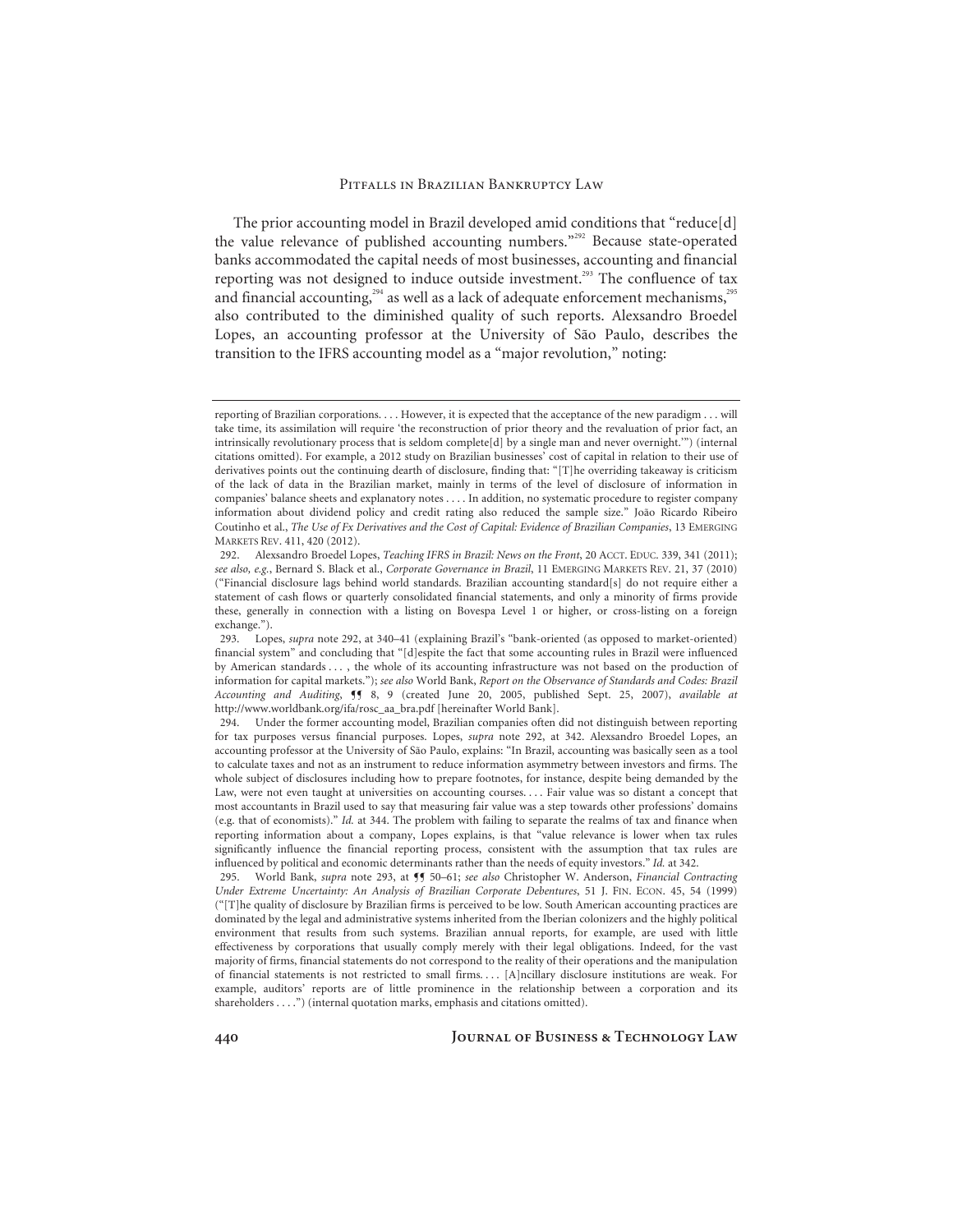*The new rules require[] a new kind of professional very distinct from the traditional record keeper. . . . The situation and the challenges in Brazil are not really about the adoption or not of IFRS* per se*. The main challenges arise with the adoption of an accounting model designed to inform external users and based on judgment, and on the economic substance of transactions, in contrast to the local model, which was designed to attain other ends. . . . The future holds many challenges for the construction of a high quality accounting system in Brazil.*<sup>296</sup>

Moreover, studies indicate that the adoption of IFRS, in and of itself, does not necessarily lead to higher quality in financial and accounting reporting.<sup>297</sup> Rather, increased corporate transparency is the result of "a country's investor protection regime" as a whole, which can be strengthened through "board independence, enforcement of securities laws, protection of minority shareholder rights, enforcement of accounting and auditing standards, judicial independence, and freedom of the press."298 In this respect, while Brazilian corporate governance norms are also in a state of rapid change, chronic weaknesses persist.<sup>299</sup> For example, Brazilian law does not require director independence.<sup>300</sup> For these reasons, information that creditors receive from a Brazilian company in judicial reorganization may be less reliable than what they would receive from a company reorganizing under chapter 11 in the U.S.

# **VII. Distressed Asset Sales**

One of the sharpest differences between the insolvency processes in Brazil and the U.S. relates to asset sales. International investors may be surprised by the lack of protections for bondholders, who have very limited influence over the asset sale process. When an insolvent company's assets are sold as part of a judicial reorganization, bondholders may find themselves at an unfortunate procedural and informational disadvantage, as occurred in the CELPA and Independência cases.

#### *A. Distressed Asset Sales Under U.S. Law*

Section 363 of the U.S. Bankruptcy Code governs the use, sale, or lease of a debtor's property in a bankruptcy case outside the ordinary course of the debtor's

 <sup>296.</sup> Lopes, *supra* note 292, at 346.

 <sup>297.</sup> Muhammad Nurul Houqe et al., *The Effect of IFRS Adoption and Investor Protection on Earnings Quality Around the World*, 47 INT'L J. ACCT. 333 (2012).

<sup>298.</sup> *Id.* at 337.

 <sup>299.</sup> Black, *supra* note 292, at 37.

<sup>300.</sup> *Id.* ("Board independence is an area of notable weakness: the boards of most Brazilian private firms are comprised entirely or almost entirely of insiders or representatives of the controlling family or group. Many firms have zero independent directors.").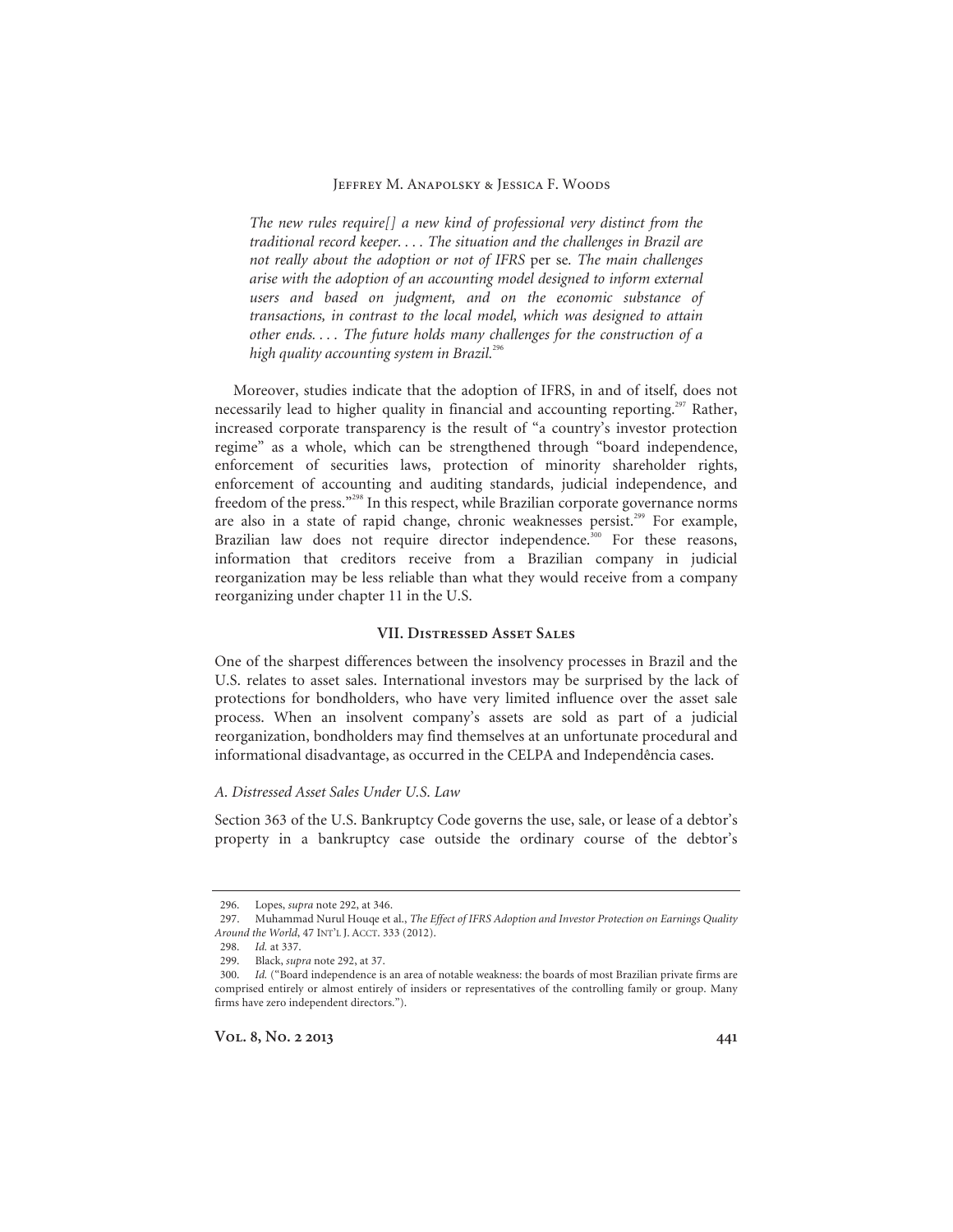business.301 When the debtor seeks to sell a business unit, production facility, or the entire company, the bankruptcy court provides substantial oversight of the sale, the process is transparent, and creditors have multiple opportunities to object to the way the debtor proposes to conduct the sale. Section 363 was designed to obtain the highest and best offer for the assets being sold,<sup>302</sup> which is consistent with the Bankruptcy Code's general goal of providing fair and equitable recoveries to creditors. As a result, a sale of a company under section 363 may prove to be a superior alternative to a standalone plan of reorganization.

Congress structured the 363 sale process to attract potential buyers who might otherwise shun asset sales involving insolvent entities. A powerful incentive is that the bankruptcy court has the power to authorize the sale of assets free and clear of liens or other encumbrances.<sup>303</sup> Thus, a buyer may use the bankruptcy court's order approving a sale as a valid and practically impenetrable defense to any later attempts by the debtor's creditors to assert claims against the assets sold to the buyer. Except in limited circumstances,<sup>304</sup> all liabilities remain with the bankruptcy estate and the cash received from the sale. Furthermore, while any party in interest may appeal a bankruptcy court order approving a sale, the Bankruptcy Code provides that reversal or modification of the order on appeal "does not affect the

(1) applicable nonbankruptcy law permits sale of such property free and clear of such interest;

- (4) such interest is in bona fide dispute; or
- (5) such entity could be compelled, in a legal or equitable proceeding, to accept a money satisfaction of such interest.

#### *Id.*

 304. Examples of potential successor liability might be an environmental claim that was not discovered until after the bankruptcy, or a product liability claim in which the cause of action arose after the date of sale. *See* COLLIER ON BANKRUPTCY, *supra* note 73, at ¶ 363.06[7] ("It seems clear that creditors whose claims accrued before or during the bankruptcy case and who had an opportunity to participate in the bankruptcy case are bound by any plan or distribution in that case. With regard to future claimants, such as product liability claimants whose claims do not arise until after confirmation of a plan, the claims may not be discharged under section 1141. If the debtor's assets have been liquidated, such claimants may seek to recover from a purchaser of the debtor's assets. Courts have sought to provide protection to purchasers of assets, who might otherwise be subject to such claims under principles of successor liability, by approving sales free of all present or future claims against the debtor or the estate. . . . However, the bankruptcy court's ability to override principles of successor liability in bankruptcy sales has been questioned. . . . ").

 <sup>301. 11</sup> U.S.C. § 363(b) (2006); *see id.* § 363(c) (stating that, unless the bankruptcy court orders otherwise, the trustee or debtor in possession may use, sell, or lease property of the bankruptcy estate in the ordinary course of business without need for a notice or hearing); NESVOLD ET AL., *supra* note 118, at 377–80.

 <sup>302.</sup> NESVOLD ET AL., *supra* note 118, at 377.

<sup>303.</sup> *Id.*; *see* 11 U.S.C. § 363(f) (permitting sale debtor's assets free and clear of any other interests in the property). In order to sell (or lease) encumbered assets free and clear of all claims and interests, the bankruptcy trustee or debtor in possession must prove at least one of the following conditions to the bankruptcy court:

<sup>(2)</sup> such entity consents;

<sup>(3)</sup> such interest is a lien and the price at which such property is to be sold is greater than the aggregate value of all liens on such property;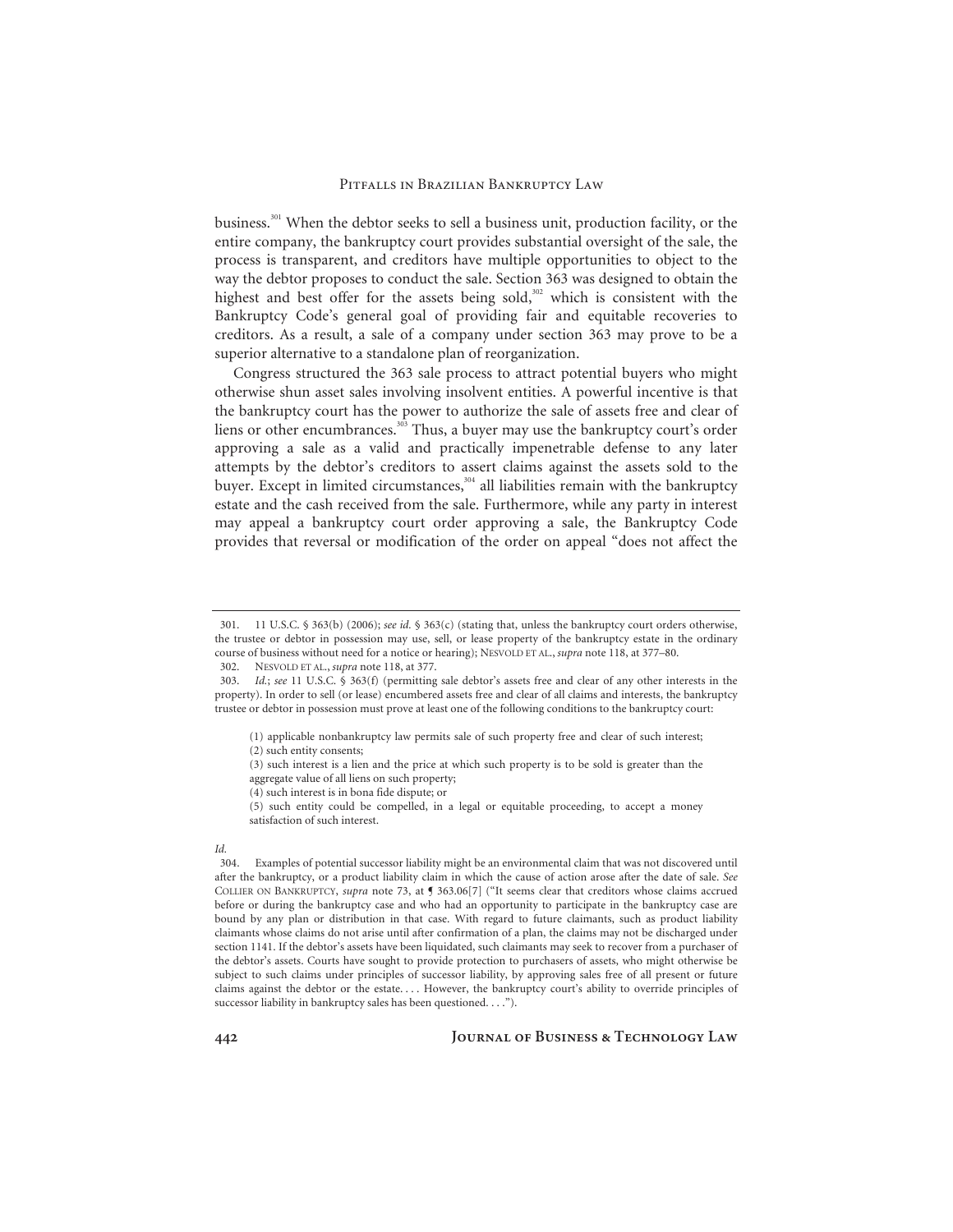validity of a sale," unless the sale order was stayed pending appeal.<sup>305</sup> As a result of these protections, buyers can bid their highest price without having to discount for potential liabilities, which may be subjective and difficult to calculate.

A 363 sale typically involves an auction or other competitive bidding process, unless there are highly unusual circumstances justifying an expedited sale to a sole bidder.<sup>306</sup> The bankruptcy court will focus mainly on the validity and integrity of the sale process, rather than the ultimate valuation. While soliciting potential bidders, running the auction, and determining a winning bidder are conducted by the debtor in possession and its advisors outside of the bankruptcy court, the overall sale process is governed by the official bidding procedures approved by the bankruptcy judge.<sup>307</sup> When a debtor in possession proposes selling assets, the bankruptcy judge has the discretion to determine whether a 363 sale is appropriate and considers objections by creditors.<sup>308</sup>

A typical 363 sale involves the following steps: (i) the debtor selects an initial bidder, known as a "stalking horse,"<sup>309</sup> (ii) the debtor and stalking horse negotiate an asset purchase agreement that becomes the benchmark against which other potential buyers bid during the formal auction process,<sup>310</sup> (iii) the debtor files a 363 motion with the bankruptcy court to request approval of the bidding procedures,<sup>311</sup> (iv) upon approval, the debtor provides notice of the proposed sale to all parties in interest, which must include a description of the property to be sold, the time and place of sale, and the deadlines for filing objections, $312$  (v) the debtor conducts the auction, $313$  (vi) the debtor determines a winning bidder and files a motion with the

311. NESVOLD ET AL., *supra* note 118, at 381.

 <sup>305. 11</sup> U.S.C. § 363(m). Recently, however, some courts have held that some aspects of a sale order may be undone on appeal, even absent a stay. *See, e.g.*, *In re* PW, LLC, 391 B.R. 25, 29–30 (B.A.P. 9th Cir. 2008) ("[W]e reject the contention that once the sale is consummated, the appeal from the order stripping the junior creditor's liens is moot and immune from scrutiny . . . .").

<sup>306.</sup> *See* COLLIER ON BANKRUPTCY, *supra* note 73, at ¶ 363.02 (discussing the standard for approval of a sale); *see also* NESVOLD ET AL., *supra* note 118, at 377.

<sup>307.</sup> *See* 11 U.S.C. § 363(b)(1)(B); *see also* COLLIER ON BANKRUPTCY, *supra* note 73, at ¶ 363.02; NESVOLD ET AL., *supra* note 118, at 378.

 <sup>308. 11</sup> U.S.C. § 363(b)(1)(B); COLLIER ON BANKRUPTCY, *supra* note 73, at ¶ 363.02.

 <sup>309.</sup> The purpose of a stalking horse bid is to allow the debtor to test the market and set a floor on price at the formal court auction, thereby preventing low-ball offers. In exchange for an early bid, the debtor can offer the stalking horse several advantages, including break-up fees, expense reimbursement, minimum increments for overbids, and qualification requirements and strict deadlines for competing bidders. COLLIER ON BANKRUPTCY, *supra* note 73, at ¶ 363.02; NESVOLD ET AL., *supra* note 118, at 388–89. In addition, the stalking horse may have more time and greater access to conduct due diligence on the distressed entity than subsequent bidders. NESVOLD ET AL., *supra* note 118, at 389.

 <sup>310.</sup> The debtor may make customary representations and warranties in the APA, but they typically do not survive closing. *Id.* at 386. Furthermore, typically the bidding procedures approved by the bankruptcy court do not allow bids to include due diligence, financing, or other contingencies. *Id.* Therefore, it is critical that all bidders complete due diligence and raise sufficient capital prior to submitting their bids. *Id.*

 <sup>312.</sup> FED. R. BANKR. P. R. 6004(a) (requiring notice of the proposed use, sale, or lease of property not in the ordinary course of business); FED. R. BANKR. P. R. 2002 (detailing rules of such notice); *see also In re* Condere Corp., 228 B.R. 615, 624–25 (Bankr. S.D. Miss. 1998) (describing the applicability of these rules to §363 sales). 313. NESVOLD ET AL., *supra* note 118, at 381.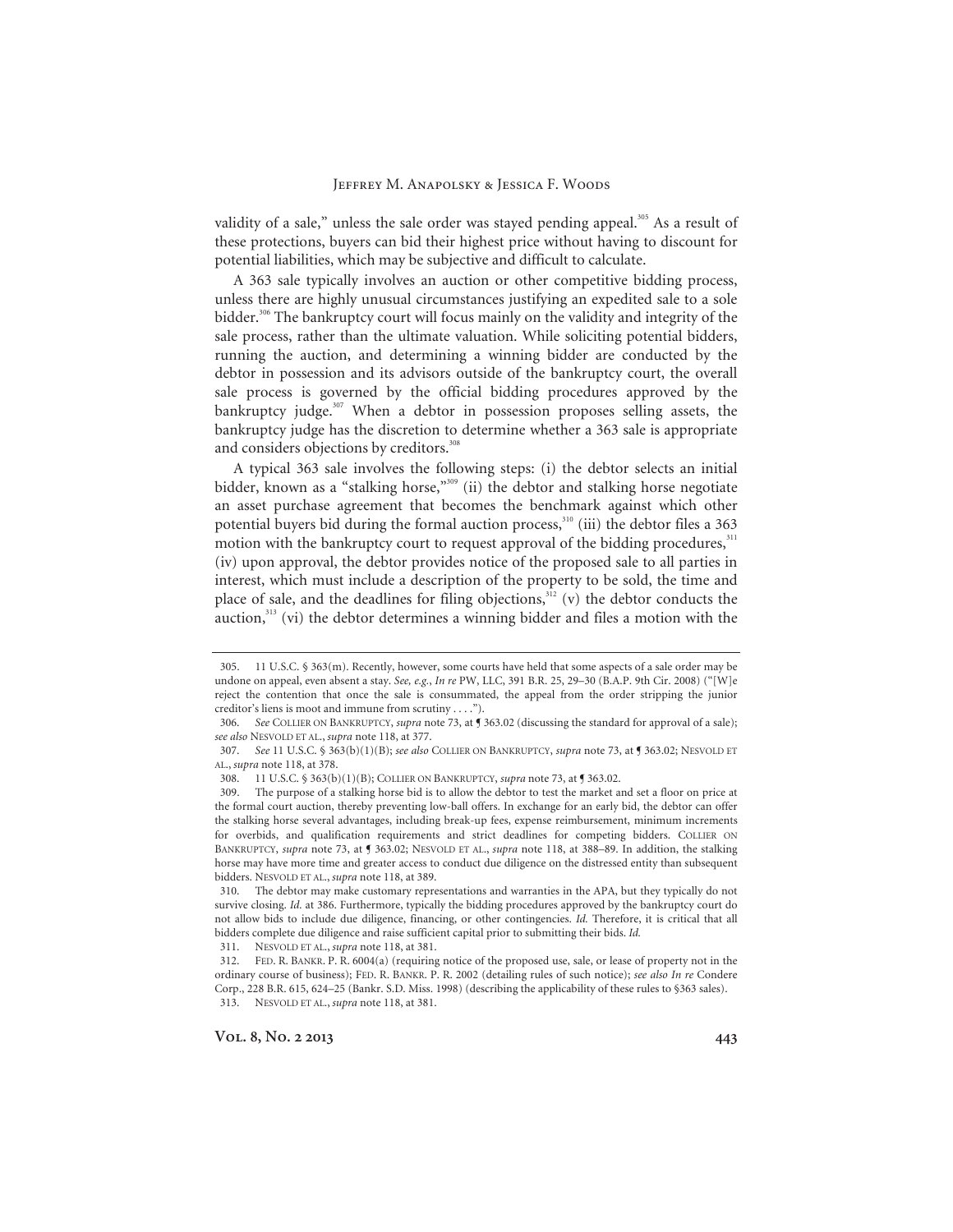court to approve the sale,<sup>314</sup> (vii) the court approves the sale,<sup>315</sup> and (viii) the sale closes.<sup>316</sup>

In considering whether to approve a 363 sale, courts generally consider four factors: "whether the proposed 363 sale reflects: (i) a sound business reason, (ii) accurate and reasonable notice, (iii) adequate price, and (iv) good faith."<sup>317</sup> In addition, the court will be on alert as to whether the 363 sale process is really a *de facto* plan of reorganization because the process runs the risk of rendering certain rights of creditors meaningless.<sup>318</sup> When a debtor requests a 363 sale, it is effectively asking the court to waive the usual disclosure, consent solicitation, voting, and confirmation process involved in a traditional plan of reorganization. Further, a 363 sale is protected from extensive judicial review by the business judgment rule,<sup>319</sup> whereas a plan of reorganization involves a judicial determination that the plan meets the statutory confirmation standards.<sup>320</sup> As a result, some courts will not approve a 363 sale that is tantamount to a plan of reorganization. $321$ 

Other provisions of section 363 further serve to protect the integrity of the sale process and promote the goal of obtaining the highest and best bid. Section 363(n) is meant to prevent collusion among bidders.<sup>322</sup> Section 363(k) authorizes a secured creditor to submit a bid using some or all of its secured claim (a so-called "credit bid") to protect against its collateral being sold for too low a price.<sup>323</sup> Section 363(e) allows secured creditors to demand adequate protection if their collateral is the object of the sale.<sup>324</sup>

Notably, although all creditors have a right to object to the bidding procedures involved in a 363 sale, the Bankruptcy Code reserves the right to propose a 363 sale to the debtor in possession (or the bankruptcy trustee, as the case may be).<sup>325</sup> If creditors want to encourage a sale of the company, they usually must wait until the

<sup>314.</sup> *Id.* (noting that the court must approve the winning bid).

<sup>315.</sup> *Id.*

<sup>316.</sup> *Id.* at 387.

<sup>317.</sup> *Id.* at 385–86; *see also* COLLIER ON BANKRUPTCY, *supra* note 73, at ¶ 363.02.

 <sup>318.</sup> However, section 363 also provides certain protections for creditors who have a claim on the asset(s) being sold. For example, upon request by a party in interest, the trustee must provide adequate protection of that interest in the property when seeking to use, sell, or lease the property. 11 U.S.C. § 363(e) (2006).

 <sup>319.</sup> COLLIER ON BANKRUPTCY, *supra* note 73, at ¶ 363.02; NESVOLD ET AL., *supra* note 118, at 384.

<sup>320.</sup> *Id. See* 11 U.S.C. § 1129.

<sup>321.</sup> *See In re* Braniff Airways, Inc., 700 F.2d 935, 939–40 (5thCir. 1983) (stating that "[t]he debtor and the Bankruptcy Court should not be able to short circuit the requirements of Chapter 11 for confirmation of a reorganization plan by establishing the terms of the plan *sub rosa* in connection with a sale of assets").

<sup>322.</sup> *See* 11 U.S.C. § 363(n) ("The trustee may avoid a sale . . . if the sale price was controlled by an agreement among potential bidders . . . .").

 <sup>323. 11</sup> U.S.C. § 363(k).

<sup>324.</sup> *See* 11 U.S.C. § 363(e) ("[A]t any time, on request of an entity that has an interest in the property . . . sold . . . or proposed to be sold . . . by the trustee, the court, with or without a hearing, shall prohibit or condition such . . . sale . . . as is necessary to provide adequate protection of such interest.").

<sup>325.</sup> *See* 11 U.S.C. § 363(b)(1) ("The trustee, after notice and a hearing, may use, sell, or lease, other than in the ordinary course of business, property of the estate . . . ."); *see also* COLLIER ON BANKRUPTCY, *supra* note 73, at ¶ 363.02 (discussing the function of 11 U.S.C. § 363(b)(1)).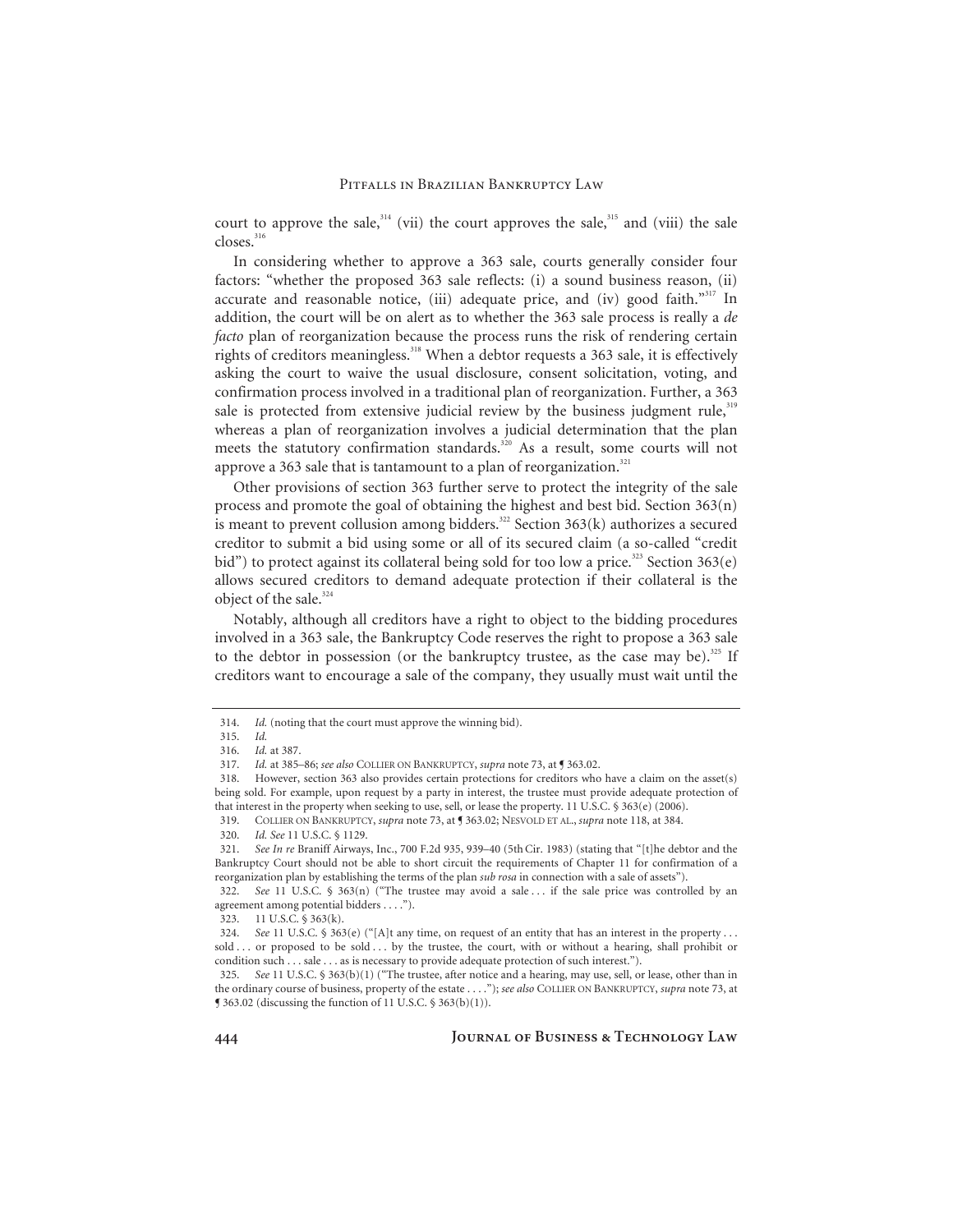debtor loses exclusivity, at which time the creditors can propose their own plan that involves a sale of the company. Depending upon the debtor's circumstances, there may be other ways that creditors are able to influence a sale as opposed to a standalone plan of reorganization.<sup>326</sup>

# *B. Distressed Asset Sales Under Brazilian Law*

The Brazilian Bankruptcy Law explicitly recognizes spin-offs, mergers, changes of control, partial sales of assets, and other similar transactions as appropriate means of judicial reorganization.<sup>327</sup> It also attempts to encourage a meaningful market for the sale of assets in an insolvency proceeding by providing that the acquirer will not succeed to any of the debtor's obligations, including tax and labor-related debts.<sup>328</sup> In addition, the Brazilian Bankruptcy Law expressly favors the sale of an entire business, as opposed to the piecemeal sale of the debtor's assets, so as to preserve the social and economic value of the unfragmented enterprise.<sup>329</sup> The Brazilian sale process, however, is far less transparent to creditors than the 363 sale procedure conducted in the United States. International bondholders expecting a process similar to a 363 sale will likely face unwelcome surprises.

Brazilian debtors under judicial reorganization may accomplish an asset sale in one of two ways: (1) by including the sale as a means of reorganization in its debt restructuring plan<sup>330</sup> or (2) by requesting judicial authorization of the sale.<sup>331</sup> In the

330. Lei No. 11.101, art. 60.

 <sup>326.</sup> For example, in the chapter 11 case of *In re* AMR Corp., No. 11-15463 (SHL) (Bankr. S.D.N.Y. Nov. 29, 2011), the labor unions and creditors of AMR Corp.'s American Airlines operations helped persuade the debtor to agree to merge with USAirways Group Inc., despite management's intent to file a standalone plan of reorganization. *See* David Koenig, *American, US Airways Announce \$11 Billion Merger*, ASSOCIATED PRESS (Feb. 14, 2013, 10:14 AM), http://www.news-journalonline.com/article/20130214/WIRE/130219891 ("[C]reditors forced AMR's management to consider the value of a merger compared with a plan for the independent American. Eventually they concluded that the best return for stakeholders, and the best chance to compete with bigger rivals United Airlines and Delta Air Lines, came from a merger."); Sheryl Jean, *Union-driven American Airlines-US Airways Merger Stands Out in Industry,* DALLAS MORNING NEWS (Feb. 14, 2003, 10:47 PM), http://www.dallasnews.com/business/airline-industry/20130214-union-driven-american-airlines-us-airwaysmerger-stands-out-in-industry.ece.

 <sup>327.</sup> Lei No. 11.101, art. 50, de 9 de Fevereiro de 2005, DIÁRIO OFICIAL DA UNIÃO [D.O.U.] de 9.2.2005 (Braz.).

 <sup>328.</sup> *Id.* arts. 60, 141(II); *see also* Lei No. 5.172, art. 133, de 25 de Outubro de 1966, CÓDIGO TRIBUTÁRIO NACIONAL [C.T.N.] de 25.10.1966 (Braz.); Paiva, *supra* note 21, at 50 ("Legislative history supports the proposition of the conscientious option of incorporating the concept of free and clear sales into the revised insolvency legislation as a mechanism to facilitate the maximization of value of a debtor's assets.").

<sup>329.</sup> *See, e.g.*, Silva, *supra* note 135, at 195 ("The business should be preserved whenever possible due to its social function that generates economic wealth and creates jobs opportunities and income. This contributes to growth and social development of the country. In addition, the liquidation of the business causes economic loss represented by intangible assets such as name, business location, reputation, brands, customers, suppliers network, expertise, training, prospect of future earnings, among others.").

 <sup>331.</sup> *Id.* art. 142; *see also id.* art. 66 ("Once the petition for judicial reorganization has been distributed, the debtor cannot dispose of or encumber any items or rights of his permanent assets, unless they are of evident utility recognized by the judge after hearing the committee, with the exception of those previously listed in the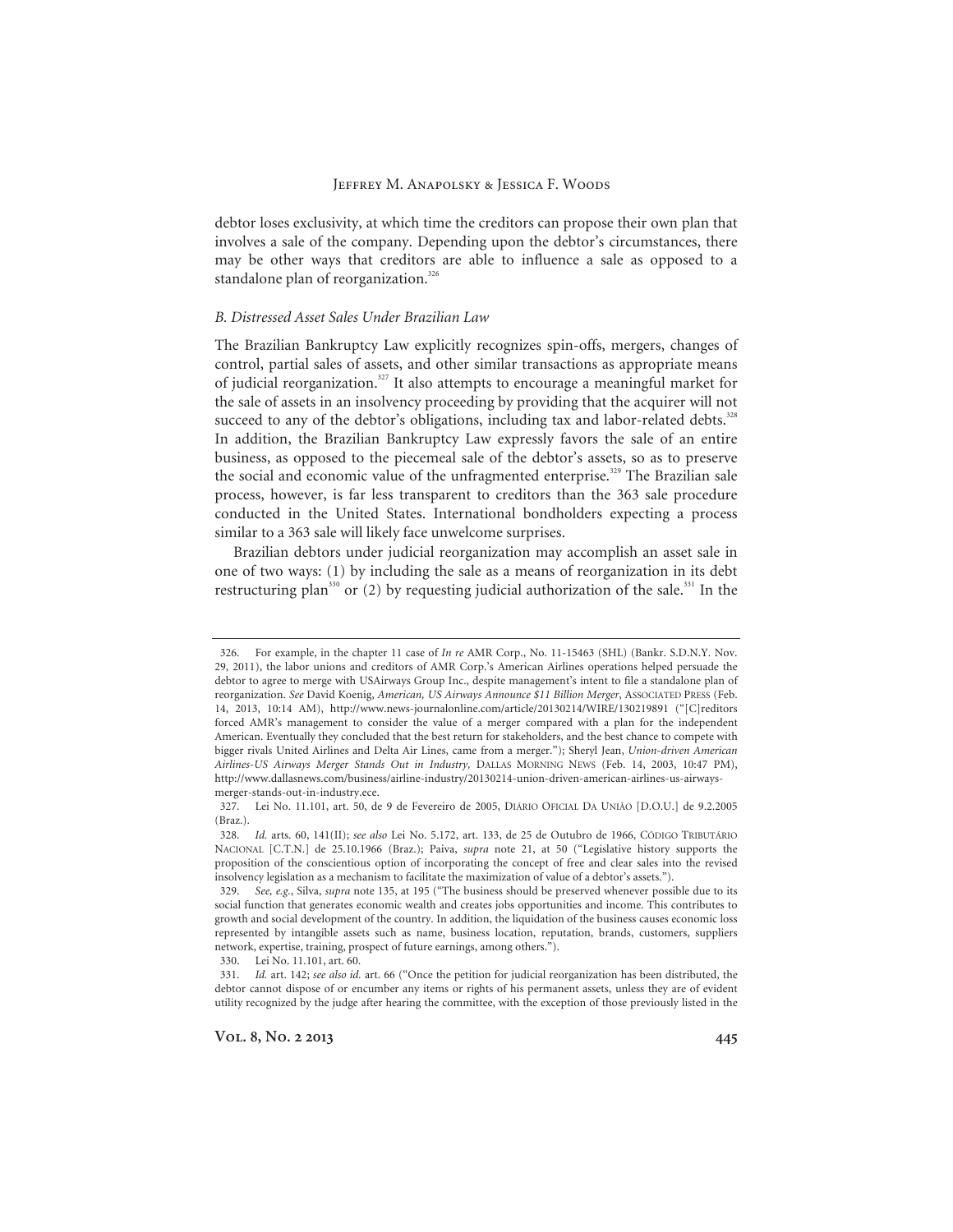latter case, the debtor must demonstrate the "evident utility" of the proposed sale.<sup>332</sup> In either case, the Brazilian Bankruptcy Law provides that the judge should order the sale to be conducted either through auction by oral bidding, sealed bidding, or "public proclamation" (a combination of the two).<sup>333</sup> The debtor must accept the highest bid offered.<sup>334</sup> Creditors may file an opposition within forty-eight hours of the auction.335 The sale must be preceded by public notice in a "widely circulated newspaper" thirty days in advance of the proceeding.<sup>336</sup> However, the judge can authorize a different modality of disposal if so requested by the judicial trustee or creditors committee<sup>337</sup> or if provided for under the plan.<sup>338</sup> For example, a judge may authorize a private sale, which would likely involve a stalking horse bidder.<sup>339</sup>

In practice, there are many problems with permitting debtors to include a sale proposal as part of the debt restructuring plan. Because the debtor holds the exclusive right to file a plan<sup> $340$ </sup> and creditors are rarely able to act in an organized manner,<sup>341</sup> debtors hold too much control over the sale process. The debtor enjoys broad discretion over which potential acquirers can bid and how the winning bid is determined. Overall, the debtor can avoid including competitive bidding procedures that would be more likely to bring a higher sale price, even if the debtor's motivations are pure. The lack of transparency undermines trust, at best, and invites corruption, at worst.

Moreover, the lack of transparency in the sale process is exacerbated by brinksmanship in the voting process.<sup>342</sup> The debtor may decide to sell the company at the outset, but run down the clock in the voting process toward the 180th day to avoid having to make concessions in negotiations. Since creditors have little input in the sale process and cannot file a competing plan, there is rarely an opportunity for creditors to insist upon an auction or other market test of the sale transaction proposed by the debtor. Presumably, if creditors do not approve of the sale proposal, then they will vote against the plan. However, rather than risk liquidation, disgruntled creditors may feel compelled to vote for the plan even if they feel it is

judicial reorganization plan."); *id.* art. 140 ("Asset realization shall start independently of formation of the general list of creditors.").

 <sup>332.</sup> *Id.* art. 66; *see also* Paiva, *supra* note 21, at 51 ("[The debtor] is generally prohibited from selling or encumbering any of its permanent assets (except with a prior approval of the courts, any creditors' committee, or the trustee), unless the sale is established in the reorganization plan. Generally, the sale will be approved by the court if and when the need and utility of the proposed sale is properly demonstrated.").

 <sup>333.</sup> Lei No. 11.101, art. 142.

 <sup>334.</sup> *Id.* art. 142, pará. 2.

 <sup>335.</sup> *Id.* art. 143.

 <sup>336.</sup> *Id.* art. 142, pará. 1; *see also id.* art. 129 (permitting revocation suit for any sale of assets effectuated without notice if debtor is ultimately liquidated and its assets are insufficient to settle remaining liabilities).

 <sup>337.</sup> *Id.* art. 144.

 <sup>338.</sup> *Id.* art. 145.

 <sup>339.</sup> Paiva, *supra* note 21, at 52.

<sup>340.</sup> *See supra* Part V.B.

<sup>341.</sup> *See supra* Part IV.B.

<sup>342.</sup> *See supra* Part VI.C.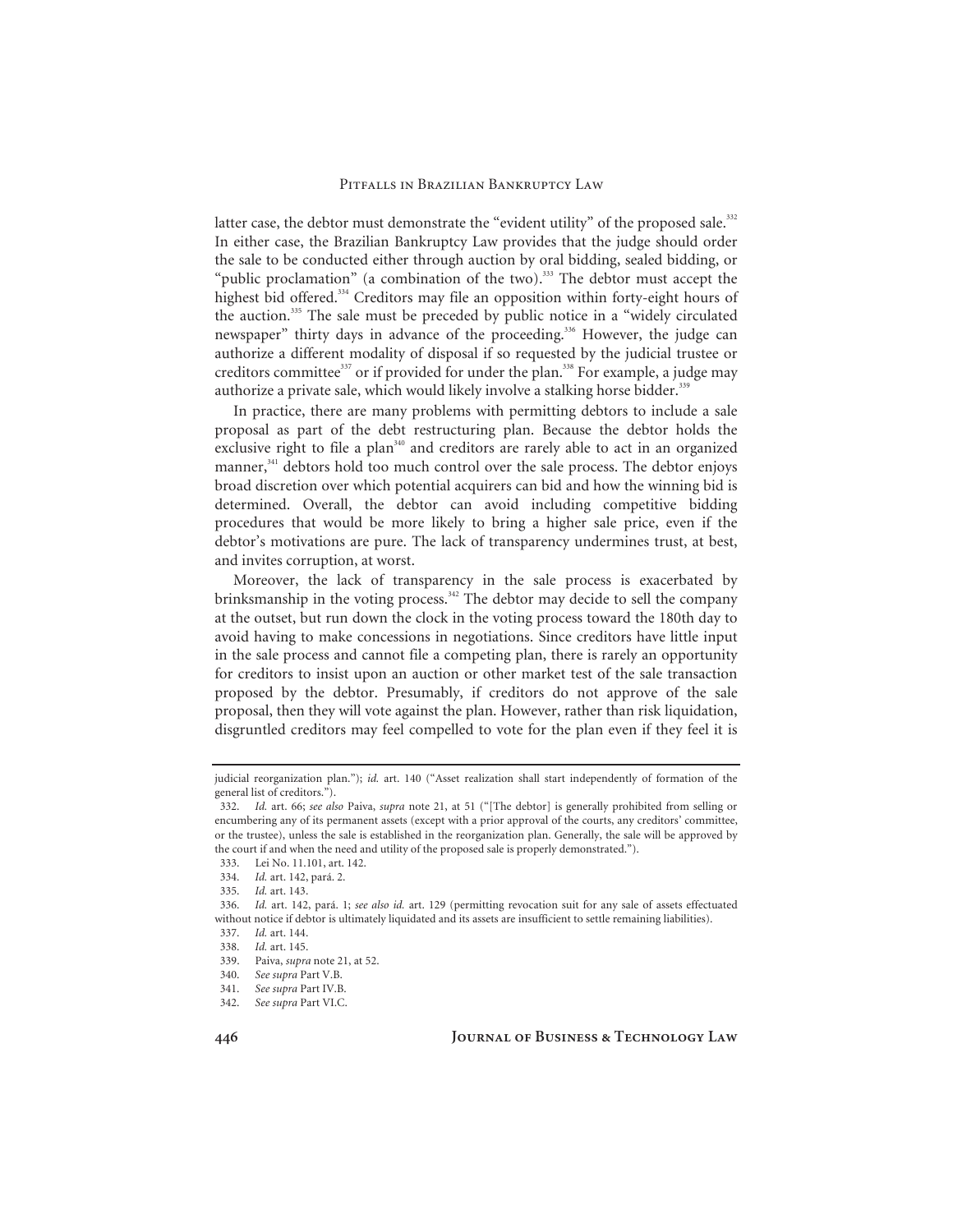unfair. Once a creditor votes to approve the plan, including the sale, that creditor might be concerned that a subsequent objection to the sale process would appear inconsistent.

While it is theoretically possible for creditors to attempt to attract alternative buyers or pursue their own brinksmanship strategy by threatening to vote against the debtor's plan unless the debtor chooses a superior bid or elects a more competitive sale process, there are many practical challenges to such approaches. Without an organized committee of creditors,<sup>343</sup> individual creditors may be wary of investing their own resources to oppose the debtor's sale or to attract interest in the sale from other potential bidders.

Furthermore, once a debtor has chosen its favored buyer, interest among other potential buyers will likely be chilled. Other potential bidders know that the debtor has the exclusive right to propose a plan and therefore elect the winning bidder, without necessarily having input from creditors or the court. The lack of up-to-date information about the debtor's finances and operations puts other interested buyers at a competitive disadvantage. Without access to the company to perform the same due diligence as the buyer selected by the debtor, other interested buyers would not have the information necessary to formulate a competing bid. In addition, the favored buyer may be able to negotiate side deals with local creditors to gain their approval even if the bid undervalues the company. For example, a buyer may promise future business. A buyer with ties to labor groups may be able to garner the labor class's support as part of a broader deal. A buyer might make political donations to win the favor of regulators and other political figures. In Brazil's tightknit business community, international bondholders are at a serious disadvantage.

Likewise, the creditors themselves are at a disadvantage in evaluating the proposed purchase price or in submitting their own competing bid. In submitting their own bid, creditors face obstacles in gaining consensus without the aid of a formal committee, and there is often unwillingness to commit additional capital after an initial investment has soured. Other obstacles include Brazilian laws surrounding equity ownership of banks in companies and debt investors' lack of management experience.

#### *C. Distressed Asset Sales in Practice in Brazil*

The judicial reorganization of Brazilian airline Varig, S.A. and its affiliates Rio-Sul Linhas Aereas S.A. and Nordeste Linhas Aereas S.A.<sup>344</sup> exemplifies a consensual asset sale process proposed by the debtors and agreed by the creditors. In December 2005, Varig's creditors approved a split of the company into two segments: (1) VarigLog, which was purchased by Volo do Brasil, an investment consortium, and

<sup>343.</sup> *See supra* Part IV.B.

<sup>344.</sup> *In re* Varig, S.A., No. 05-14400 (RDD) (Bankr. S.D.N.Y. Nov. 29, 2005).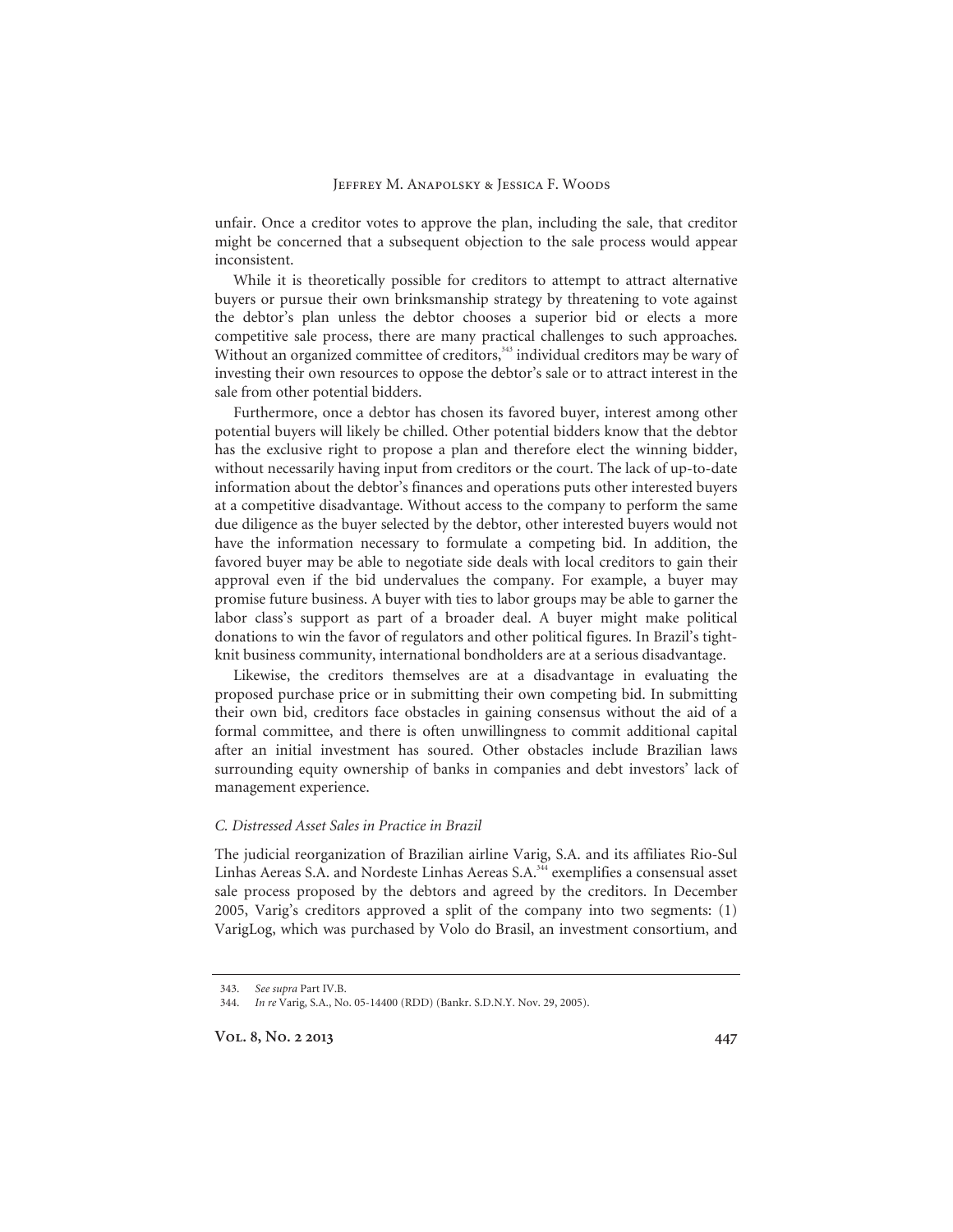reestablished as Varig Logística S.A., and (2) "new" Varig, which became the reorganized company. When the reorganized company's performance continued to decline, Varig's creditors approved an amendment to the debt restructuring plan to pursue a sale of the remaining assets via auction.<sup>345</sup> The debtor then ran a competitive bidding process with NV Participações Ltda., a new company established by former Varig employees, prevailing.<sup>346</sup> When the employees could not finance their bid, the court declared the bid void and authorized the debtor to reauction the assets.<sup>347</sup> Varig Logística was the sole bidder at the second auction.<sup>348</sup> The court ultimately declared the sale complete in December 2006, thereby reuniting the businesses.349 In March 2007, Volo do Brasil sold VarigLog to Gol Transportes Aéreos, another airline.<sup>350</sup>

While the Varig case followed a process similar to a 363 sale, CELPA's case illustrates the marked differences between the U.S. and Brazil regarding asset sales in an insolvency proceeding. After initiating judicial reorganization, CELPA announced that it would transfer its assets to Equatorial Energia S.A. (Equatorial), a Brazil-based holding company whose subsidiaries are engaged in the generation and distribution of electricity.<sup>351</sup> Subsequently, CELPA's debt restructuring plan involved a sale of all of its debt and equity interests to Equatorial, such that all distributions to creditors would come from cash received from Equatorial.<sup>352</sup> As such, the plan became a three-way negotiation among the debtor, the creditors, and Equatorial, as the debtor believed it could not concede to any creditor demands without the approval of Equatorial.

CELPA did not conduct an auction for this sale and did not propose bidding procedures to the court.<sup>353</sup> Dissatisfied creditors faced several hurdles in objecting to the sale process, including the lack of an official creditors' committee to mobilize

<sup>345.</sup> *In re* Varig, S.A., No. 05-14400 (RDD) (Bankr. S.D.N.Y. Nov. 29, 2005), Notice of Certification of Publication / Notice of Corrected Filing of Restated Reorganization Plan Approved in the Foreign Proceeding 2, ECF No. 359.

 <sup>346.</sup> Notice of Certification of Publication 2, ECF No. 359*; see also Brazil: Judge Approves Varig Offer* (June 13, 2006), http://www.nytimes.com/2006/06/13/business/worldbusiness/13fobriefs-006.html?\_r=0.

 <sup>347.</sup> Notice of Certification of Publication 2, ECF No. 359; *see also Brazilian Court Cancels Sale of Varig* (June 25, 2006), http://www.taipeitimes.com/News/biz/archives/2006/06/25/2003315589.

<sup>348.</sup> *Brazil's Varig Sold in Auction to Former Cargo Unit* (July 21, 2006), http://en.mercopress.com/2006/07/ 21/brazil-s-varig-sold-in-auction-to-former-cargo-unit; *see also Brazil: Airline Acquired at Auction* (July 21, 2006), http://www.nytimes.com/2006/07/21/business/21fobriefs-005.html.

 <sup>349.</sup> Otto Eduardo Fonseca Lobo et al., *Varig Airlines: Flying the Friendly Skies of Brazil's New Bankruptcy Law with Help from Old § 304*, AM. BANKR. INST. J., July–Aug. 2007, at 42.

 <sup>350.</sup> Press Release, GOL Announces Acquisition of VRG (Mar. 28, 2007), *available at*  http://www.prnewswire.com/news-releases/gol-announces-acquisition-of-vrg-52186942.html; *see also Gol to Resurrect Varig* (Mar. 29, 2007), http://dealbook.nytimes.com/2007/03/29/gol-to-resurrect-varig/.

<sup>351.</sup> *See* Declaration of Mauro Chaves de Almeida at ¶ 9, *In re* Centrais Elétricas do Pará S.A. – Em Recuperação Judicial, No. 12-14568-scc (Bankr. S.D.N.Y. Nov. 9, 2012) (noting transfer of equity interests to Equatorial).

<sup>352.</sup> *Id.* at **JJ** 20-22.

<sup>353.</sup> *Id.* at ¶ 93.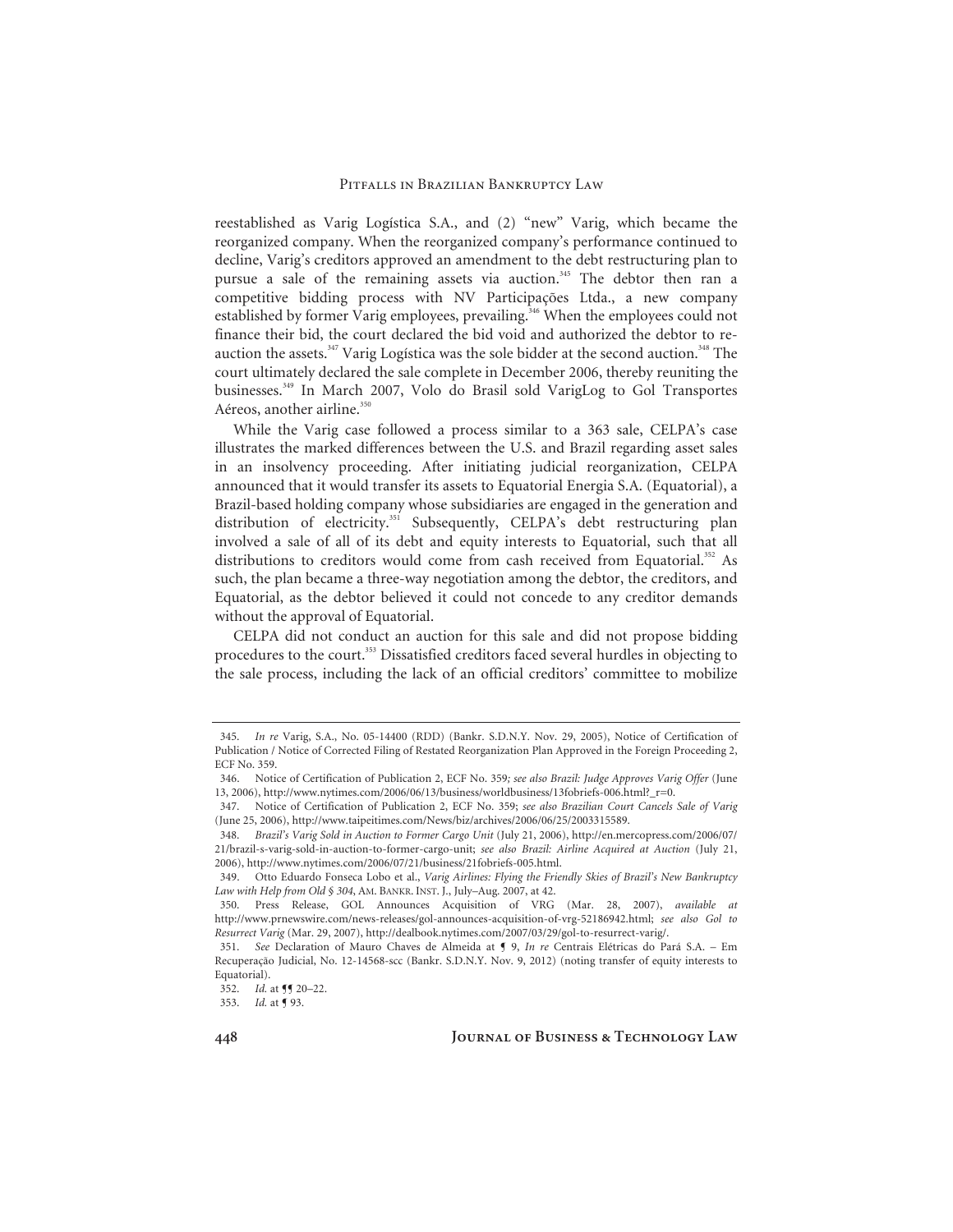the voices of various creditors, inadequate financial disclosure to determine whether Equatorial's bid reflected a reasonable valuation for CELPA's assets, the debtor's exclusive right to propose a plan, and the absence of sufficient judicial oversight of the asset sale process. The only way for creditors to object to the sale process was to vote against the plan and demand that it be revised to include a bidding process open to other potential acquirers.<sup>354</sup> However, organizing a sufficient number of opposing votes among creditors proved to be too much of a challenge. Ultimately, the creditors voted to approve CELPA's plan proposing a sale to Equatorial rather than face liquidation.<sup>355</sup>

In Independência's case, bondholders felt that the debtor's proposed plan offered such a patently unfair recovery that they decided to commit new capital to provide the secured exit financing instead of accepting the plan.<sup>356</sup> Even though these bondholders lacked sufficient financial and operational information about Independência, they believed that the company's valuation had to be higher than the debtor proposed. Under Brazilian law, they could not compel the debtor to reveal additional information so that they could become comfortable with the discounts contained in the debtor's proposed plan.<sup>357</sup> Rather than face liquidation, the debtor acquiesced to the bondholders' proposal.<sup>358</sup> Within a year of financing the acquisition of Independência's assets, the company's financial distress resurfaced and the company defaulted on its new financing from the bondholders.<sup>359</sup> Since a judicial reorganization does not close upon the confirmation date of a debt restructuring plan and, instead, remains under court supervision until the second anniversary of the insolvency petition, Independência returned to judicial reorganization.<sup>360</sup> Within the next year, the company ceased operations and proceeded to liquidate.<sup>361</sup> In hindsight, bondholders invested additional capital into

%20Debt%20repayment%20begins%20in%20March%202010.pdf.

<sup>354.</sup> *See id.* at ¶ 8 (noting the presence of a vote).

<sup>355.</sup> *Id.* 

 <sup>356.</sup> Press Release, Independência S.A., Independência Paritipações S.A Announces Capital Increase of up to R\$450 Million (Nov. 26, 2008), *available at* http://ir.independencia.com.br/independencia/web/arquivos/ Notice%20to%20market%20-%2011-26-08.pdf.

<sup>357.</sup> *See supra* Part VI.C.

 <sup>358.</sup> Press Release, Independência S.A., Independência Announces Submittal of Judicial Recovery Plan (July 14, 2009), *available at* http://ir.independencia.com.br/independencia/web/arquivos/INDEPENDENCIA\_ Comunicado\_Plano\_20090714\_eng.pdf.

 <sup>359.</sup> Press Release, Independência S.A., Important Information for Creditor Livestock Raisers and Suppliers of Independência and Nova Carne – Debt Repayment Begins in March 2010 (Jan. 15, 2010), *available at* http://ir.independencia.com.br/independencia/web/arquivos/CE0110\_Notice%20to%20the%20creditors%20-

<sup>360.</sup> *See* Lei No. 11.101, art. 61, de 9 de Fevereiro de 2005, DIÁRIO OFICIAL DA UNIÃO [D.O.U.] de 9.2.2005 (Braz.) (providing two year reorganization period).

<sup>361.</sup> *Brazilian Meat Manufacturer JBS Acquires Independência*, FOOD BUS. REV. (Feb. 4, 2013), http://meatandseafood.food-business-review.com/news/brazilian-meat-manufacturer-jbs-acquiresindependencia-group-040113.